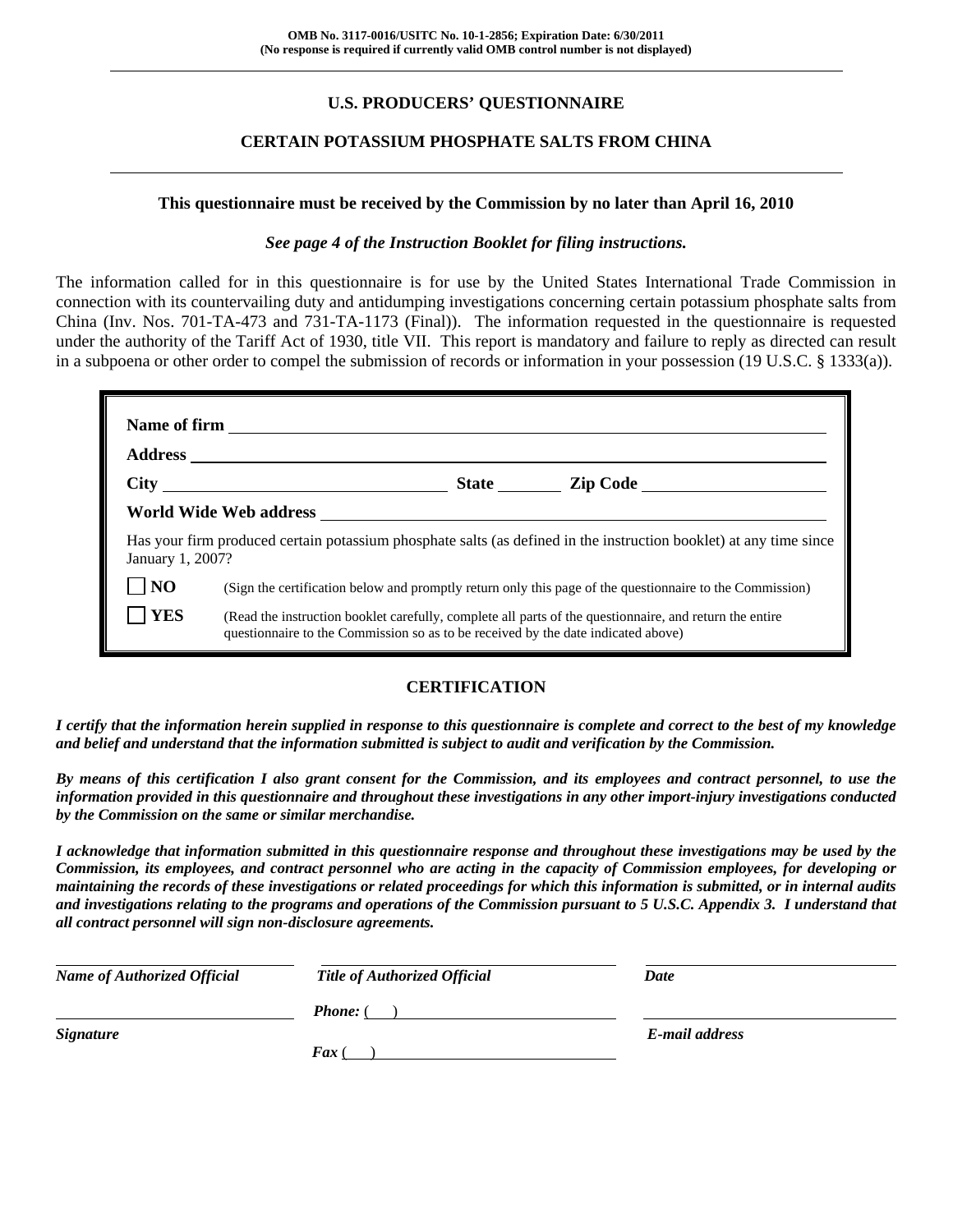## **PART I.—GENERAL INFORMATION**

 $\overline{a}$ 

 $\overline{a}$ 

l

The questions in this questionnaire have been reviewed with market participants to ensure that issues of concern are adequately addressed and that data requests are sufficient, meaningful, and as limited as possible. Public reporting burden for this questionnaire is estimated to average 50 hours per response, including the time for reviewing instructions, searching existing data sources, gathering the data needed, and completing and reviewing the questionnaire. Send comments regarding the accuracy of this burden estimate or any other aspect of this collection of information, including suggestions for reducing the burden, to the Office of Investigations, U.S. International Trade Commission, 500 E Street, SW, Washington, DC 20436.

I-1a. Please report below the actual number of hours required and the cost to your firm of preparing the reply to this questionnaire and completing the form.

hours hours dollars

- I-1b. We are interested in any comments you may have for improving this questionnaire in general or the clarity of specific questions. Please attach such comments to your response or send them to the above address.
- I-2. Provide the name and address of establishment(s) covered by this questionnaire (see page 3 of the instruction booklet for reporting guidelines). If your firm is publicly traded, please specify the stock exchange and trading symbol.

 $\overline{a}$ I-3. Do you support or oppose the petition?  $\Box$  Support  $\Box$  Oppose  $\Box$  Take no position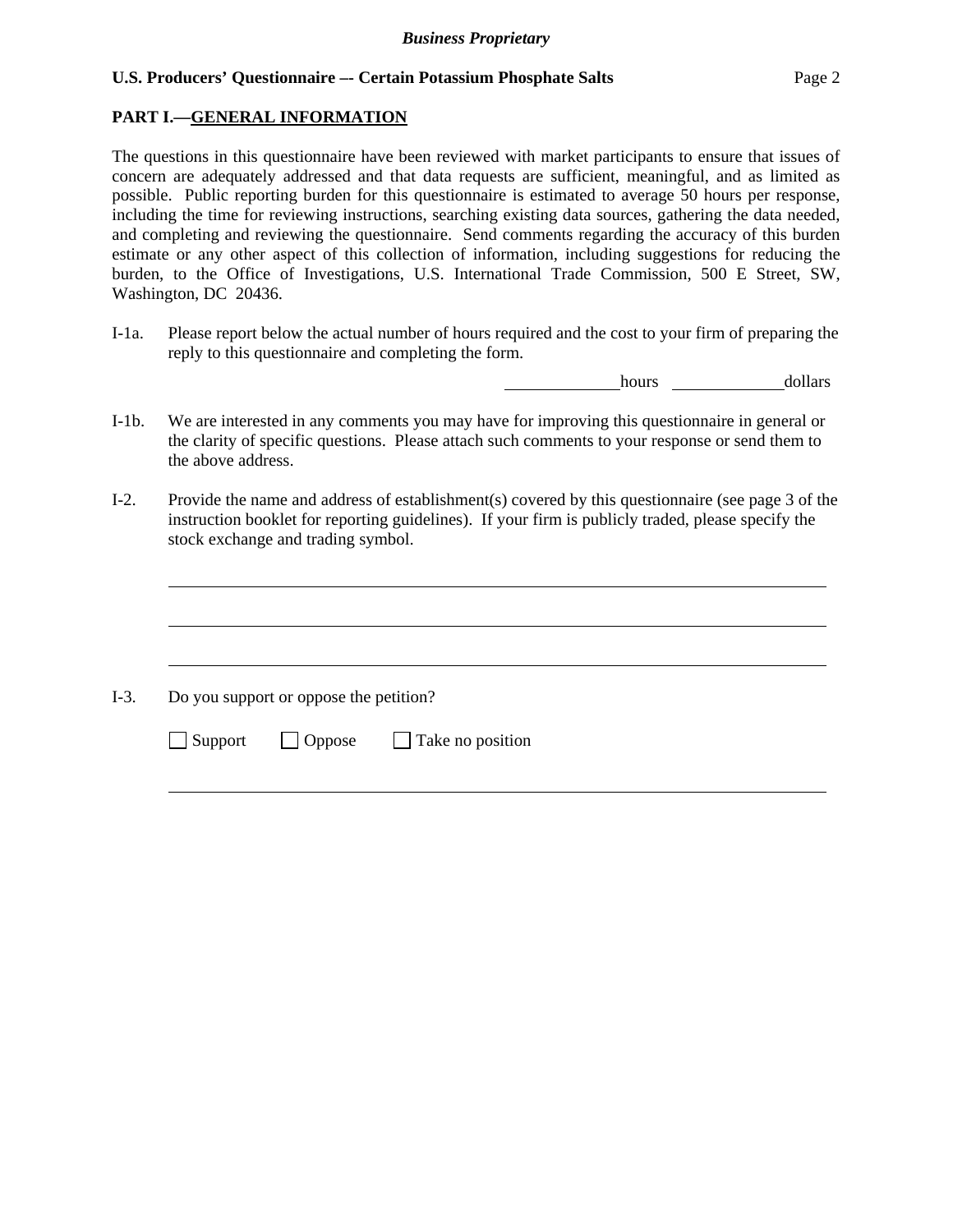|        |           |                                                  | U.S. Producers' Questionnaire -- Certain Potassium Phosphate Salts                                                                                                                                                                                                               | Page 3                        |  |
|--------|-----------|--------------------------------------------------|----------------------------------------------------------------------------------------------------------------------------------------------------------------------------------------------------------------------------------------------------------------------------------|-------------------------------|--|
|        |           | PART I .-- GENERAL INFORMATION--Continued        |                                                                                                                                                                                                                                                                                  |                               |  |
| $I-4.$ |           |                                                  | Is your firm owned, in whole or in part, by any other firm?                                                                                                                                                                                                                      |                               |  |
|        | $\Box$ No |                                                  | Yes--List the following information                                                                                                                                                                                                                                              |                               |  |
|        | Firm name |                                                  | <b>Address</b>                                                                                                                                                                                                                                                                   | <b>Extent of</b><br>ownership |  |
| $I-5.$ |           |                                                  | Does your firm have any related firms, either domestic or foreign, which are engaged in<br>importing certain potassium phosphate salts from China into the United States or which are<br>engaged in exporting certain potassium phosphate salts from China to the United States? |                               |  |
|        | <b>No</b> |                                                  | $\Box$ Yes--List the following information                                                                                                                                                                                                                                       |                               |  |
|        | Firm name |                                                  | <b>Address</b>                                                                                                                                                                                                                                                                   | <b>Affiliation</b>            |  |
| $I-6.$ |           | production of certain potassium phosphate salts? | Does your firm have any related firms, either domestic or foreign, which are engaged in the<br>$\Box$ No $\Box$ Yes--List the following information                                                                                                                              |                               |  |
|        | Firm name |                                                  | <b>Address</b>                                                                                                                                                                                                                                                                   | Affiliation                   |  |
|        |           |                                                  |                                                                                                                                                                                                                                                                                  |                               |  |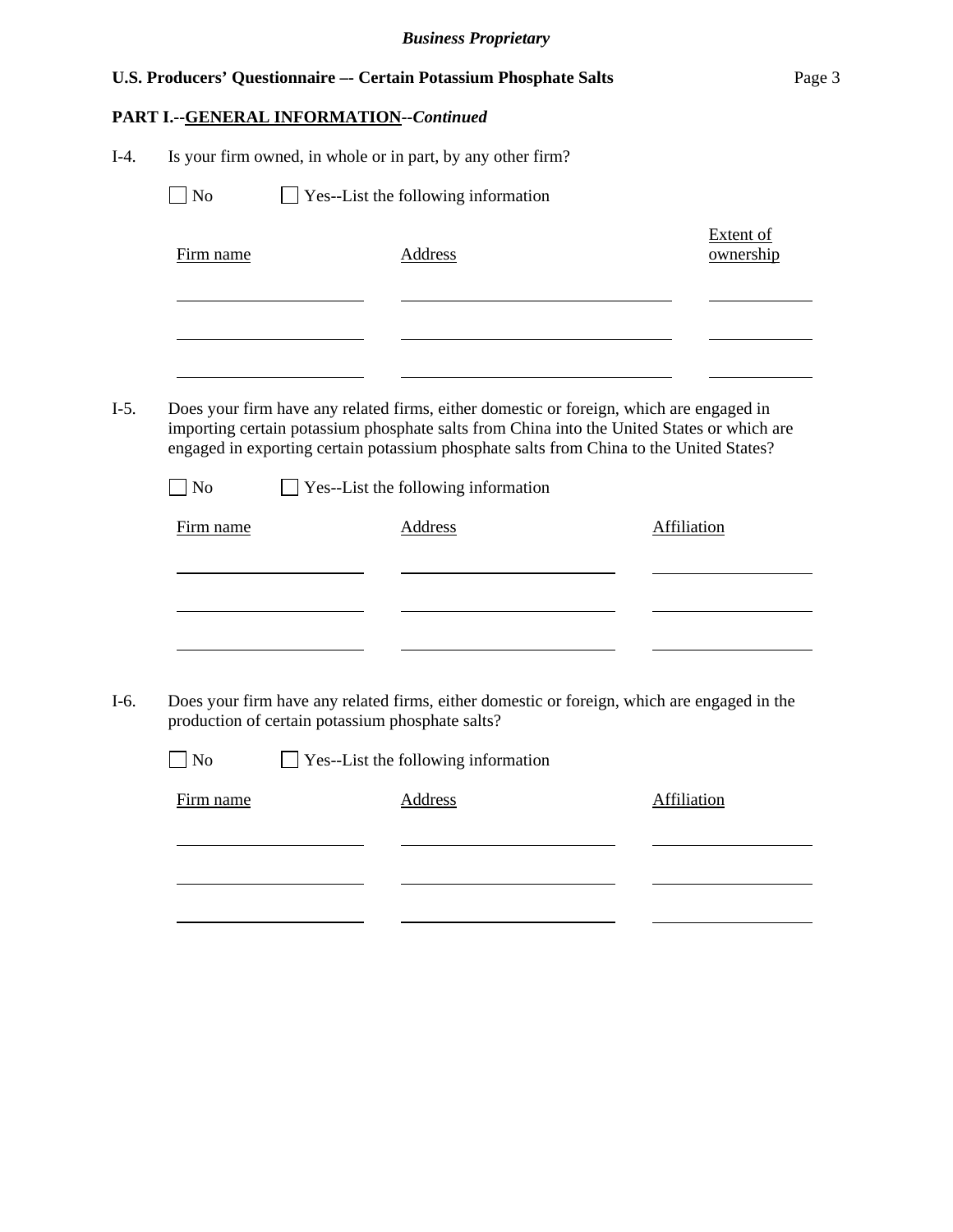## **PART II.—TRADE AND RELATED INFORMATION**

Further information on this part of the questionnaire can be obtained from Angela Newell (202-708-5409, angela.newell@usitc.gov). **Supply all data requested on a calendar-year basis**.

II-1. Who should be contacted regarding the requested trade and related information?

Company contact:

 $\overline{a}$ 

 $\overline{a}$ 

 $\overline{a}$ 

 $\overline{a}$ 

 $\overline{a}$ 

 $\overline{a}$ 

 $\overline{a}$ 

 $\overline{a}$ 

Name and title

 $($ 

Phone number E-mail address

II-2. Has your firm experienced any plant openings, relocations, expansions, acquisitions, consolidations, closures, or prolonged shutdowns because of strikes or equipment failure; curtailment of production because of shortages of materials; or any other change in the character of your operations or organization relating to the production of certain potassium phosphate salts since January 1, 2007?

| $\Box$ No | $\Box$ Yes--Supply details as to the products involved (DKP, MKP, and/or TKPP), |
|-----------|---------------------------------------------------------------------------------|
|           | the time, nature, and significance of such changes.                             |

With respect to material availability, please discuss the impact of changes in the availability and price of phosphoric acid and potassium hydroxide on your firm's ability to supply the U.S. market and, if applicable, non-U.S. markets. Please specify the impact for each chemical (DKP, MKP, and TKPP) and each period (2007; 2008; and 2009).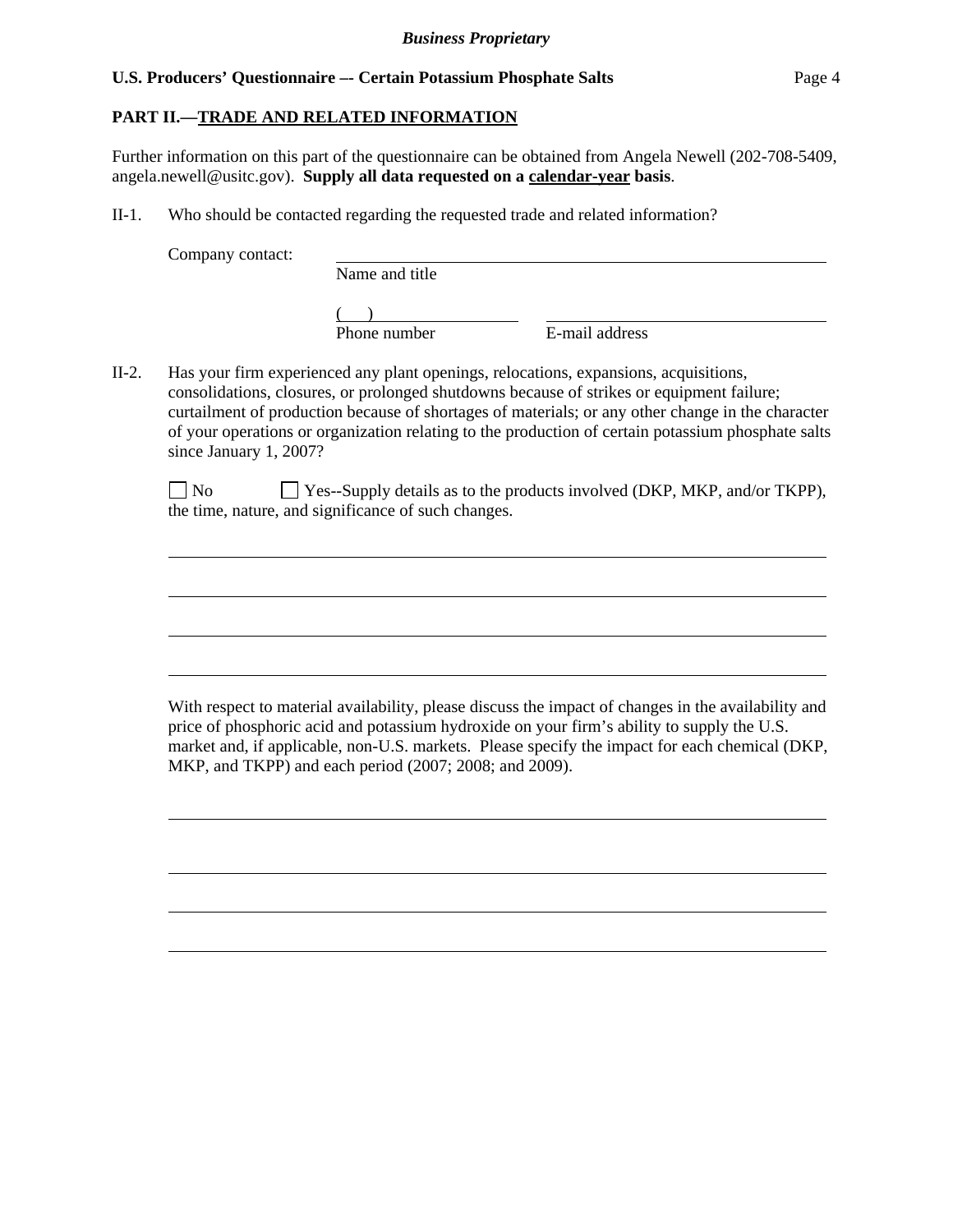#### **PART II.—TRADE AND RELATED INFORMATION--***Continued*

II-3. Does your firm produce other products on the same equipment and machinery, or with the same production and related workers, that produce certain potassium phosphate salts?

 $\Box$  No  $\Box$  Yes--List the following information.

Basis for allocation of capacity data (*e.g.*, production volume):

Products produced on same equipment and share of total production in 2009 (in percent):

| Product    |       | Share $(\%)$ Product | Share $(\%)$ Product |             | Share $(\%)$ |
|------------|-------|----------------------|----------------------|-------------|--------------|
| <b>DKP</b> |       | <b>MKP</b>           |                      | <b>TKPP</b> |              |
|            |       |                      |                      |             |              |
|            |       |                      |                      |             |              |
|            |       |                      |                      |             |              |
|            |       |                      |                      |             |              |
| Total      | 100.0 | Total                | 100.0                | Total       | 100.0        |

II-4. Please describe the constraint(s) that set the limit(s) on your production capacity and your ability to shift production capacity between products (including but not limited to the specified phosphate salts).

II-5. Since January 1, 2007, has your firm been involved in a toll agreement (see definition in the instruction booklet) regarding the production of certain potassium phosphate salts?

l

 $\overline{a}$ 

 $\overline{a}$ 

 $\Box$  Yes--Name firm(s):  $\Box$ 

II-6. Does your firm produce certain potassium phosphate salts in a foreign trade zone (FTZ)?

 $\Box$  No  $\Box$  Yes--Identify FTZ(s):  $\Box$ 

- II-7. Since January 1, 2007, has your firm imported certain potassium phosphate salts?
	-

 No Yes--*COMPLETE AND RETURN A U.S. IMPORTERS' QUESTIONNAIRE*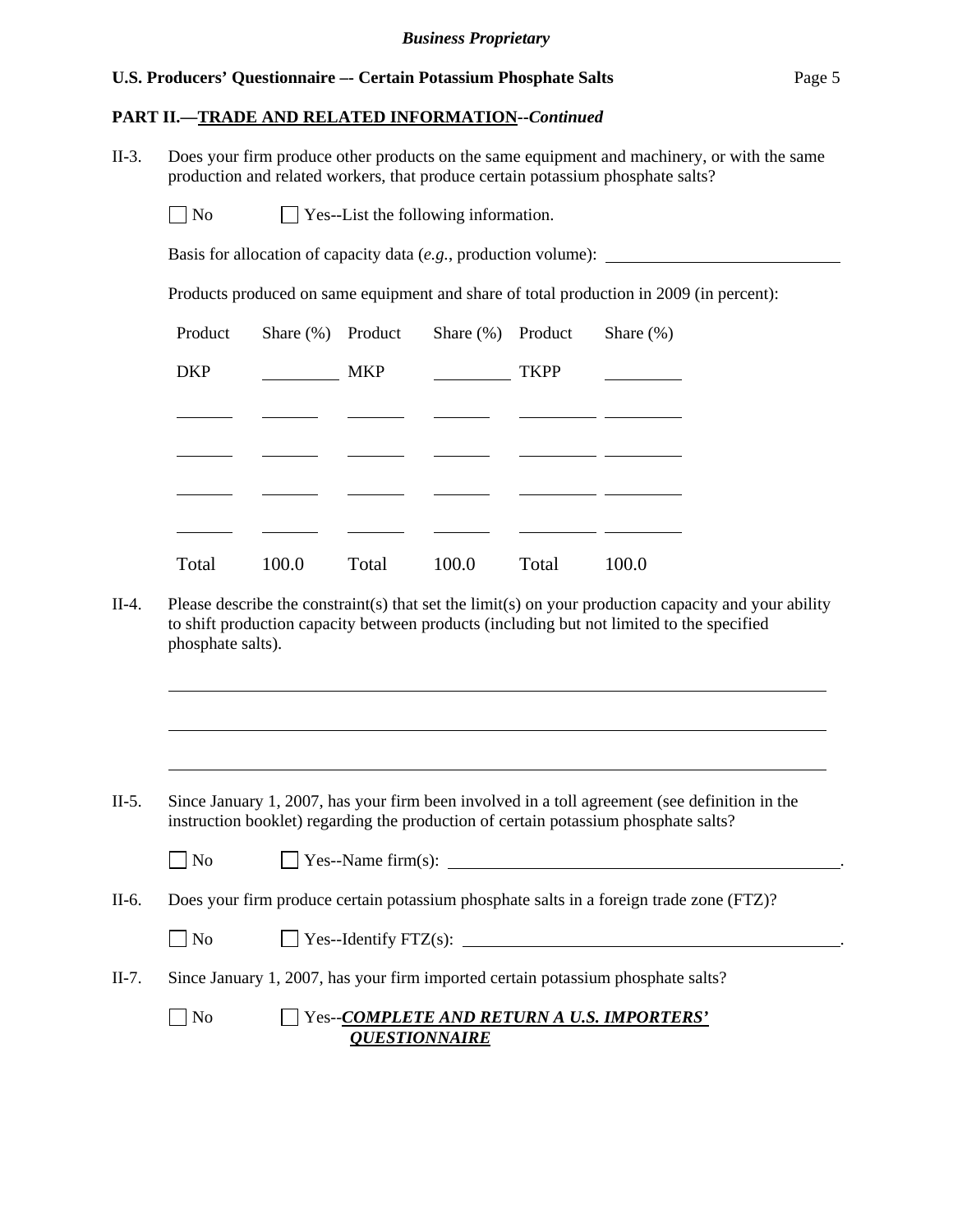## **PART II.—TRADE AND RELATED INFORMATION--***Continued*

 II-8a. Report your firm's production capacity, production, shipments, inventories, and employment related to the production of **DKP** in your U.S. establishment(s) during the specified periods. (See definitions in the instruction booklet.)

|                                                                                                                                                                                                                                                                                                                        | DKP                                                        |      |      |                  |                         |
|------------------------------------------------------------------------------------------------------------------------------------------------------------------------------------------------------------------------------------------------------------------------------------------------------------------------|------------------------------------------------------------|------|------|------------------|-------------------------|
|                                                                                                                                                                                                                                                                                                                        | Quantity (in 1,000 lbs. dry weight) and value (in \$1,000) |      |      |                  |                         |
|                                                                                                                                                                                                                                                                                                                        | <b>Calendar years</b>                                      |      |      | January-         | July-                   |
| Item                                                                                                                                                                                                                                                                                                                   | 2007                                                       | 2008 | 2009 | <b>June 2009</b> | <b>December</b><br>2009 |
| Average production capacity <sup>1</sup> (quantity)                                                                                                                                                                                                                                                                    |                                                            |      |      |                  |                         |
| Beginning-of-period inventories (quantity)                                                                                                                                                                                                                                                                             |                                                            |      |      |                  |                         |
| <b>Production</b> (quantity)                                                                                                                                                                                                                                                                                           |                                                            |      |      |                  |                         |
| U.S. shipments:                                                                                                                                                                                                                                                                                                        |                                                            |      |      |                  |                         |
| <b>Commercial shipments:</b>                                                                                                                                                                                                                                                                                           |                                                            |      |      |                  |                         |
| Quantity of commercial shipments                                                                                                                                                                                                                                                                                       |                                                            |      |      |                  |                         |
| Value of commercial shipments                                                                                                                                                                                                                                                                                          |                                                            |      |      |                  |                         |
| Internal consumption:                                                                                                                                                                                                                                                                                                  |                                                            |      |      |                  |                         |
| Quantity of internal consumption                                                                                                                                                                                                                                                                                       |                                                            |      |      |                  |                         |
| Value <sup>2</sup> of internal consumption                                                                                                                                                                                                                                                                             |                                                            |      |      |                  |                         |
| <b>Transfers to related firms:</b>                                                                                                                                                                                                                                                                                     |                                                            |      |      |                  |                         |
| Quantity of transfers                                                                                                                                                                                                                                                                                                  |                                                            |      |      |                  |                         |
| Value <sup>2</sup> of transfers                                                                                                                                                                                                                                                                                        |                                                            |      |      |                  |                         |
| Export shipments: <sup>3</sup>                                                                                                                                                                                                                                                                                         |                                                            |      |      |                  |                         |
| Quantity of export shipments                                                                                                                                                                                                                                                                                           |                                                            |      |      |                  |                         |
| Value of export shipments                                                                                                                                                                                                                                                                                              |                                                            |      |      |                  |                         |
| End-of-period inventories <sup>4</sup> (quantity)                                                                                                                                                                                                                                                                      |                                                            |      |      |                  |                         |
| <b>Channels of distribution:</b>                                                                                                                                                                                                                                                                                       |                                                            |      |      |                  |                         |
| U.S. shipments to distributors (quantity)                                                                                                                                                                                                                                                                              |                                                            |      |      |                  |                         |
| U.S. shipments to end users (quantity)                                                                                                                                                                                                                                                                                 |                                                            |      |      |                  |                         |
| <b>Employment data:</b>                                                                                                                                                                                                                                                                                                |                                                            |      |      |                  |                         |
| Average number of PRWs (number)                                                                                                                                                                                                                                                                                        |                                                            |      |      |                  |                         |
| Hours worked by PRWs (1,000 hours)                                                                                                                                                                                                                                                                                     |                                                            |      |      |                  |                         |
| Wages paid to PRWs (value)                                                                                                                                                                                                                                                                                             |                                                            |      |      |                  |                         |
| <sup>1</sup> The production capacity (see definitions in instruction booklet) reported is based on operating hours per week, weeks per year.                                                                                                                                                                           |                                                            |      |      |                  |                         |
| Please describe the methodology used to calculate production capacity, and explain any changes in reported capacity (use additional pages                                                                                                                                                                              |                                                            |      |      |                  |                         |
| as necessary).<br><sup>2</sup> Internal consumption and transfers to related firms must be valued at fair market value. In the event that you use a different basis for<br>valuing these transactions, please specify that basis (e.g., cost, cost plus, etc.) and provide value data using that basis for each of the |                                                            |      |      |                  |                         |
| periods noted above:                                                                                                                                                                                                                                                                                                   |                                                            |      |      |                  |                         |
| $3$ Identify your principal export markets: $\overline{\phantom{a}}$                                                                                                                                                                                                                                                   |                                                            |      |      |                  |                         |
| <sup>4</sup> Reconciliation of data.--Please note that the quantities reported above should reconcile as follows: beginning-of-period inventories,<br>plus production, less total shipments, equals end-of-period inventories. Do the data reported reconcile?                                                         |                                                            |      |      |                  |                         |

 $\Box$  Yes  $\Box$  No--Please explain: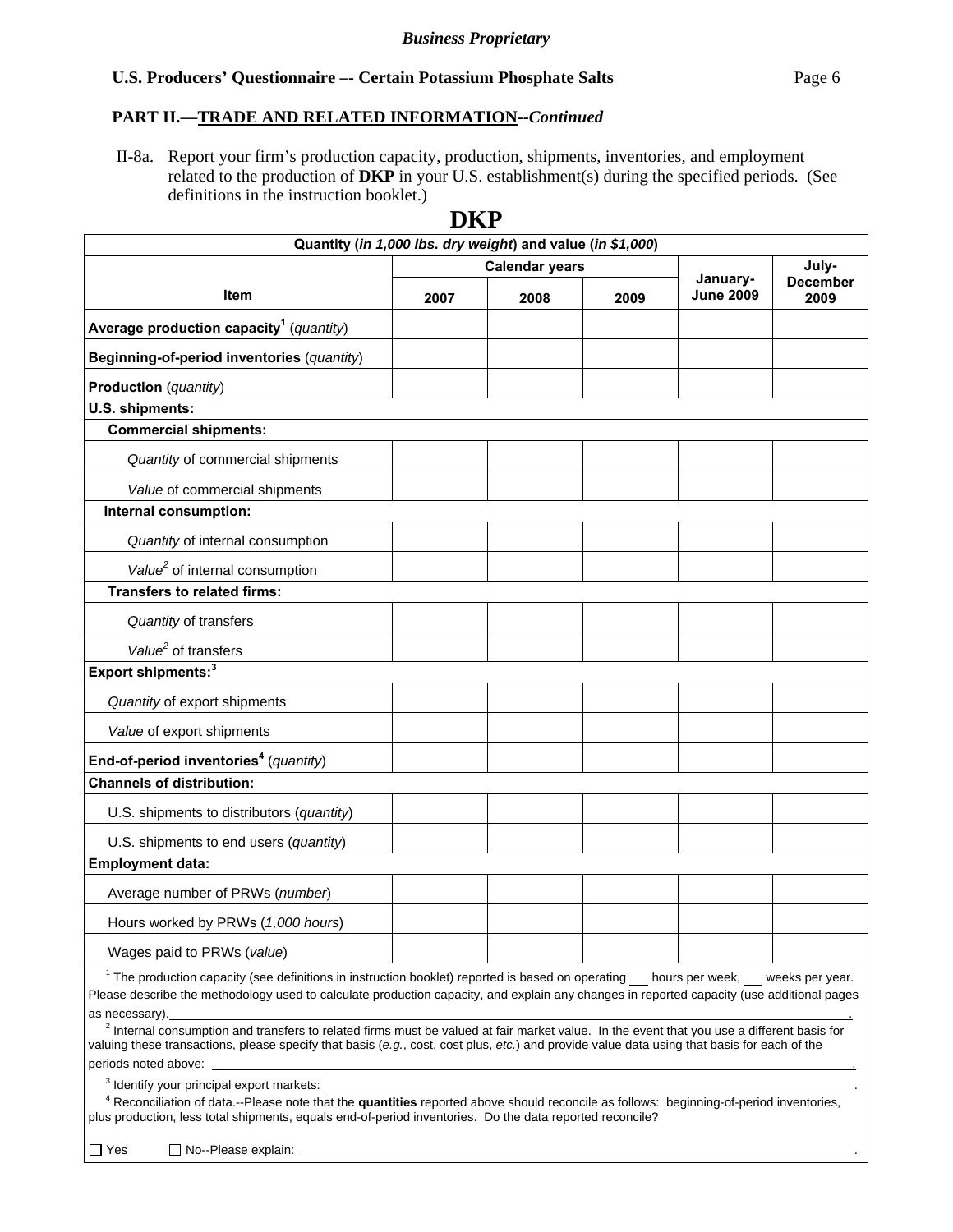## **PART II.—TRADE AND RELATED INFORMATION--***Continued*

II-8b. Report your firm's production capacity, production, shipments, inventories, and employment related to the production of **MKP** in your U.S. establishment(s) during the specified periods. (See definitions in the instruction booklet.)

| Quantity (in 1,000 lbs. dry weight) and value (in \$1,000)                                                                                                                                                                                                                                                                                                                                                                                                           |      |                       |      |                              |                         |
|----------------------------------------------------------------------------------------------------------------------------------------------------------------------------------------------------------------------------------------------------------------------------------------------------------------------------------------------------------------------------------------------------------------------------------------------------------------------|------|-----------------------|------|------------------------------|-------------------------|
|                                                                                                                                                                                                                                                                                                                                                                                                                                                                      |      | <b>Calendar years</b> |      | July-                        |                         |
| Item                                                                                                                                                                                                                                                                                                                                                                                                                                                                 | 2007 | 2008                  | 2009 | January-<br><b>June 2009</b> | <b>December</b><br>2009 |
| Average production capacity <sup>1</sup> (quantity)                                                                                                                                                                                                                                                                                                                                                                                                                  |      |                       |      |                              |                         |
| Beginning-of-period inventories (quantity)                                                                                                                                                                                                                                                                                                                                                                                                                           |      |                       |      |                              |                         |
| Production (quantity)                                                                                                                                                                                                                                                                                                                                                                                                                                                |      |                       |      |                              |                         |
| U.S. shipments:                                                                                                                                                                                                                                                                                                                                                                                                                                                      |      |                       |      |                              |                         |
| <b>Commercial shipments:</b>                                                                                                                                                                                                                                                                                                                                                                                                                                         |      |                       |      |                              |                         |
| Quantity of commercial shipments                                                                                                                                                                                                                                                                                                                                                                                                                                     |      |                       |      |                              |                         |
| Value of commercial shipments                                                                                                                                                                                                                                                                                                                                                                                                                                        |      |                       |      |                              |                         |
| Internal consumption:                                                                                                                                                                                                                                                                                                                                                                                                                                                |      |                       |      |                              |                         |
| Quantity of internal consumption                                                                                                                                                                                                                                                                                                                                                                                                                                     |      |                       |      |                              |                         |
| Value <sup>2</sup> of internal consumption                                                                                                                                                                                                                                                                                                                                                                                                                           |      |                       |      |                              |                         |
| <b>Transfers to related firms:</b>                                                                                                                                                                                                                                                                                                                                                                                                                                   |      |                       |      |                              |                         |
| Quantity of transfers                                                                                                                                                                                                                                                                                                                                                                                                                                                |      |                       |      |                              |                         |
| Value <sup>2</sup> of transfers                                                                                                                                                                                                                                                                                                                                                                                                                                      |      |                       |      |                              |                         |
| Export shipments: <sup>3</sup>                                                                                                                                                                                                                                                                                                                                                                                                                                       |      |                       |      |                              |                         |
| Quantity of export shipments                                                                                                                                                                                                                                                                                                                                                                                                                                         |      |                       |      |                              |                         |
| Value of export shipments                                                                                                                                                                                                                                                                                                                                                                                                                                            |      |                       |      |                              |                         |
| End-of-period inventories <sup>4</sup> (quantity)                                                                                                                                                                                                                                                                                                                                                                                                                    |      |                       |      |                              |                         |
| <b>Channels of distribution:</b>                                                                                                                                                                                                                                                                                                                                                                                                                                     |      |                       |      |                              |                         |
| U.S. shipments to distributors (quantity)                                                                                                                                                                                                                                                                                                                                                                                                                            |      |                       |      |                              |                         |
| U.S. shipments to end users (quantity)                                                                                                                                                                                                                                                                                                                                                                                                                               |      |                       |      |                              |                         |
| <b>Employment data:</b>                                                                                                                                                                                                                                                                                                                                                                                                                                              |      |                       |      |                              |                         |
| Average number of PRWs (number)                                                                                                                                                                                                                                                                                                                                                                                                                                      |      |                       |      |                              |                         |
| Hours worked by PRWs (1,000 hours)                                                                                                                                                                                                                                                                                                                                                                                                                                   |      |                       |      |                              |                         |
| Wages paid to PRWs (value)                                                                                                                                                                                                                                                                                                                                                                                                                                           |      |                       |      |                              |                         |
| <sup>1</sup> The production capacity (see definitions in instruction booklet) reported is based on operating hours per week, weeks per year.<br>Please describe the methodology used to calculate production capacity, and explain any changes in reported capacity (use additional pages<br>as necessary).<br><sup>2</sup> Internal consumption and transfers to related firms must be valued at fair market value. In the event that you use a different basis for |      |                       |      |                              |                         |
| valuing these transactions, please specify that basis (e.g., cost, cost plus, etc.) and provide value data using that basis for each of the<br>periods noted above:                                                                                                                                                                                                                                                                                                  |      |                       |      |                              |                         |

 $3$  Identify your principal export markets:  $\qquad \qquad$ .

 <sup>4</sup> Reconciliation of data.--Please note that the **quantities** reported above should reconcile as follows: beginning-of-period inventories, plus production, less total shipments, equals end-of-period inventories. Do the data reported reconcile?

 $\Box$  Yes  $\Box$  No--Please explain:

# **MKP**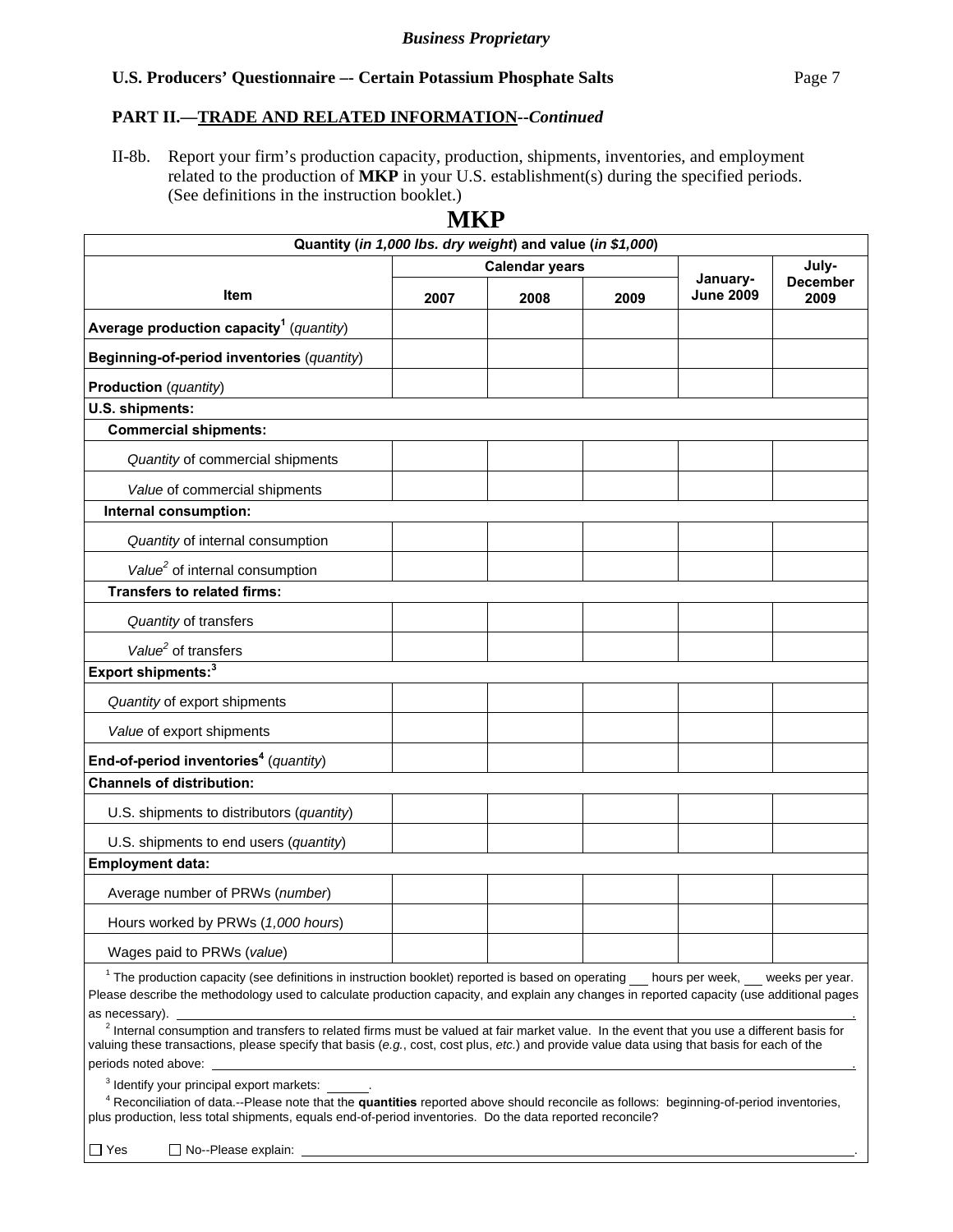## **PART II.—TRADE AND RELATED INFORMATION--***Continued*

II-8c. Report your firm's production capacity, production, shipments, inventories, and employment related to the production of **TKPP** in your U.S. establishment(s) during the specified periods. (See definitions in the instruction booklet.)

**TKPP** 

|                                                                                                                                              | 1 I.V I               |      |      |                                 |                         |  |
|----------------------------------------------------------------------------------------------------------------------------------------------|-----------------------|------|------|---------------------------------|-------------------------|--|
| Quantity (in 1,000 lbs. dry weight) and value (in \$1,000)                                                                                   |                       |      |      |                                 |                         |  |
|                                                                                                                                              | <b>Calendar years</b> |      |      | January-                        | July-                   |  |
| Item                                                                                                                                         | 2007                  | 2008 | 2009 | <b>June 2009</b>                | <b>December</b><br>2009 |  |
| Average production capacity <sup>1</sup> (quantity)                                                                                          |                       |      |      |                                 |                         |  |
| Beginning-of-period inventories (quantity)                                                                                                   |                       |      |      |                                 |                         |  |
| Production (quantity)                                                                                                                        |                       |      |      |                                 |                         |  |
| U.S. shipments:                                                                                                                              |                       |      |      |                                 |                         |  |
| <b>Commercial shipments:</b>                                                                                                                 |                       |      |      |                                 |                         |  |
| Quantity of commercial shipments                                                                                                             |                       |      |      |                                 |                         |  |
| Value of commercial shipments                                                                                                                |                       |      |      |                                 |                         |  |
| Internal consumption:                                                                                                                        |                       |      |      |                                 |                         |  |
| Quantity of internal consumption                                                                                                             |                       |      |      |                                 |                         |  |
| Value <sup>2</sup> of internal consumption                                                                                                   |                       |      |      |                                 |                         |  |
| <b>Transfers to related firms:</b>                                                                                                           |                       |      |      |                                 |                         |  |
| Quantity of transfers                                                                                                                        |                       |      |      |                                 |                         |  |
| Value <sup>2</sup> of transfers                                                                                                              |                       |      |      |                                 |                         |  |
| Export shipments: <sup>3</sup>                                                                                                               |                       |      |      |                                 |                         |  |
| Quantity of export shipments                                                                                                                 |                       |      |      |                                 |                         |  |
| Value of export shipments                                                                                                                    |                       |      |      |                                 |                         |  |
| End-of-period inventories <sup>4</sup> (quantity)                                                                                            |                       |      |      |                                 |                         |  |
| <b>Channels of distribution:</b>                                                                                                             |                       |      |      |                                 |                         |  |
| U.S. shipments to distributors (quantity)                                                                                                    |                       |      |      |                                 |                         |  |
| U.S. shipments to end users (quantity)                                                                                                       |                       |      |      |                                 |                         |  |
| <b>Employment data:</b>                                                                                                                      |                       |      |      |                                 |                         |  |
| Average number of PRWs (number)                                                                                                              |                       |      |      |                                 |                         |  |
| Hours worked by PRWs (1,000 hours)                                                                                                           |                       |      |      |                                 |                         |  |
| Wages paid to PRWs (value)                                                                                                                   |                       |      |      |                                 |                         |  |
| <sup>1</sup> The production capacity (see definitions in instruction booklet) reported is based on operating                                 |                       |      |      | hours per week, weeks per year. |                         |  |
| Please describe the methodology used to calculate production capacity, and explain any changes in reported capacity (use additional pages    |                       |      |      |                                 |                         |  |
| as necessary).                                                                                                                               |                       |      |      |                                 |                         |  |
| $2$ Internal consumption and transfers to related firms must be valued at fair market value. In the event that you use a different basis for |                       |      |      |                                 |                         |  |

# valuing these transactions, please specify that basis (*e.g.*, cost, cost plus, *etc.*) and provide value data using that basis for each of the periods noted above:

 $3$  Identify your principal export markets:  $\qquad \qquad$ .

 <sup>4</sup> Reconciliation of data.--Please note that the **quantities** reported above should reconcile as follows: beginning-of-period inventories, plus production, less total shipments, equals end-of-period inventories. Do the data reported reconcile?

 $\Box$  Yes  $\Box$  No--Please explain: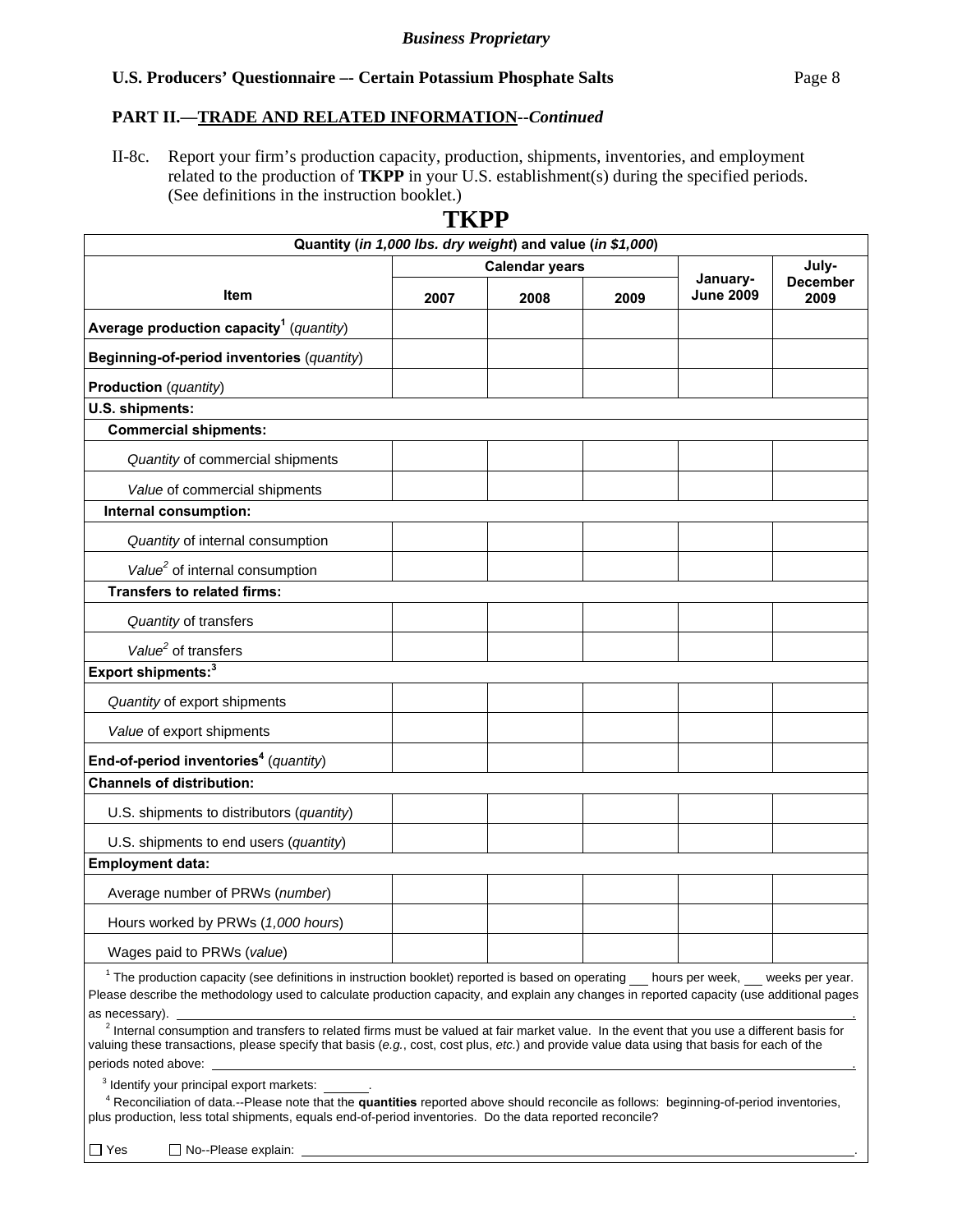## **PART II.—TRADE AND RELATED INFORMATION--***Continued*

l

 $\overline{a}$ 

- II-9. If you reported transfers to related firms in question II-8 a,b, or c, please indicate the nature of the relationship between your firm and the related firms (*e.g.*, joint venture, wholly owned subsidiary), whether the transfers were priced at market value or by a non-market formula, whether your firm retained marketing rights to all transfers, and whether the related firms also processed inputs from sources other than your firm.
- II-10. **Phosphate salts in solution**. Please report the quantity (1,000 lbs dry weight) and value (\$1,000) of your firm's 2009 U.S. shipments of phosphate salts in solution. Such shipments should be included in your responses to questions II-8 c for TKPP, but should not be included in your responses to questions II-8a and II-8b for DKP and MKP.

| <b>U.S. Shipments</b>               |          |              |  |  |  |  |
|-------------------------------------|----------|--------------|--|--|--|--|
| <b>Product</b>                      | Quantity | <b>Value</b> |  |  |  |  |
| DKP <sup>1</sup>                    |          |              |  |  |  |  |
| MKP <sup>1</sup>                    |          |              |  |  |  |  |
| <b>TKPP</b>                         |          |              |  |  |  |  |
| Not subject to these investigations |          |              |  |  |  |  |

II-11. **SHIPMENTS OF DKP, MKP, AND TKPP**.–Report your firm's U.S. shipments of phosphate salt by grade/purity for calendar year 2009.

|                       |                                | Share of phosphate salt<br>grade/purity (shares of |
|-----------------------|--------------------------------|----------------------------------------------------|
| <b>Phosphate salt</b> | <b>Grade/Purity</b>            | quantity)                                          |
|                       | Food grade                     |                                                    |
| <b>DKP</b>            | Technical grade                |                                                    |
|                       | Other $\_\_$                   |                                                    |
|                       | Total                          | 100.0                                              |
|                       | Food grade                     |                                                    |
| <b>MKP</b>            | Technical grade                |                                                    |
|                       | Other $\overline{\phantom{a}}$ |                                                    |
|                       | Total                          | 100.0                                              |
|                       | Food grade                     |                                                    |
| <b>TKPP</b>           | Technical grade                |                                                    |
|                       | Other                          |                                                    |
|                       | Total                          | 100.0                                              |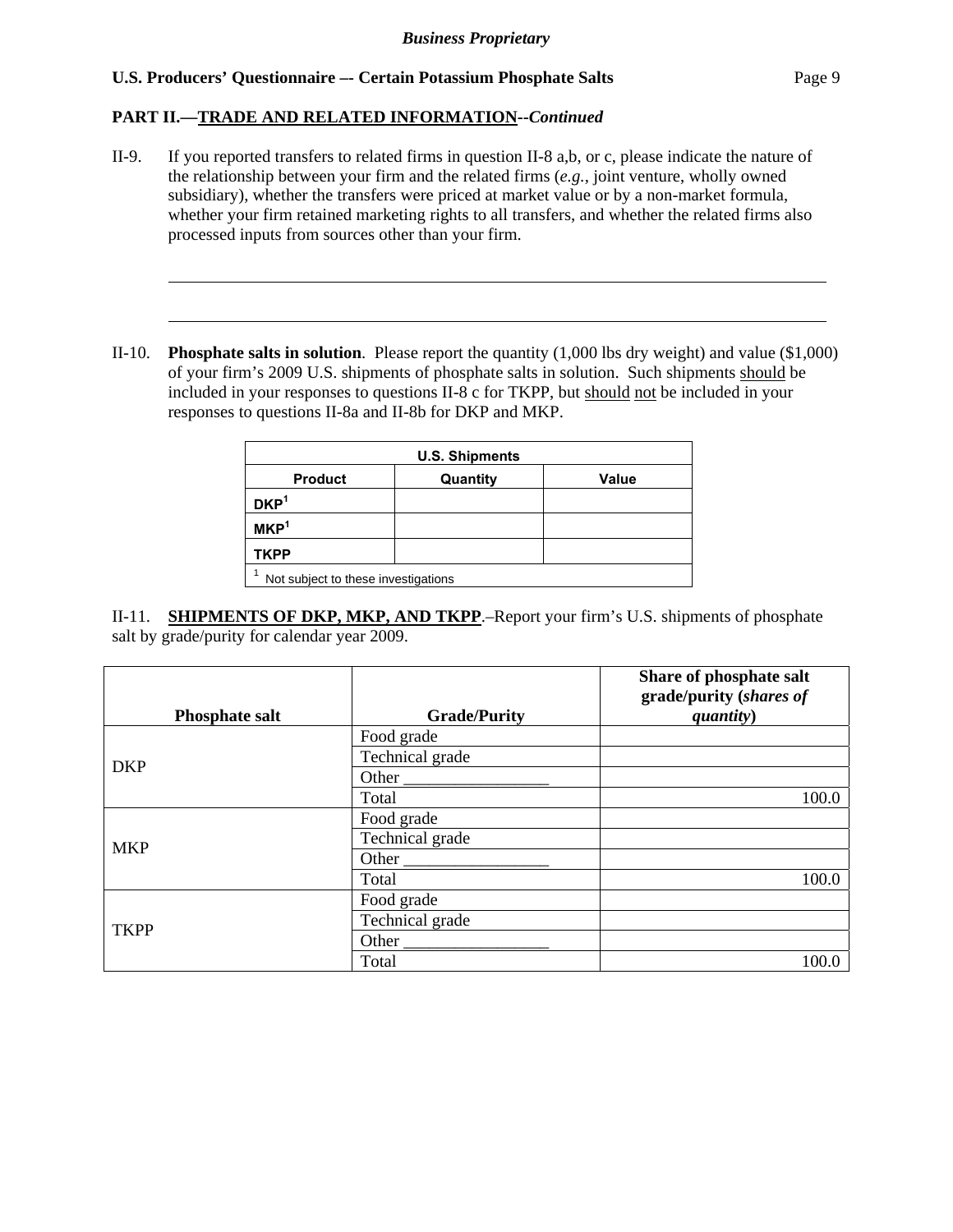## **PART II.—TRADE AND RELATED INFORMATION--***Continued*

II-12a. Other than direct imports, has your firm otherwise purchased **DKP** since January 1, 2007? (See definitions in the instruction booklet.)

 $\Box$  No  $\Box$  Yes--Report such purchases below for the specified periods.<sup>1</sup>

| (Quantity in 1,000 lbs. dry weight, value in \$1,000)                                                                                                                      |                       |      |      |                              |                         |  |  |
|----------------------------------------------------------------------------------------------------------------------------------------------------------------------------|-----------------------|------|------|------------------------------|-------------------------|--|--|
|                                                                                                                                                                            | <b>Calendar years</b> |      |      |                              | July-                   |  |  |
| <b>Item</b>                                                                                                                                                                | 2007                  | 2008 | 2009 | January-<br><b>June 2009</b> | <b>December</b><br>2009 |  |  |
| PURCHASES FROM U.S. IMPORTERS <sup>2</sup><br>OF DKP FROM--                                                                                                                |                       |      |      |                              |                         |  |  |
| <b>CHINA:</b>                                                                                                                                                              |                       |      |      |                              |                         |  |  |
| Quantity                                                                                                                                                                   |                       |      |      |                              |                         |  |  |
| Value                                                                                                                                                                      |                       |      |      |                              |                         |  |  |
| All other countries:                                                                                                                                                       |                       |      |      |                              |                         |  |  |
| Quantity                                                                                                                                                                   |                       |      |      |                              |                         |  |  |
| Value                                                                                                                                                                      |                       |      |      |                              |                         |  |  |
| <b>PURCHASES FROM DOMESTIC</b><br>PRODUCERS:2                                                                                                                              |                       |      |      |                              |                         |  |  |
| Quantity                                                                                                                                                                   |                       |      |      |                              |                         |  |  |
| Value                                                                                                                                                                      |                       |      |      |                              |                         |  |  |
| PURCHASES FROM OTHER SOURCES: <sup>2</sup>                                                                                                                                 |                       |      |      |                              |                         |  |  |
| Quantity                                                                                                                                                                   |                       |      |      |                              |                         |  |  |
| Value                                                                                                                                                                      |                       |      |      |                              |                         |  |  |
| Please indicate your reasons for purchasing this product. If your reasons differ by source, please elaborate.                                                              |                       |      |      |                              |                         |  |  |
|                                                                                                                                                                            |                       |      |      |                              |                         |  |  |
| $2$ Please list the name of the firm(s) from which you purchased this product. If your suppliers differ by source,<br>please identify the source for each listed supplier. |                       |      |      |                              |                         |  |  |
|                                                                                                                                                                            |                       |      |      |                              |                         |  |  |
|                                                                                                                                                                            |                       |      |      |                              |                         |  |  |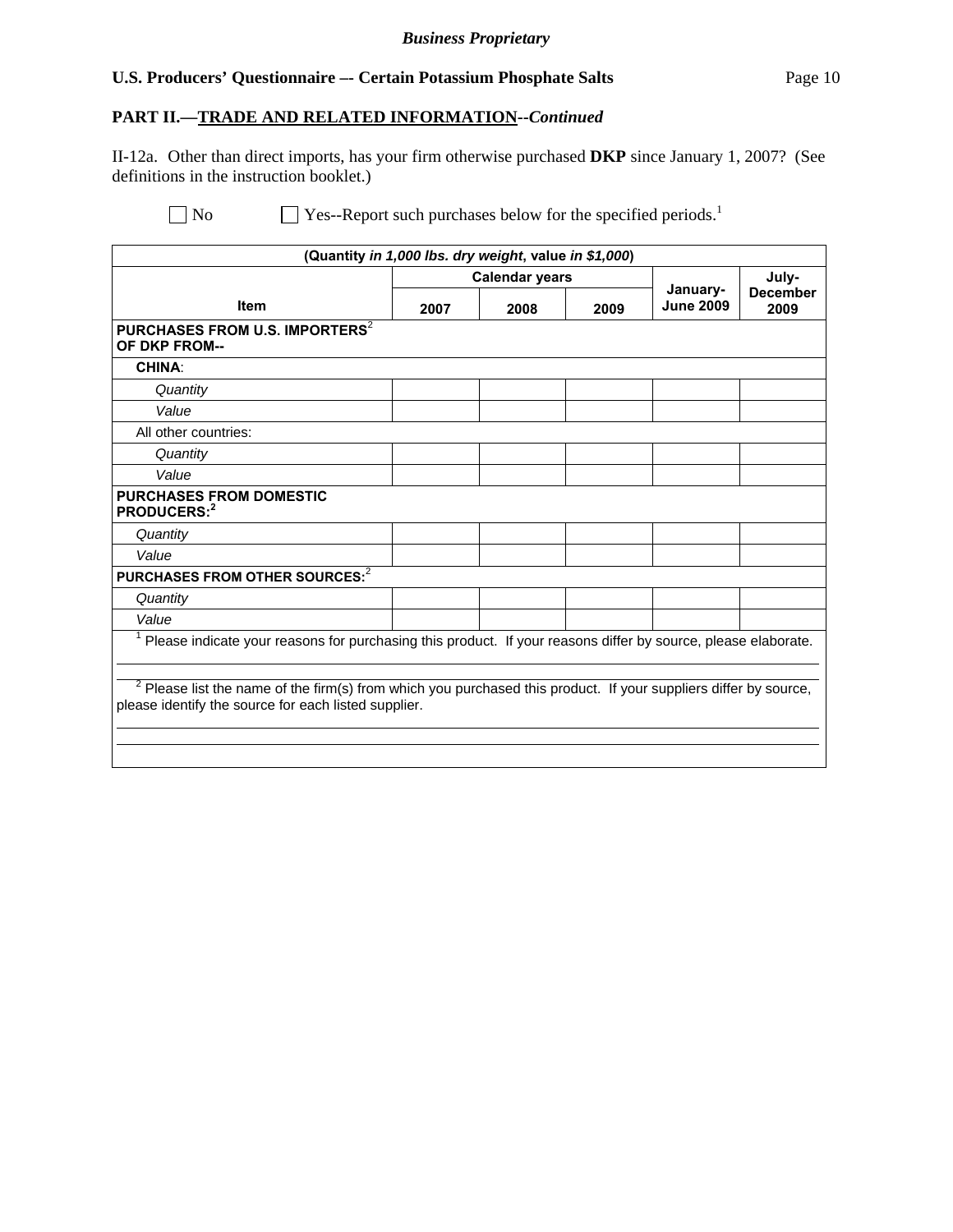## **PART II.—TRADE AND RELATED INFORMATION--***Continued*

II-12b. Other than direct imports, has your firm otherwise purchased **MKP** since January 1, 2007? (See definitions in the instruction booklet.)

 $\Box$  No  $\Box$  Yes--Report such purchases below for the specified periods.<sup>1</sup>

| (Quantity in 1,000 lbs. dry weight, value in \$1,000)                                                                                                                      |      |                       |      |                              |                                  |  |
|----------------------------------------------------------------------------------------------------------------------------------------------------------------------------|------|-----------------------|------|------------------------------|----------------------------------|--|
|                                                                                                                                                                            |      | <b>Calendar years</b> |      |                              | July-<br><b>December</b><br>2009 |  |
| <b>Item</b>                                                                                                                                                                | 2007 | 2008                  | 2009 | January-<br><b>June 2009</b> |                                  |  |
| PURCHASES FROM U.S. IMPORTERS <sup>2</sup><br><b>OF MKP FROM--</b>                                                                                                         |      |                       |      |                              |                                  |  |
| <b>CHINA:</b>                                                                                                                                                              |      |                       |      |                              |                                  |  |
| Quantity                                                                                                                                                                   |      |                       |      |                              |                                  |  |
| Value                                                                                                                                                                      |      |                       |      |                              |                                  |  |
| All other countries:                                                                                                                                                       |      |                       |      |                              |                                  |  |
| Quantity                                                                                                                                                                   |      |                       |      |                              |                                  |  |
| Value                                                                                                                                                                      |      |                       |      |                              |                                  |  |
| <b>PURCHASES FROM DOMESTIC</b><br>PRODUCERS: <sup>2</sup>                                                                                                                  |      |                       |      |                              |                                  |  |
| Quantity                                                                                                                                                                   |      |                       |      |                              |                                  |  |
| Value                                                                                                                                                                      |      |                       |      |                              |                                  |  |
| PURCHASES FROM OTHER SOURCES: <sup>2</sup>                                                                                                                                 |      |                       |      |                              |                                  |  |
| Quantity                                                                                                                                                                   |      |                       |      |                              |                                  |  |
| Value                                                                                                                                                                      |      |                       |      |                              |                                  |  |
| <sup>1</sup> Please indicate your reasons for purchasing this product. If your reasons differ by source, please elaborate.                                                 |      |                       |      |                              |                                  |  |
| $2$ Please list the name of the firm(s) from which you purchased this product. If your suppliers differ by source,<br>please identify the source for each listed supplier. |      |                       |      |                              |                                  |  |
|                                                                                                                                                                            |      |                       |      |                              |                                  |  |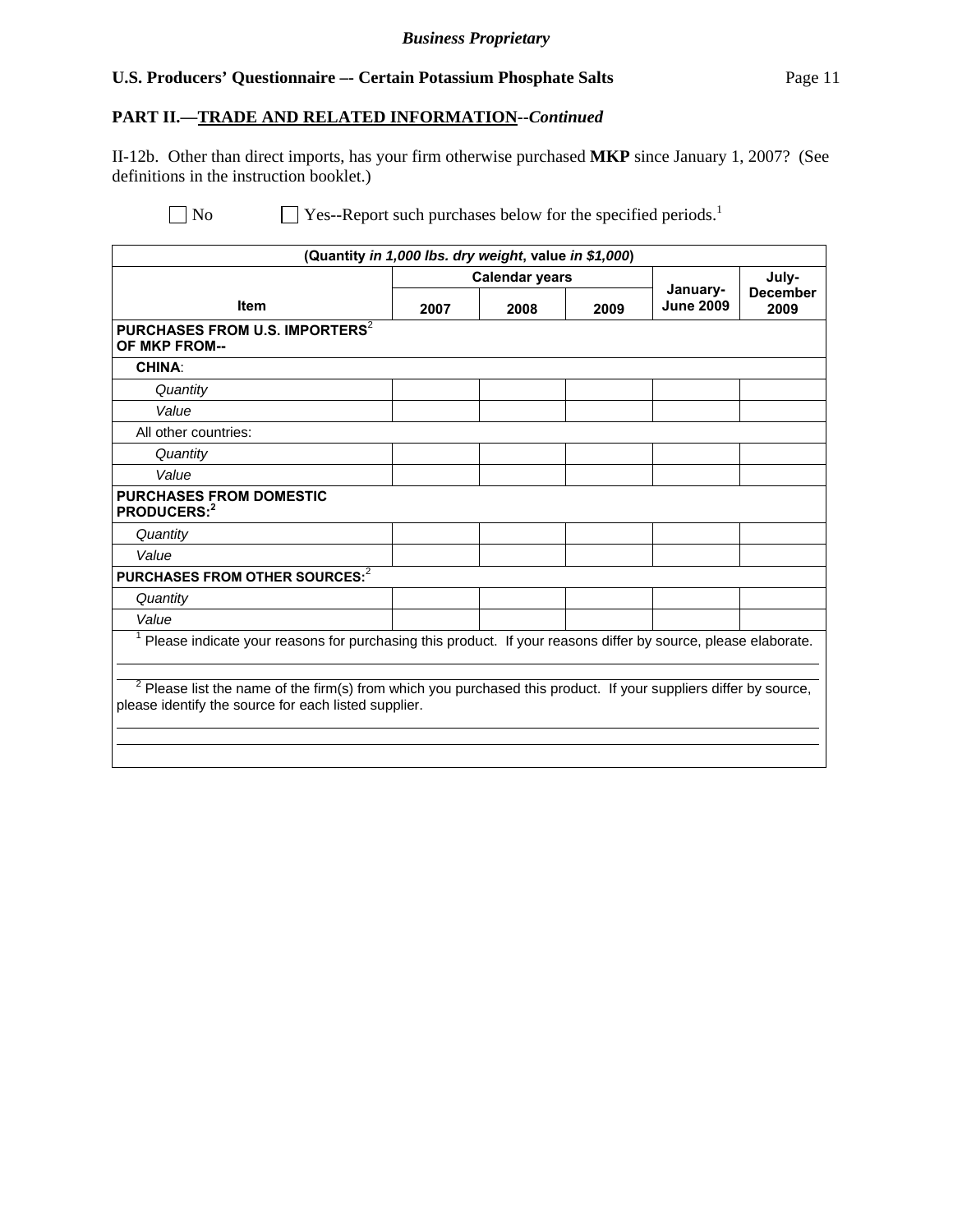# **PART II.—TRADE AND RELATED INFORMATION--***Continued*

 II-12c. Other than direct imports, has your firm otherwise purchased **TKPP** since January 1, 2007? (See definitions in the instruction booklet.)

 $\Box$  No  $\Box$  Yes--Report such purchases below for the specified periods.<sup>1</sup>

| (Quantity in 1,000 lbs. dry weight, value in \$1,000)                                                                                                                       |      |                       |      |                              |                         |
|-----------------------------------------------------------------------------------------------------------------------------------------------------------------------------|------|-----------------------|------|------------------------------|-------------------------|
|                                                                                                                                                                             |      | <b>Calendar years</b> |      |                              | July-                   |
| <b>Item</b>                                                                                                                                                                 | 2007 | 2008                  | 2009 | January-<br><b>June 2009</b> | <b>December</b><br>2009 |
| PURCHASES FROM U.S. IMPORTERS <sup>2</sup><br>OF TKPP FROM--                                                                                                                |      |                       |      |                              |                         |
| <b>CHINA:</b>                                                                                                                                                               |      |                       |      |                              |                         |
| Quantity                                                                                                                                                                    |      |                       |      |                              |                         |
| Value                                                                                                                                                                       |      |                       |      |                              |                         |
| All other countries:                                                                                                                                                        |      |                       |      |                              |                         |
| Quantity                                                                                                                                                                    |      |                       |      |                              |                         |
| Value                                                                                                                                                                       |      |                       |      |                              |                         |
| <b>PURCHASES FROM DOMESTIC</b><br>PRODUCERS: <sup>2</sup>                                                                                                                   |      |                       |      |                              |                         |
| Quantity                                                                                                                                                                    |      |                       |      |                              |                         |
| Value                                                                                                                                                                       |      |                       |      |                              |                         |
| PURCHASES FROM OTHER SOURCES: <sup>2</sup>                                                                                                                                  |      |                       |      |                              |                         |
| Quantity                                                                                                                                                                    |      |                       |      |                              |                         |
| Value                                                                                                                                                                       |      |                       |      |                              |                         |
| Please indicate your reasons for purchasing this product. If your reasons differ by source, please elaborate.                                                               |      |                       |      |                              |                         |
| $^2$ Please list the name of the firm(s) from which you purchased this product. If your suppliers differ by source,<br>please identify the source for each listed supplier. |      |                       |      |                              |                         |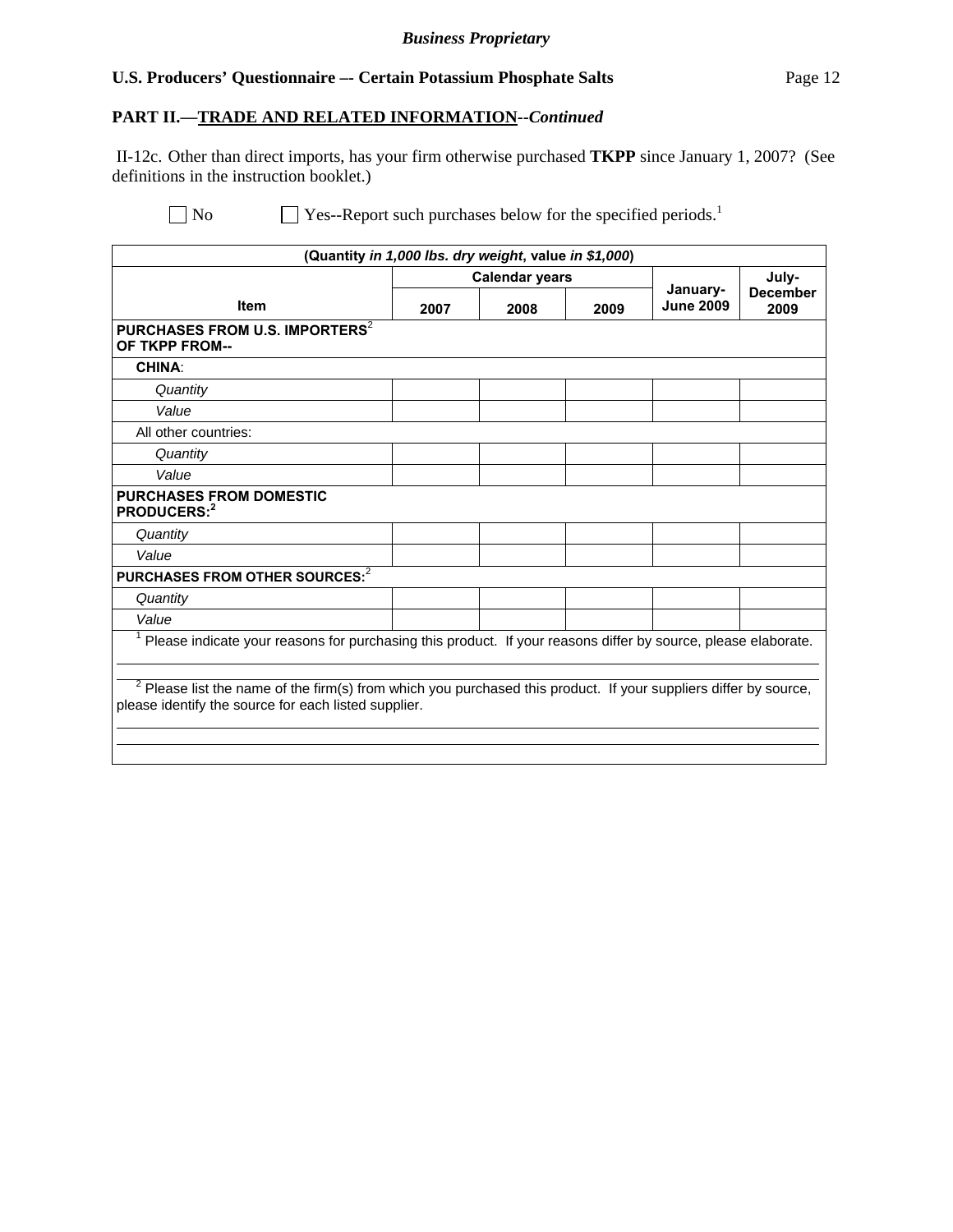## **PART II.—TRADE AND RELATED INFORMATION--***Continued*

 II-13. **U.S. SHIPMENTS OF DKP, MKP, AND TKPP**.–Report your firm's shipments of phosphate salt by end use for calendar year 2009.

| <b>Phosphate salt</b> | <b>End Use</b>                              | Share of phosphate salt end<br>use (shares of quantity) |
|-----------------------|---------------------------------------------|---------------------------------------------------------|
|                       | Antifreeze                                  |                                                         |
|                       | Baked goods                                 |                                                         |
|                       | Buffering agent in compounding formulas     |                                                         |
|                       | Dairy (coffee creamers, processed cheese,   |                                                         |
| <b>DKP</b>            | evaporate milk)                             |                                                         |
|                       | Meat processing                             |                                                         |
|                       | Metal treatment                             |                                                         |
|                       | Other                                       |                                                         |
|                       | Total                                       | 100.0                                                   |
|                       | Buffering agent in compounding formulas     |                                                         |
|                       | Cement                                      |                                                         |
|                       | Chemical processing                         |                                                         |
|                       | Dog food                                    |                                                         |
| <b>MKP</b>            | Fertilizer                                  |                                                         |
|                       | Food & beverage (yeast, food nutrient)      |                                                         |
|                       | Fungicide                                   |                                                         |
|                       | Refractories                                |                                                         |
|                       | Other                                       |                                                         |
|                       | Total                                       | 100.0                                                   |
|                       | Boiler descaling, dyeing, non-food          |                                                         |
|                       | preservative                                |                                                         |
|                       | Buffering agent in compounding formulas     |                                                         |
|                       | Detergents, industrial cleaners, surfactant |                                                         |
|                       | (cleaning products)                         |                                                         |
|                       | Fertilizer                                  |                                                         |
| <b>TKPP</b>           | Food                                        |                                                         |
|                       | Household and industrial type products      |                                                         |
|                       | Metal finishing                             |                                                         |
|                       | Paints                                      |                                                         |
|                       | Pulp and paper                              |                                                         |
|                       | Water treatment                             |                                                         |
|                       | Other                                       |                                                         |
|                       | Total                                       | 100.0                                                   |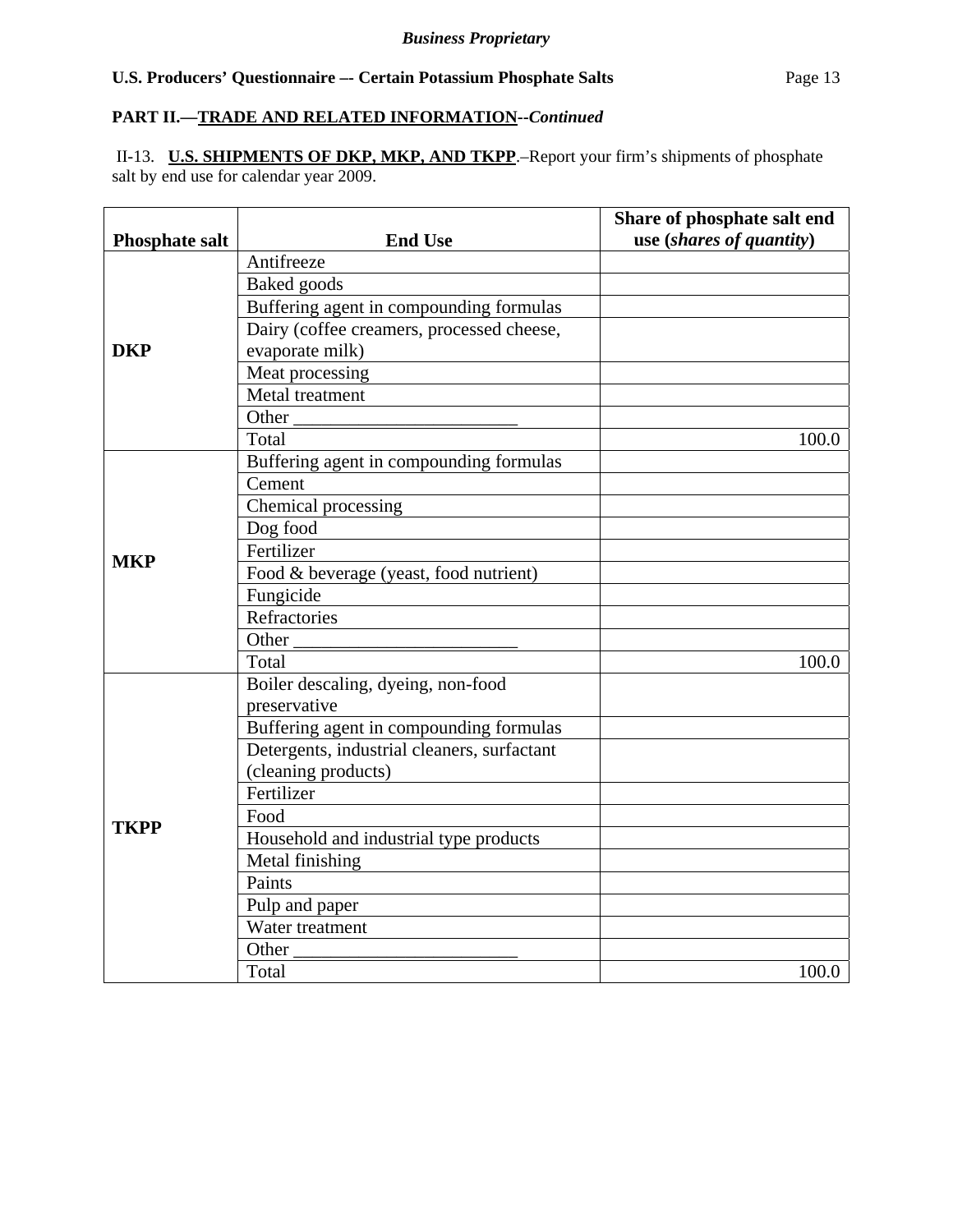## **PART III.--FINANCIAL INFORMATION**

Address questions on this part of the questionnaire to Justin Jee (202-205-3186, Justin.Jee@usitc.gov).

III-1. Who should be contacted regarding the requested financial information?

Company contact: Name and title

> $( )$  ( ) Phone number & Fax number E-mail address

III-2. Briefly describe your financial accounting system.

l

l

 $\overline{a}$ 

 $\overline{a}$ 

 $\overline{a}$ 

 $\overline{a}$ 

 $\overline{a}$ 

- A. When does your fiscal year end (month and day)? If your fiscal year changed during the period examined, explain below:
- B.1. Describe the lowest level of operations (e.g., plant, division, company-wide) for which financial statements are prepared that include subject merchandise:
	- l 2. Does your firm prepare profit/loss statements for the subject merchandise:  $\Box$  Yes  $\Box$  No
	- 3. How often did your firm (or parent company) prepare financial statements (including annual reports, 10Ks)? Please check relevant items below. Audited, unaudited, annual reports,  $\Box$  10Ks,  $\Box$  10 Qs,
- Monthly, quarterly, semi-annually, annually 4. Accounting basis:  $\Box$  GAAP,  $\Box$  cash,  $\Box$  tax, or  $\Box$  other comprehensive (specify)

*Note: The Commission may request that your company submit copies of its financial statements, including internal profit-and-loss statements for the division or product group that includes certain potassium phosphate salts, as well as those statements and worksheets used to compile data for your firm's questionnaire response.* 

III-3. Briefly describe your cost accounting system (*e.g.*, standard cost, job order cost, *etc.*).

III-4. Briefly describe your allocation basis, if any, for COGS, SG&A, and interest expense and other income and expenses.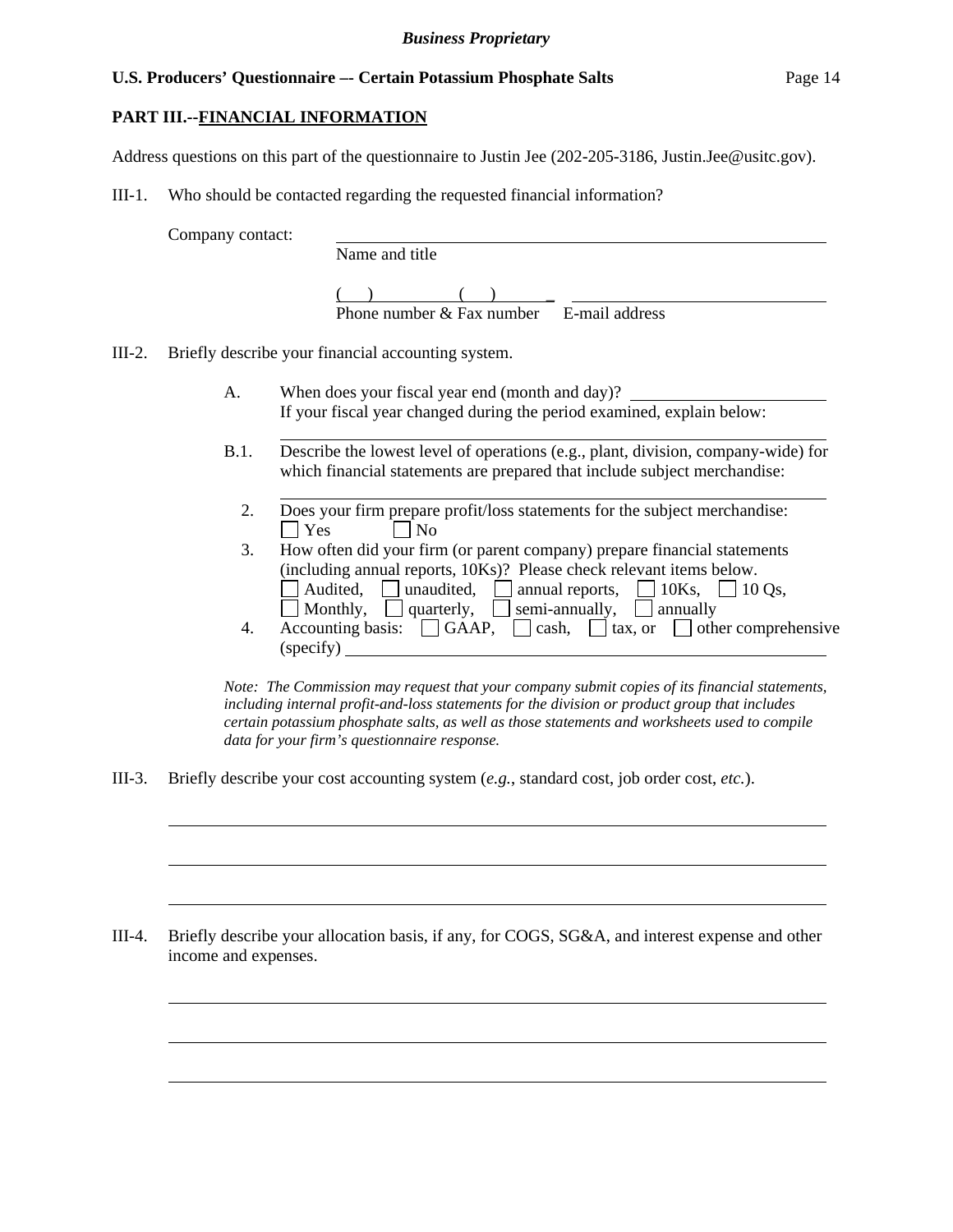## **PART III.--FINANCIAL INFORMATION***--Continued*

III-5. Other products.--Please list any other products you produced in the facilities in which you produced certain potassium phosphate salts, and provide the share of net sales accounted for by these other products in your most recent fiscal year: Products Share of sales l l l l l III-6. Does your firm receive inputs (raw materials, labor, energy, or any other services) used in the production of certain potassium phosphate salts from any related firm?  $\Box$  Yes—Continue to question III-7 below.  $\Box$  No--Continue to question III-10 below. III-7. In the space provided below, identify the inputs related to the production of certain potassium phosphate salts that your firm receives from related parties whose financial statements are consolidated with the financial statements of your firm. Input Related party l l l l l <u> 1990 - Johann Barbara, politik eta politik eta politik eta politik eta politik eta politik eta politik eta p</u> III-8. With respect to the related companies identified in response to question III-7 above, are their financial statements consolidated with your firm's financial statements? (In other words, are profits or losses arising from intercompany transactions eliminated?

 $\Box$  Yes—Continue to question III-9 below.  $\Box$  No--Continue to question III-10 below.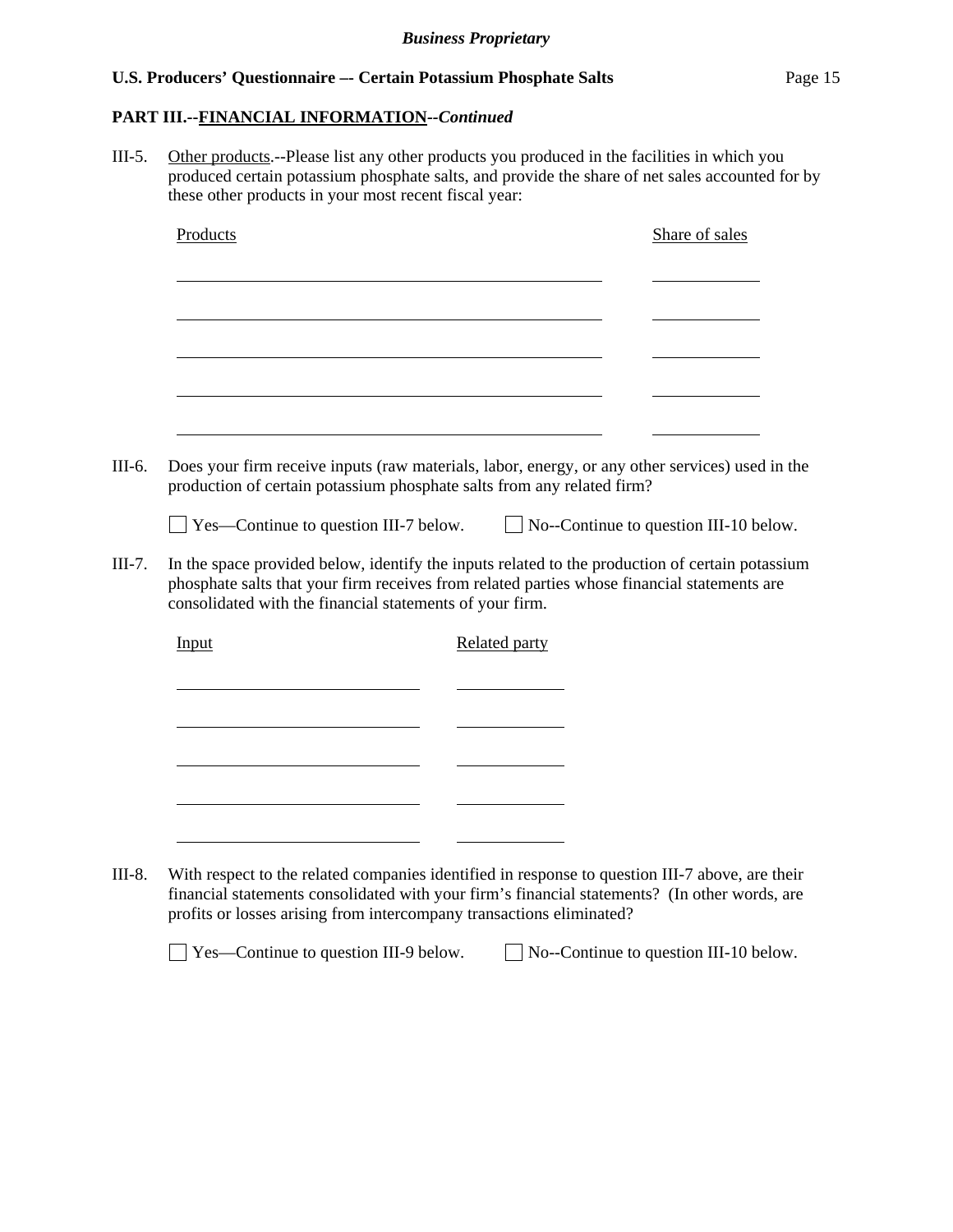#### **PART III.--FINANCIAL INFORMATION***--Continued*

III-9. All intercompany profit on inputs purchased from related parties that is eliminated pursuant to formal financial statement consolidation should also be eliminated from the costs reported to the Commission in questions III-11a-c (i.e., costs reported in questions III-11a-c, to the extent that they reflect inputs purchased from related parties, should only reflect the related party's cost and not include an associated profit component). Reasonable methods for determining and eliminating the associated profit on inputs purchased from related parties are acceptable.

 Has your firm complied with the Commission's instructions regarding costs associated with inputs purchased from related parties?

 $\Box$  Yes  $\Box$  No—Please contact Justin Jee (202-205-3186, Justin.jee@usitc.gov).

III-10. Nonrecurring charges.--For each annual period for which financial results are reported in questions III-11a-c, please indicate in the schedule below the specific nonrecurring charges, the particular expense/cost line items from questions III-11a-c where the associated charges are included, a brief description of the charges, and the associated values (*in \$1,000*). Nonrecurring charges would include, but are not limited to, items such as asset write-offs and accelerated depreciation due to restructuring of the company's certain potassium phosphate salts operations.

|                                                                                                                                                                                                                                     | Fiscal years ended-- |      |      |  |  |  |
|-------------------------------------------------------------------------------------------------------------------------------------------------------------------------------------------------------------------------------------|----------------------|------|------|--|--|--|
| <b>Item</b>                                                                                                                                                                                                                         | 2007                 | 2008 | 2009 |  |  |  |
| Non-recurring charges: (In this column please<br>provide a brief description of each nonrecurring<br>charge and indicate the particular expense line items<br>where the associated charges are included in<br>questions III-11a-c.) |                      |      |      |  |  |  |
|                                                                                                                                                                                                                                     |                      |      |      |  |  |  |
| $\overline{2}$ .                                                                                                                                                                                                                    |                      |      |      |  |  |  |
| 3.                                                                                                                                                                                                                                  |                      |      |      |  |  |  |
| <b>4.</b>                                                                                                                                                                                                                           |                      |      |      |  |  |  |
| 5.                                                                                                                                                                                                                                  |                      |      |      |  |  |  |
| 6.                                                                                                                                                                                                                                  |                      |      |      |  |  |  |
| 7.                                                                                                                                                                                                                                  |                      |      |      |  |  |  |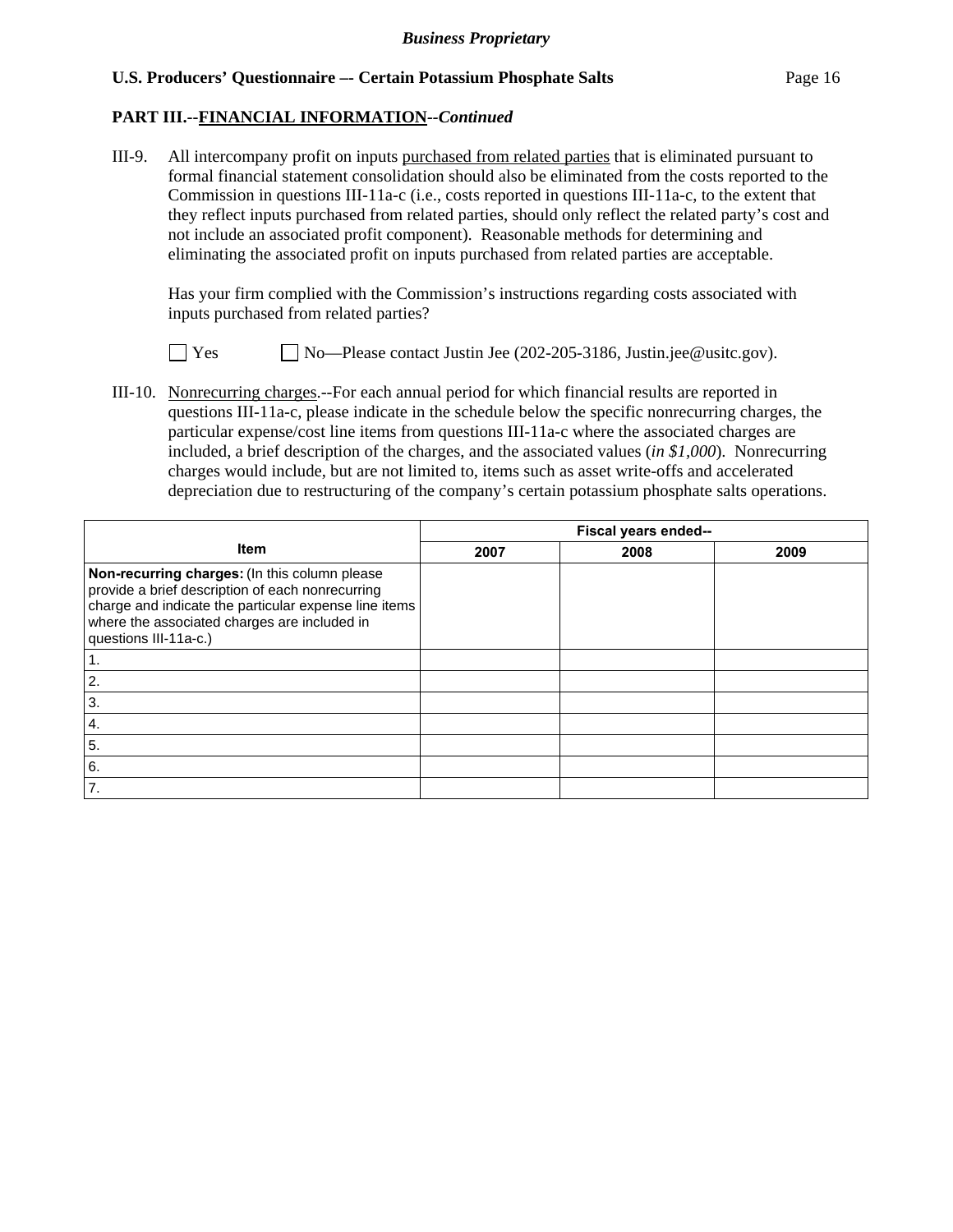## **PART III.--FINANCIAL INFORMATION***--Continued*

III-11a. Operations on **DKP**.--Report the revenue and related cost information requested below on DKP operations of your U.S. establishment(s).<sup>1</sup> Do not report resales of products. Note that internal consumption and transfers to related firms must be valued at fair market value and purchases from related firms must be at cost.<sup>2</sup> Provide data for your three most recently completed fiscal years in chronological order from left to right, and for the specified interim periods. If your firm was involved in tolling operations (either as the toller or as the tollee) please contact Justin Jee at (202) 205-3186 before completing this section of the questionnaire.

| Quantity (in 1,000 lbs dry weight) and value (in \$1,000)                                                |      |                      |      |                              |                         |
|----------------------------------------------------------------------------------------------------------|------|----------------------|------|------------------------------|-------------------------|
|                                                                                                          |      | Fiscal years ended-- |      |                              | July-                   |
| Item                                                                                                     | 2007 | 2008                 | 2009 | January-<br><b>June 2009</b> | <b>December</b><br>2009 |
| Net sales quantities: <sup>3</sup>                                                                       |      |                      |      |                              |                         |
| Commercial sales                                                                                         |      |                      |      |                              |                         |
| Internal consumption                                                                                     |      |                      |      |                              |                         |
| Transfers to related firms                                                                               |      |                      |      |                              |                         |
| Total net sales quantities                                                                               |      |                      |      |                              |                         |
| Net sales values: <sup>3</sup>                                                                           |      |                      |      |                              |                         |
| Commercial sales                                                                                         |      |                      |      |                              |                         |
| Internal consumption                                                                                     |      |                      |      |                              |                         |
| Transfers to related firms                                                                               |      |                      |      |                              |                         |
| Total net sales values                                                                                   |      |                      |      |                              |                         |
| Cost of goods sold (COGS): <sup>4</sup>                                                                  |      |                      |      |                              |                         |
| Raw materials                                                                                            |      |                      |      |                              |                         |
| Direct labor                                                                                             |      |                      |      |                              |                         |
| Other factory costs                                                                                      |      |                      |      |                              |                         |
| <b>Total COGS</b>                                                                                        |      |                      |      |                              |                         |
| <b>Gross profit or (loss)</b>                                                                            |      |                      |      |                              |                         |
| Selling, general, and administrative<br>(SG&A) expenses:                                                 |      |                      |      |                              |                         |
| Selling expenses                                                                                         |      |                      |      |                              |                         |
| General and administrative expenses                                                                      |      |                      |      |                              |                         |
| Total SG&A expenses                                                                                      |      |                      |      |                              |                         |
| <b>Operating income (loss)</b>                                                                           |      |                      |      |                              |                         |
| Other income and expenses:                                                                               |      |                      |      |                              |                         |
| Interest expense                                                                                         |      |                      |      |                              |                         |
| All other expense items                                                                                  |      |                      |      |                              |                         |
| All other income items                                                                                   |      |                      |      |                              |                         |
| All other income or expenses, net                                                                        |      |                      |      |                              |                         |
| Net income or (loss) before income taxes                                                                 |      |                      |      |                              |                         |
| Depreciation/amortization included above                                                                 |      |                      |      |                              |                         |
| Include only sales (whether domestic or export) and costs related to your U.S. manufacturing operations. |      |                      |      |                              |                         |

<sup>2</sup> Please list the expense categories and amounts of any profits on internal inputs or inputs from related firms that are reflected on your books but which are eliminated from the costs reported below.

 $\frac{3}{3}$ Less discounts, returns, allowances, and prepaid freight. The quantities and values should approximate the corresponding shipment quantities and values reported in Part II of this questionnaire.<br>4 COGS should include costs associated with internal consumption a

COGS should include costs associated with internal consumption and transfers to related firms.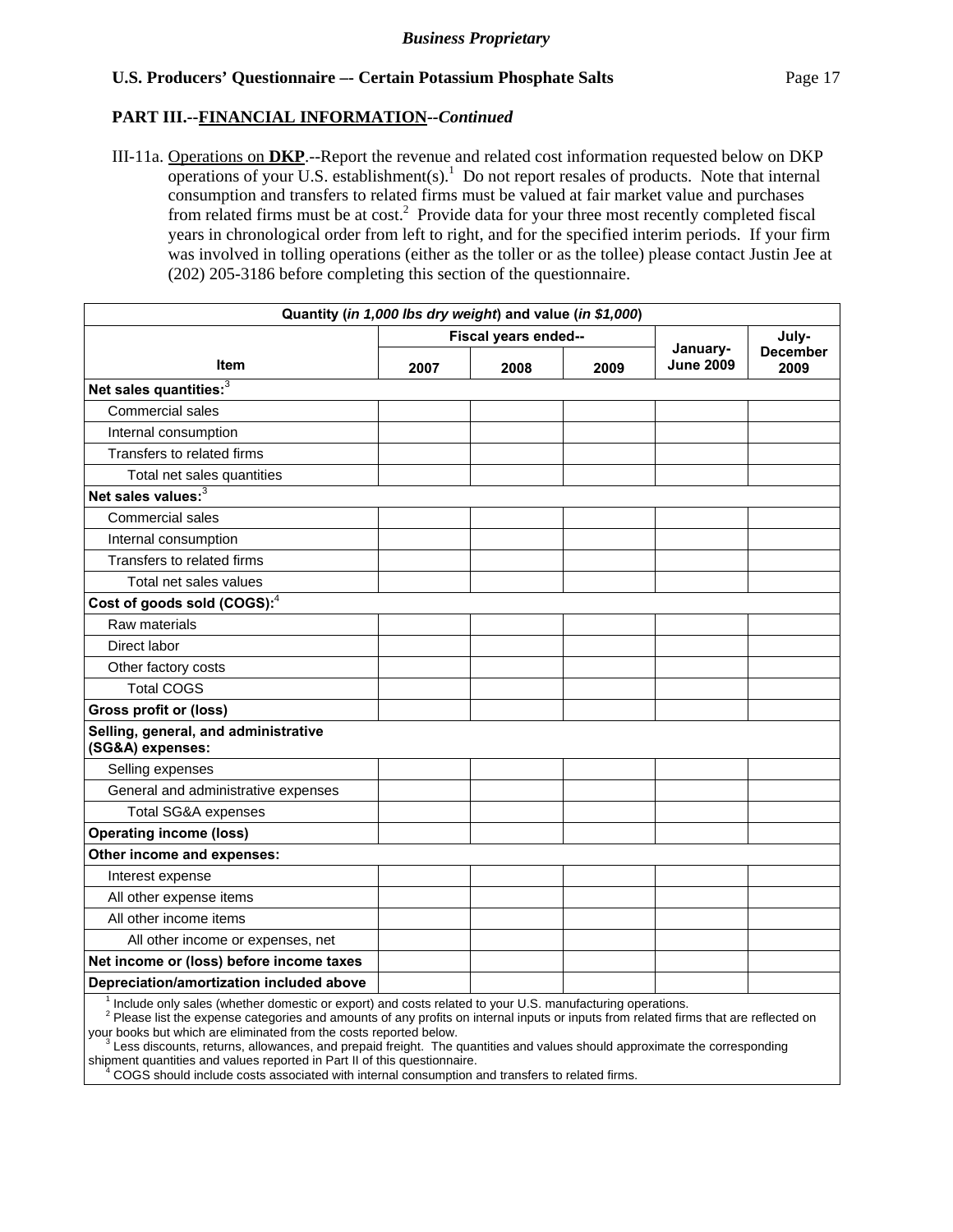## **PART III.--FINANCIAL INFORMATION***--Continued*

III-11b. Operations on **MKP**.--Report the revenue and related cost information requested below on MKP operations of your  $\overline{U}$ .S. establishment(s).<sup>1</sup> Do not report resales of products. Note that internal consumption and transfers to related firms must be valued at fair market value and purchases from related firms must be at cost.<sup>2</sup> Provide data for your three most recently completed fiscal years in chronological order from left to right, and for the specified interim periods. If your firm was involved in tolling operations (either as the toller or as the tollee) please contact Justin Jee at (202) 205-3186 before completing this section of the questionnaire.

| Quantity (in 1,000 lbs dry weight) and value (in \$1,000)                                                |      |                      |      |                              |                         |
|----------------------------------------------------------------------------------------------------------|------|----------------------|------|------------------------------|-------------------------|
|                                                                                                          |      | Fiscal years ended-- |      |                              | July-                   |
| Item                                                                                                     | 2007 | 2008                 | 2009 | January-<br><b>June 2009</b> | <b>December</b><br>2009 |
| Net sales quantities: <sup>3</sup>                                                                       |      |                      |      |                              |                         |
| Commercial sales                                                                                         |      |                      |      |                              |                         |
| Internal consumption                                                                                     |      |                      |      |                              |                         |
| Transfers to related firms                                                                               |      |                      |      |                              |                         |
| Total net sales quantities                                                                               |      |                      |      |                              |                         |
| Net sales values: <sup>3</sup>                                                                           |      |                      |      |                              |                         |
| Commercial sales                                                                                         |      |                      |      |                              |                         |
| Internal consumption                                                                                     |      |                      |      |                              |                         |
| Transfers to related firms                                                                               |      |                      |      |                              |                         |
| Total net sales values                                                                                   |      |                      |      |                              |                         |
| Cost of goods sold (COGS): <sup>4</sup>                                                                  |      |                      |      |                              |                         |
| Raw materials                                                                                            |      |                      |      |                              |                         |
| Direct labor                                                                                             |      |                      |      |                              |                         |
| Other factory costs                                                                                      |      |                      |      |                              |                         |
| <b>Total COGS</b>                                                                                        |      |                      |      |                              |                         |
| <b>Gross profit or (loss)</b>                                                                            |      |                      |      |                              |                         |
| Selling, general, and administrative<br>(SG&A) expenses:                                                 |      |                      |      |                              |                         |
| Selling expenses                                                                                         |      |                      |      |                              |                         |
| General and administrative expenses                                                                      |      |                      |      |                              |                         |
| Total SG&A expenses                                                                                      |      |                      |      |                              |                         |
| <b>Operating income (loss)</b>                                                                           |      |                      |      |                              |                         |
| Other income and expenses:                                                                               |      |                      |      |                              |                         |
| Interest expense                                                                                         |      |                      |      |                              |                         |
| All other expense items                                                                                  |      |                      |      |                              |                         |
| All other income items                                                                                   |      |                      |      |                              |                         |
| All other income or expenses, net                                                                        |      |                      |      |                              |                         |
| Net income or (loss) before income taxes                                                                 |      |                      |      |                              |                         |
| Depreciation/amortization included above                                                                 |      |                      |      |                              |                         |
| Include only sales (whether domestic or export) and costs related to your U.S. manufacturing operations. |      |                      |      |                              |                         |

<sup>2</sup> Please list the expense categories and amounts of any profits on internal inputs or inputs from related firms that are reflected on your books but which are eliminated from the costs reported below.

 $\frac{3}{3}$ Less discounts, returns, allowances, and prepaid freight. The quantities and values should approximate the corresponding shipment quantities and values reported in Part II of this questionnaire.<br>4 COGS should include costs associated with internal consumption a

COGS should include costs associated with internal consumption and transfers to related firms.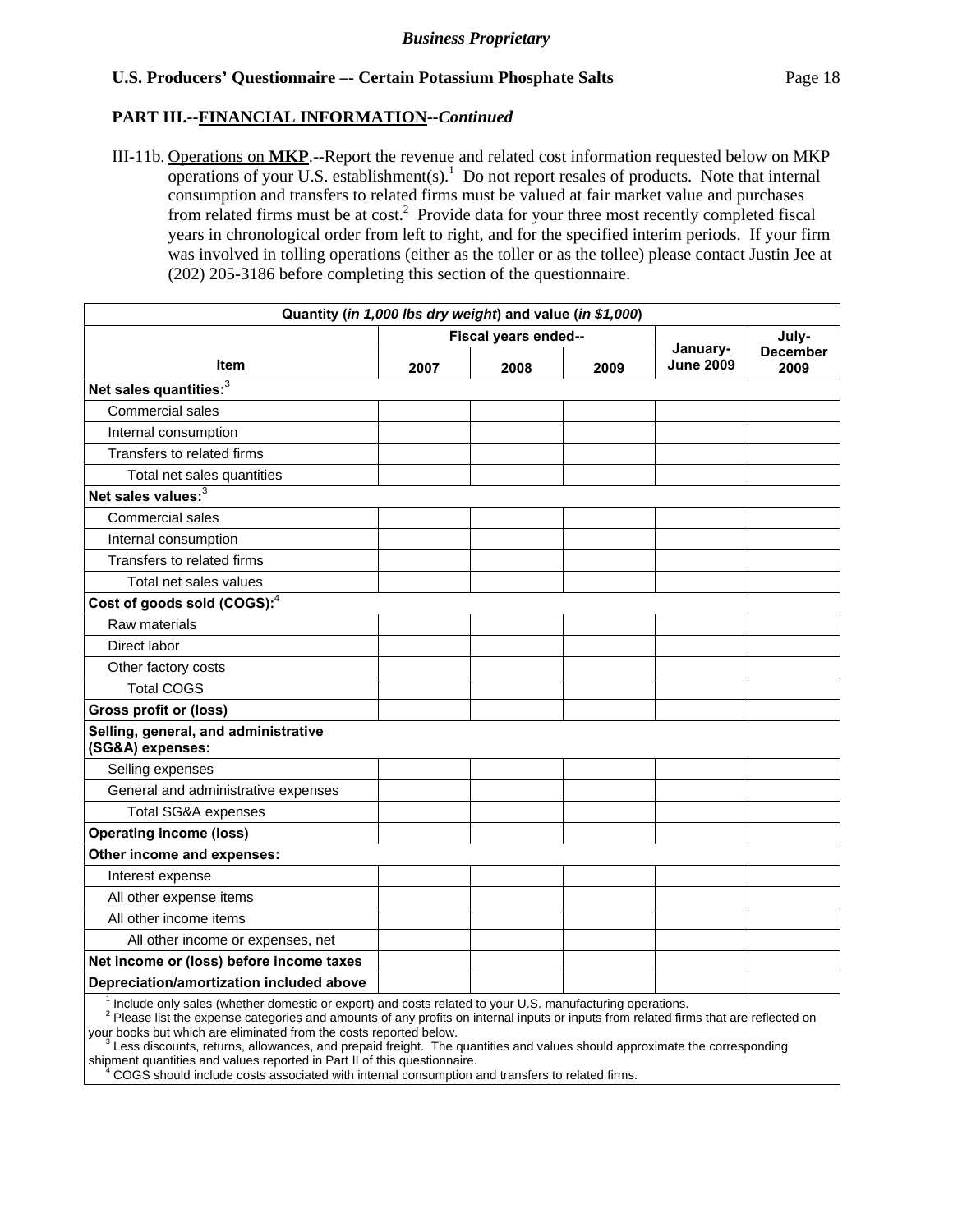#### **PART III.--FINANCIAL INFORMATION***--Continued*

 III-11c. Operations on **TKPP**.--Report the revenue and related cost information requested below on TKPP operations of your U.S. establishment(s).<sup>1</sup> Do not report resales of products. Note that internal consumption and transfers to related firms must be valued at fair market value and purchases from related firms must be at  $cost<sup>2</sup>$ . Provide data for your three most recently completed fiscal years in chronological order from left to right, and for the specified interim periods. If your firm was involved in tolling operations (either as the toller or as the tollee) please contact Justin Jee at (202) 205-3186 before completing this section of the questionnaire.

| Quantity (in 1,000 lbs dry weight) and value (in \$1,000)                                                |      |                      |      |                              |                         |
|----------------------------------------------------------------------------------------------------------|------|----------------------|------|------------------------------|-------------------------|
|                                                                                                          |      | Fiscal years ended-- |      |                              | July-                   |
| Item                                                                                                     | 2007 | 2008                 | 2009 | January-<br><b>June 2009</b> | <b>December</b><br>2009 |
| Net sales quantities: <sup>3</sup>                                                                       |      |                      |      |                              |                         |
| Commercial sales                                                                                         |      |                      |      |                              |                         |
| Internal consumption                                                                                     |      |                      |      |                              |                         |
| Transfers to related firms                                                                               |      |                      |      |                              |                         |
| Total net sales quantities                                                                               |      |                      |      |                              |                         |
| Net sales values: <sup>3</sup>                                                                           |      |                      |      |                              |                         |
| <b>Commercial sales</b>                                                                                  |      |                      |      |                              |                         |
| Internal consumption                                                                                     |      |                      |      |                              |                         |
| Transfers to related firms                                                                               |      |                      |      |                              |                         |
| Total net sales values                                                                                   |      |                      |      |                              |                         |
| Cost of goods sold (COGS): <sup>4</sup>                                                                  |      |                      |      |                              |                         |
| Raw materials                                                                                            |      |                      |      |                              |                         |
| Direct labor                                                                                             |      |                      |      |                              |                         |
| Other factory costs                                                                                      |      |                      |      |                              |                         |
| <b>Total COGS</b>                                                                                        |      |                      |      |                              |                         |
| Gross profit or (loss)                                                                                   |      |                      |      |                              |                         |
| Selling, general, and administrative<br>(SG&A) expenses:                                                 |      |                      |      |                              |                         |
| Selling expenses                                                                                         |      |                      |      |                              |                         |
| General and administrative expenses                                                                      |      |                      |      |                              |                         |
| <b>Total SG&amp;A expenses</b>                                                                           |      |                      |      |                              |                         |
| <b>Operating income (loss)</b>                                                                           |      |                      |      |                              |                         |
| Other income and expenses:                                                                               |      |                      |      |                              |                         |
| Interest expense                                                                                         |      |                      |      |                              |                         |
| All other expense items                                                                                  |      |                      |      |                              |                         |
| All other income items                                                                                   |      |                      |      |                              |                         |
| All other income or expenses, net                                                                        |      |                      |      |                              |                         |
| Net income or (loss) before income taxes                                                                 |      |                      |      |                              |                         |
| Depreciation/amortization included above                                                                 |      |                      |      |                              |                         |
| Include only sales (whether domestic or export) and costs related to your U.S. manufacturing operations. |      |                      |      |                              |                         |

<sup>2</sup> Please list the expense categories and amounts of any profits on internal inputs or inputs from related firms that are reflected on

your books but which are eliminated from the costs reported below.  $\frac{3}{3}$ Less discounts, returns, allowances, and prepaid freight. The quantities and values should approximate the corresponding

shipment quantities and values reported in Part II of this questionnaire.<br>4 COGS should include costs associated with internal consumption a COGS should include costs associated with internal consumption and transfers to related firms.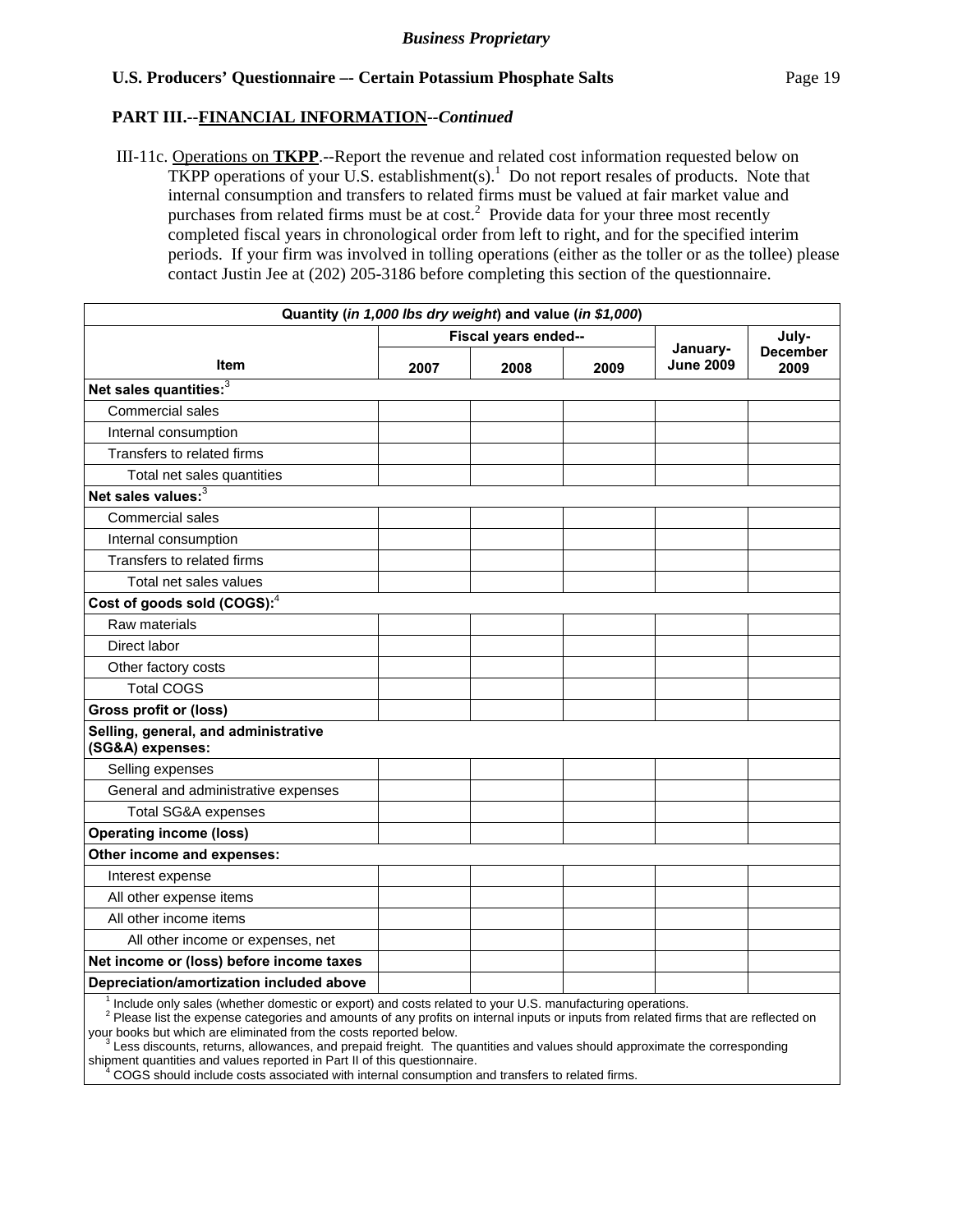## **PART III.--FINANCIAL INFORMATION***--Continued*

III-12. Asset values.--Report the total assets associated with the production, warehousing, and sale of certain potassium phosphate salts. If your firm does not maintain some or all of the specific asset data in the normal course of business, please estimate it based upon some rational method (such as production, sales, or costs) that is consistent with your cost allocations in the previous question. Provide data as of the end of your three most recently completed fiscal years in chronological order from left to right. Please **complete the following asset value tables** unless such allocation/estimate for each product is not possible (please explain why it is not possible if asset value can not be prepared for each product).

|                                                                             | Fiscal years ended-- |      |      |  |  |  |
|-----------------------------------------------------------------------------|----------------------|------|------|--|--|--|
| <b>Item</b>                                                                 | 2007                 | 2008 | 2009 |  |  |  |
| Assets associated with the production,<br>warehousing, and sale of product: |                      |      |      |  |  |  |
| 1. Current assets:                                                          |                      |      |      |  |  |  |
| A. Cash and equivalents                                                     |                      |      |      |  |  |  |
| B. Accounts receivable, net                                                 |                      |      |      |  |  |  |
| C. Inventories                                                              |                      |      |      |  |  |  |
| D. All other current assets                                                 |                      |      |      |  |  |  |
| E. Total current assets (lines 1.A. through<br>$1.D.$ )                     |                      |      |      |  |  |  |
| 2. Non-current assets:                                                      |                      |      |      |  |  |  |
| Property, plant, and equipment (PPE):                                       |                      |      |      |  |  |  |
| A. Original cost of PPE                                                     |                      |      |      |  |  |  |
| B. Less: Accumulated depreciation                                           |                      |      |      |  |  |  |
| C. Equals: Net book value of PPE                                            |                      |      |      |  |  |  |
| D. All other non-current assets                                             |                      |      |      |  |  |  |
| E. Total non-current assets (lines 2.C +2.D.)                               |                      |      |      |  |  |  |
| 3. Total assets (lines 1.E. and 2.E.)                                       |                      |      |      |  |  |  |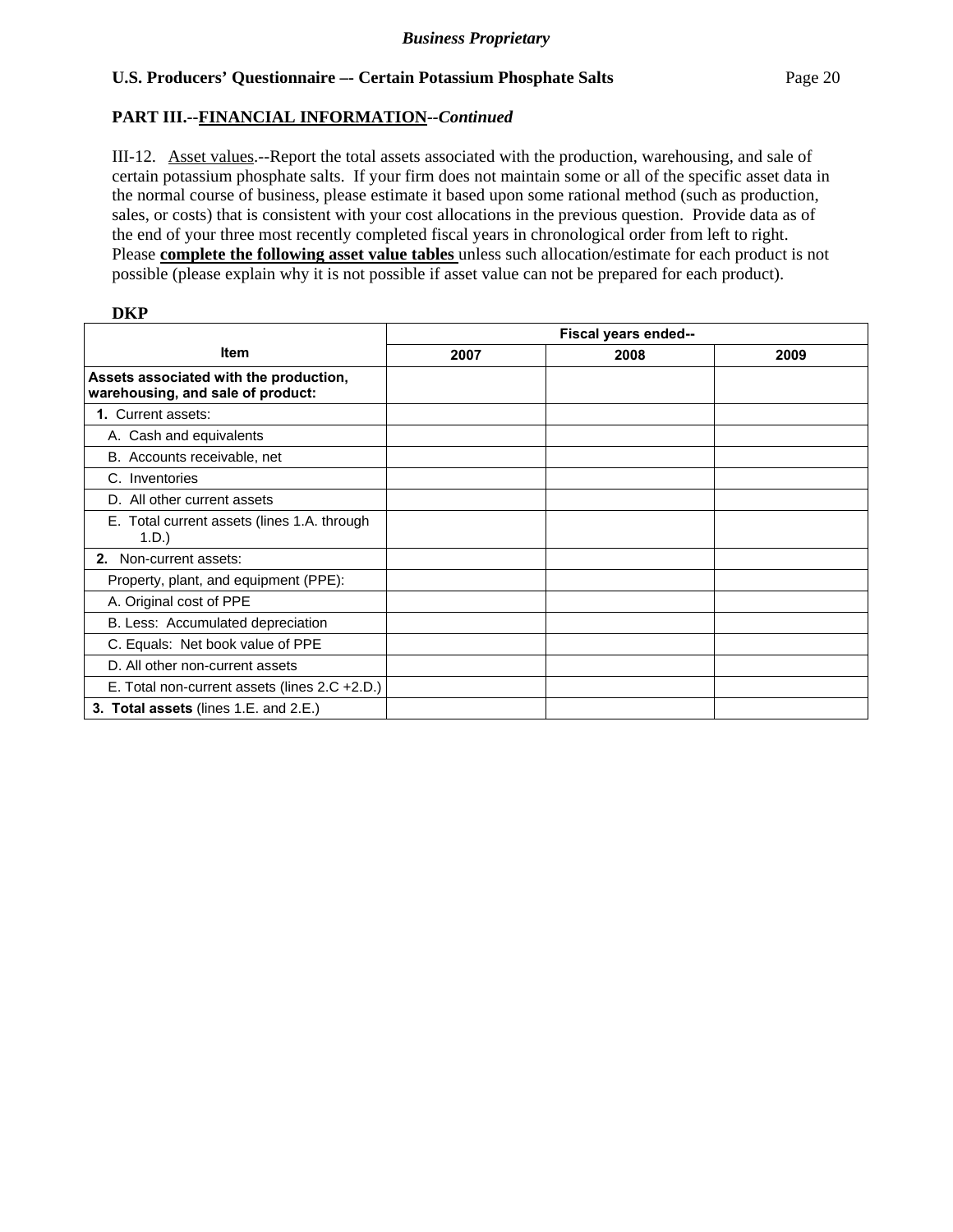## **PART III.--FINANCIAL INFORMATION***--Continued*

## **MKP**

|                                                                             | Fiscal years ended-- |      |      |  |  |  |
|-----------------------------------------------------------------------------|----------------------|------|------|--|--|--|
| <b>Item</b>                                                                 | 2007                 | 2008 | 2009 |  |  |  |
| Assets associated with the production,<br>warehousing, and sale of product: |                      |      |      |  |  |  |
| <b>1. Current assets:</b>                                                   |                      |      |      |  |  |  |
| A. Cash and equivalents                                                     |                      |      |      |  |  |  |
| B. Accounts receivable, net                                                 |                      |      |      |  |  |  |
| C. Inventories                                                              |                      |      |      |  |  |  |
| D. All other current assets                                                 |                      |      |      |  |  |  |
| E. Total current assets (lines 1.A. through<br>1.D.                         |                      |      |      |  |  |  |
| 2. Non-current assets:                                                      |                      |      |      |  |  |  |
| Property, plant, and equipment (PPE):                                       |                      |      |      |  |  |  |
| A. Original cost of PPE                                                     |                      |      |      |  |  |  |
| B. Less: Accumulated depreciation                                           |                      |      |      |  |  |  |
| C. Equals: Net book value of PPE                                            |                      |      |      |  |  |  |
| D. All other non-current assets                                             |                      |      |      |  |  |  |
| E. Total non-current assets (lines 2.C +2.D.)                               |                      |      |      |  |  |  |
| 3. Total assets (lines 1.E. and 2.E.)                                       |                      |      |      |  |  |  |

## **TKPP**

|                                                                             | Fiscal years ended-- |      |      |  |  |  |
|-----------------------------------------------------------------------------|----------------------|------|------|--|--|--|
| <b>Item</b>                                                                 | 2007                 | 2008 | 2009 |  |  |  |
| Assets associated with the production,<br>warehousing, and sale of product: |                      |      |      |  |  |  |
| 1. Current assets:                                                          |                      |      |      |  |  |  |
| A. Cash and equivalents                                                     |                      |      |      |  |  |  |
| B. Accounts receivable, net                                                 |                      |      |      |  |  |  |
| C. Inventories                                                              |                      |      |      |  |  |  |
| D. All other current assets                                                 |                      |      |      |  |  |  |
| E. Total current assets (lines 1.A. through<br>$1.D.$ )                     |                      |      |      |  |  |  |
| 2. Non-current assets:                                                      |                      |      |      |  |  |  |
| Property, plant, and equipment (PPE):                                       |                      |      |      |  |  |  |
| A. Original cost of PPE                                                     |                      |      |      |  |  |  |
| B. Less: Accumulated depreciation                                           |                      |      |      |  |  |  |
| C. Equals: Net book value of PPE                                            |                      |      |      |  |  |  |
| D. All other non-current assets                                             |                      |      |      |  |  |  |
| E. Total non-current assets (lines 2.C +2.D.)                               |                      |      |      |  |  |  |
| 3. Total assets (lines 1.E. and 2.E.)                                       |                      |      |      |  |  |  |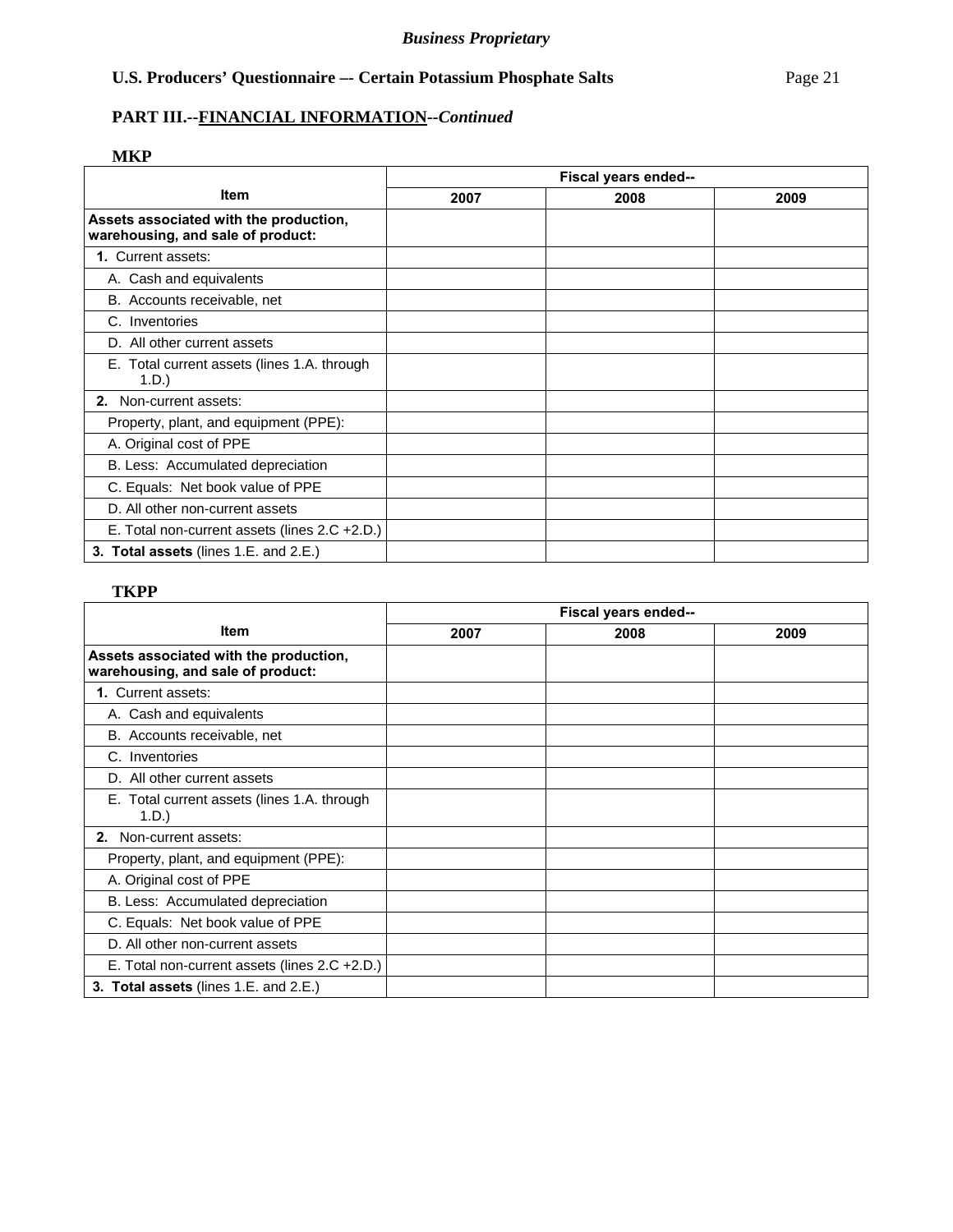## **PART III.--FINANCIAL INFORMATION***--Continued*

III-13a. Capital expenditures and research and development expenditures.--Report your firm's capital expenditures and research and development expenditures on **DKP**. Provide data for your three most recently completed fiscal years in chronological order from left to right, and for the specified interim periods.

| Value ( <i>in \$1,000</i> )           |      |                      |      |                              |                         |  |
|---------------------------------------|------|----------------------|------|------------------------------|-------------------------|--|
|                                       |      | Fiscal years ended-- |      | July-                        |                         |  |
| <b>Item</b>                           | 2007 | 2008                 | 2009 | January-<br><b>June 2009</b> | <b>December</b><br>2009 |  |
| <b>Capital expenditures</b>           |      |                      |      |                              |                         |  |
| Research and development expenditures |      |                      |      |                              |                         |  |

III-13b. Capital expenditures and research and development expenditures.--Report your firm's capital expenditures and research and development expenditures on **MKP**. Provide data for your three most recently completed fiscal years in chronological order from left to right, and for the specified interim periods.

| Value (in \$1,000)                    |                               |      |      |                              |                         |  |
|---------------------------------------|-------------------------------|------|------|------------------------------|-------------------------|--|
|                                       | July-<br>Fiscal years ended-- |      |      |                              |                         |  |
| Item                                  | 2007                          | 2008 | 2009 | January-<br><b>June 2009</b> | <b>December</b><br>2009 |  |
| <b>Capital expenditures</b>           |                               |      |      |                              |                         |  |
| Research and development expenditures |                               |      |      |                              |                         |  |

III-13c. Capital expenditures and research and development expenditures.--Report your firm's capital expenditures and research and development expenditures on **TKPP**. Provide data for your three most recently completed fiscal years in chronological order from left to right, and for the specified interim periods.

| Value ( <i>in \$1,000</i> )           |      |                      |      |                              |                         |  |
|---------------------------------------|------|----------------------|------|------------------------------|-------------------------|--|
|                                       |      | Fiscal years ended-- |      | July-                        |                         |  |
| <b>Item</b>                           | 2007 | 2008                 | 2009 | January-<br><b>June 2009</b> | <b>December</b><br>2009 |  |
| <b>Capital expenditures</b>           |      |                      |      |                              |                         |  |
| Research and development expenditures |      |                      |      |                              |                         |  |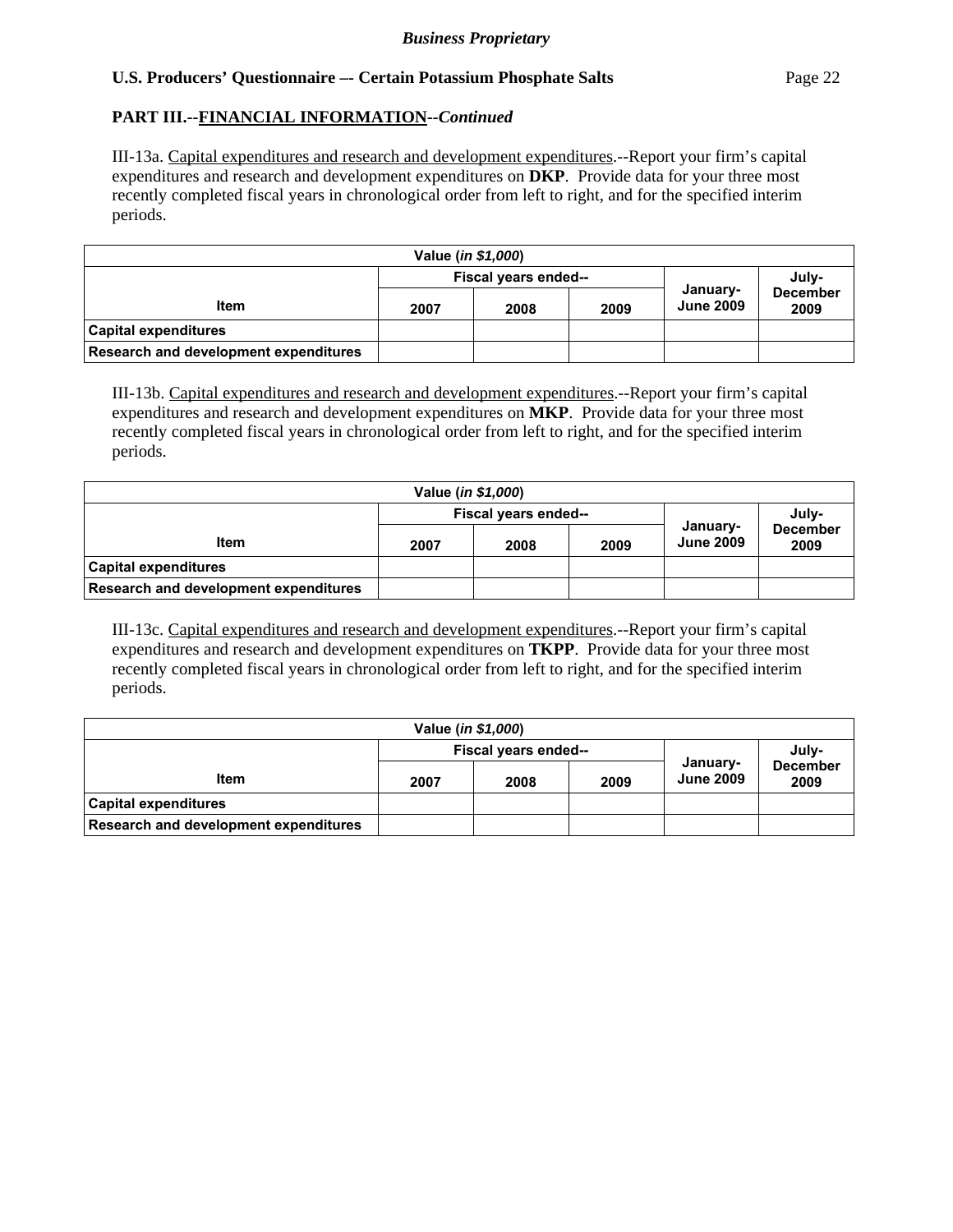## **PART III.--FINANCIAL INFORMATION***--Continued*

 $\overline{a}$ 

III-14. Since January 1, 2007, has your firm experienced any actual negative effects on its return on investment or its growth, investment, ability to raise capital, existing development and production efforts (including efforts to develop a derivative or more advanced version of the product), or the scale of capital investments as a result of imports of certain potassium phosphate salts from China?

No Ses-My firm has experienced actual negative effects as follows:

|                                                                | DKP | MKP | TKPP |
|----------------------------------------------------------------|-----|-----|------|
| Cancellation, postponement, or rejection of expansion projects |     |     |      |
| Denial or rejection of investment proposal                     |     |     |      |
| Reduction in the size of capital investments                   |     |     |      |
| Rejection of bank loans                                        |     |     |      |
| Lowering of credit rating                                      |     |     |      |
| Problem related to the issue of stocks or bonds                |     |     |      |
| Other (specify)<br><b>DKP</b>                                  |     |     |      |
| Other (specify) $MKP$<br><b>TKPP</b><br>Other (specify)        |     |     |      |
|                                                                |     |     |      |

III-15. Does your firm anticipate any negative impact of imports of certain potassium phosphate salts from China?

| <b>DKP</b>  |  |  |
|-------------|--|--|
|             |  |  |
|             |  |  |
|             |  |  |
| <b>MKP</b>  |  |  |
|             |  |  |
|             |  |  |
|             |  |  |
| <b>TKPP</b> |  |  |
|             |  |  |
|             |  |  |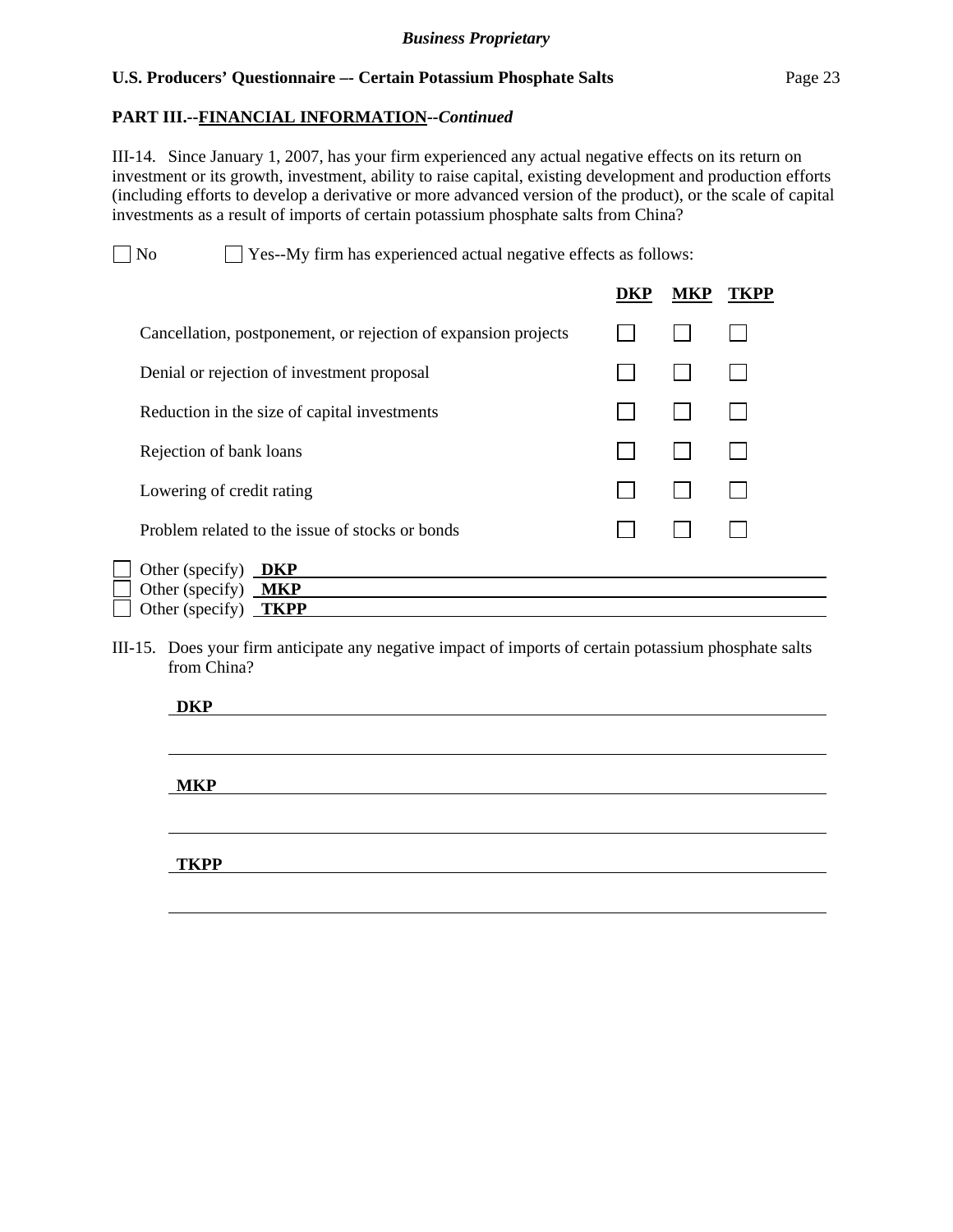## **PART IV.—PRICING AND MARKET FACTORS**

Further information on this part of the questionnaire can be obtained from Aimee Larsen (202-205-3179, aimee.larsen@usitc.gov)

IV-1. **Contact information (Price).--**Who should be contacted regarding the requested pricing and related information?

Company contact:

Name and title

 $($ 

Phone number E-mail address

## **PRICE DATA**

This section requests quarterly quantity and value data, f.o.b. your U.S. point of shipment, for your commercial shipments to unrelated U.S. customers since 2007 of the following products produced by your firm.

- *Product 1***.—Dipotassium phosphate (DKP), anhydrous, food grade, whether granular or powder and regardless of packaging size**
- *Product 2***.—Dipotassium phosphate (DKP), anhydrous, technical grade, whether granular or powder and regardless of packaging size**
- *Product 3***.—Monopotassium phosphate (MKP), anhydrous, food grade, whether granular or powder and regardless of packaging size**
- *Product 4***.—Monopotassium phosphate (MKP), anhydrous, technical grade, whether granular or powder and regardless of packaging size**
- *Product 5***.—Tetrapotassium pyrophosphate (TKPP), anhydrous, food grade, whether granular or powder and regardless of packaging size**
- *Product 6***.—Tetrapotassium pyrophosphate (TKPP), anhydrous, technical grade, whether granular or powder and regardless of packaging size**

**Please note that total dollar values should be f.o.b., U.S. point of shipment and should not include U.S.-inland transportation costs. Total dollar values should reflect the** *final net* **amount paid to you (i.e., should be net of all deductions for discounts or rebates). See the instruction booklet.**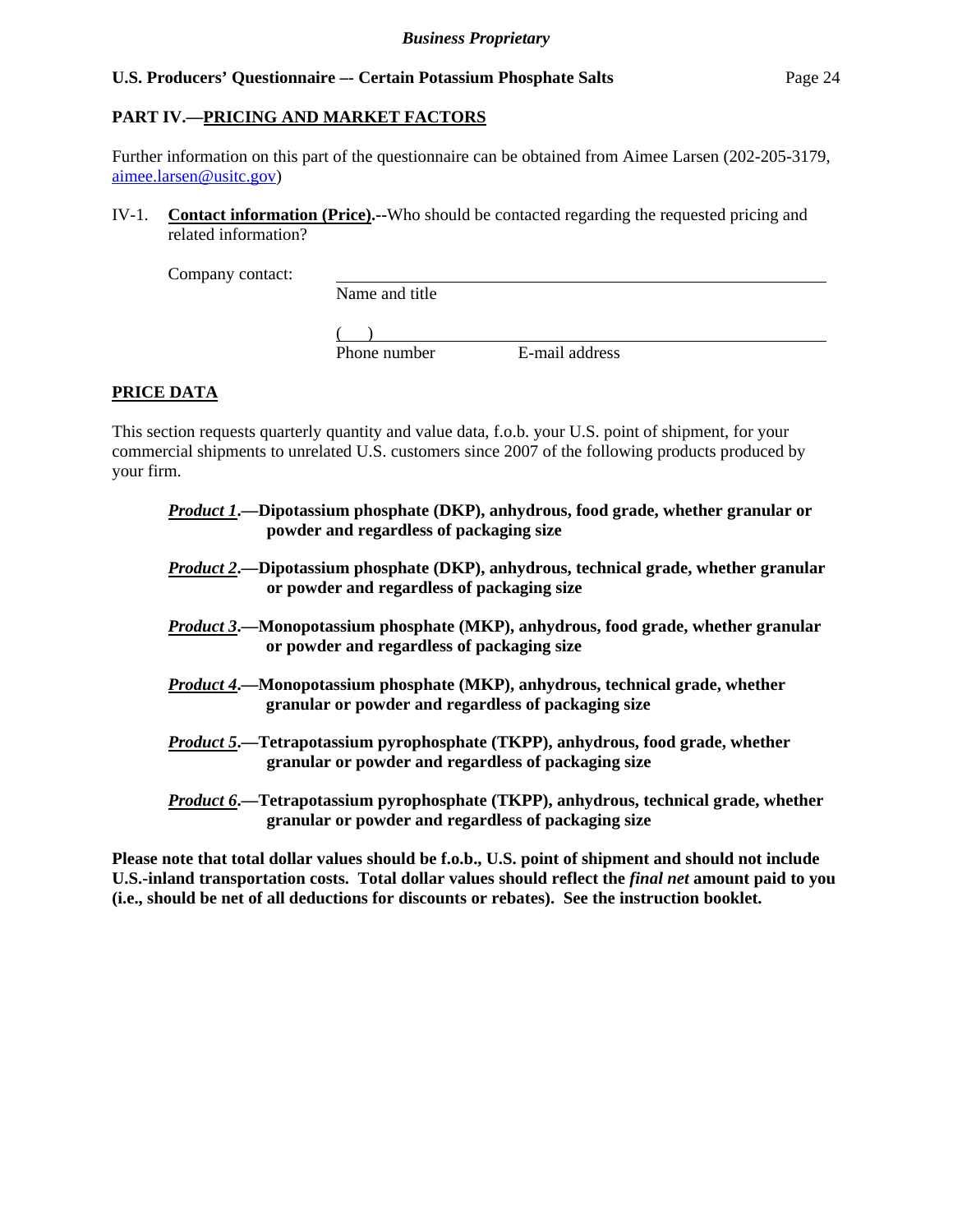## **PART IV.—PRICING AND MARKET FACTORS**

IV-2. Report below the quarterly price data<sup>1</sup> for pricing products<sup>2</sup> produced and sold by your firm.

| (Quantity in Ibs. dry weight, value in dollars)                                                                                                                                                                                                                             |           |       |          |                  |          |           |
|-----------------------------------------------------------------------------------------------------------------------------------------------------------------------------------------------------------------------------------------------------------------------------|-----------|-------|----------|------------------|----------|-----------|
|                                                                                                                                                                                                                                                                             | Product 1 |       |          | <b>Product 2</b> |          | Product 3 |
| <b>Period of shipment</b>                                                                                                                                                                                                                                                   | Quantity  | Value | Quantity | Value            | Quantity | Value     |
| 2007:                                                                                                                                                                                                                                                                       |           |       |          |                  |          |           |
| January-March                                                                                                                                                                                                                                                               |           |       |          |                  |          |           |
| April-June                                                                                                                                                                                                                                                                  |           |       |          |                  |          |           |
| July-September                                                                                                                                                                                                                                                              |           |       |          |                  |          |           |
| October-December                                                                                                                                                                                                                                                            |           |       |          |                  |          |           |
| 2008:                                                                                                                                                                                                                                                                       |           |       |          |                  |          |           |
| January-March                                                                                                                                                                                                                                                               |           |       |          |                  |          |           |
| April-June                                                                                                                                                                                                                                                                  |           |       |          |                  |          |           |
| July-September                                                                                                                                                                                                                                                              |           |       |          |                  |          |           |
| October-December                                                                                                                                                                                                                                                            |           |       |          |                  |          |           |
| 2009:                                                                                                                                                                                                                                                                       |           |       |          |                  |          |           |
| January-March                                                                                                                                                                                                                                                               |           |       |          |                  |          |           |
| April-June                                                                                                                                                                                                                                                                  |           |       |          |                  |          |           |
| July-September                                                                                                                                                                                                                                                              |           |       |          |                  |          |           |
| October-December                                                                                                                                                                                                                                                            |           |       |          |                  |          |           |
| <sup>1</sup> Net values (i.e., gross sales values less all discounts, allowances, rebates, prepaid freight, and the value of returned goods), f.o.b.<br>your U.S. point of shipment.<br><sup>2</sup> Pricing product definitions are provided on the first page of Part IV. |           |       |          |                  |          |           |
| Note.--If your product does not exactly meet the product specifications but is competitive with the specified product, provide a description of<br>your product:                                                                                                            |           |       |          |                  |          |           |
| Product 1:                                                                                                                                                                                                                                                                  |           |       |          |                  |          |           |
| Product 2:                                                                                                                                                                                                                                                                  |           |       |          |                  |          |           |
| Product 3:                                                                                                                                                                                                                                                                  |           |       |          |                  |          |           |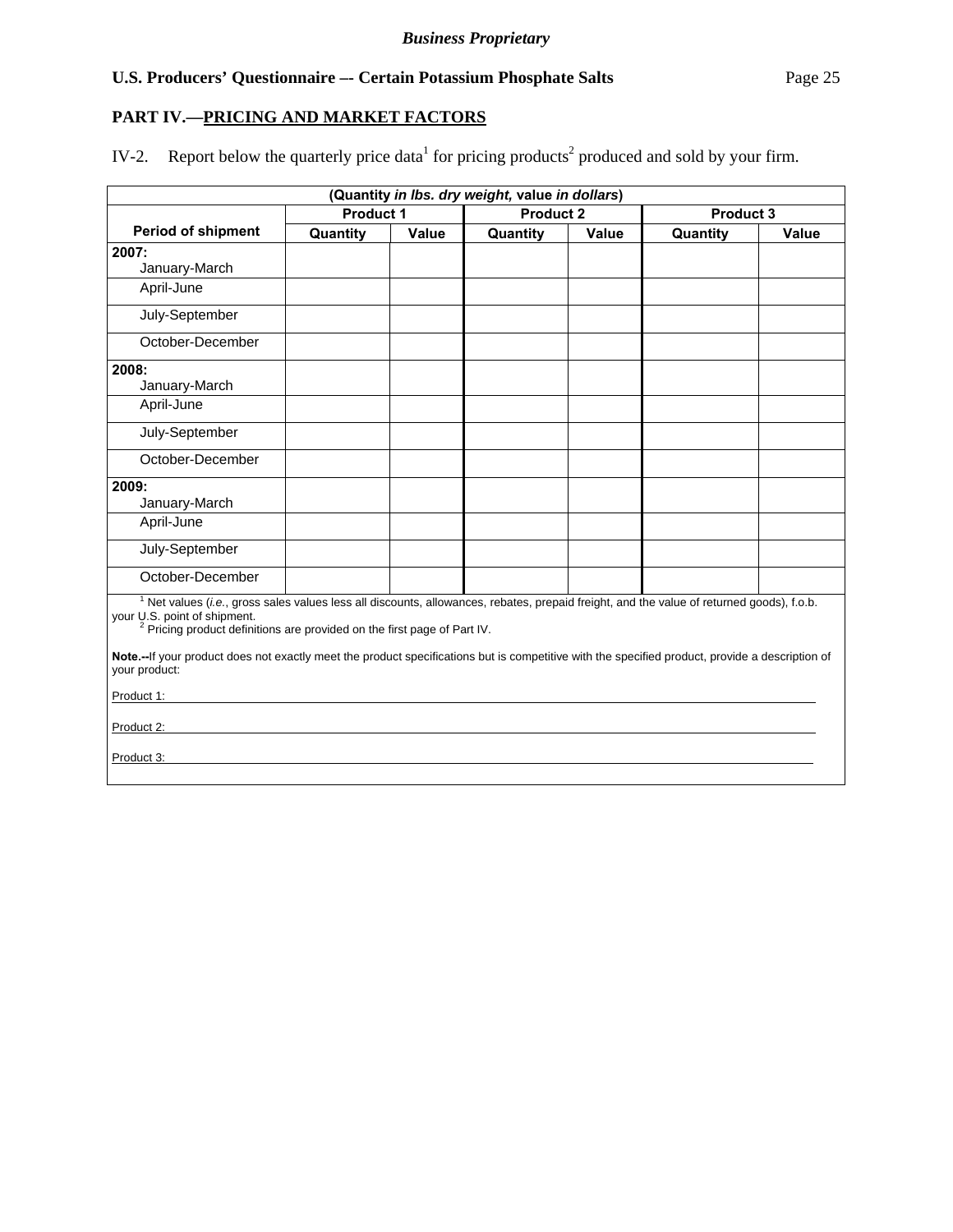## **PART IV.—PRICING AND MARKET FACTORS***--Continued*

#### IV-2. Price data.--*Continued*

| (Quantity in Ibs. dry weight, value in dollars)                                                                                                                                                                                                                             |           |       |                  |       |                  |       |
|-----------------------------------------------------------------------------------------------------------------------------------------------------------------------------------------------------------------------------------------------------------------------------|-----------|-------|------------------|-------|------------------|-------|
|                                                                                                                                                                                                                                                                             | Product 1 |       | <b>Product 2</b> |       | <b>Product 3</b> |       |
| <b>Period of shipment</b>                                                                                                                                                                                                                                                   | Quantity  | Value | Quantity         | Value | Quantity         | Value |
| 2007:                                                                                                                                                                                                                                                                       |           |       |                  |       |                  |       |
| January-March                                                                                                                                                                                                                                                               |           |       |                  |       |                  |       |
| April-June                                                                                                                                                                                                                                                                  |           |       |                  |       |                  |       |
| July-September                                                                                                                                                                                                                                                              |           |       |                  |       |                  |       |
| October-December                                                                                                                                                                                                                                                            |           |       |                  |       |                  |       |
| 2008:                                                                                                                                                                                                                                                                       |           |       |                  |       |                  |       |
| January-March                                                                                                                                                                                                                                                               |           |       |                  |       |                  |       |
| April-June                                                                                                                                                                                                                                                                  |           |       |                  |       |                  |       |
| July-September                                                                                                                                                                                                                                                              |           |       |                  |       |                  |       |
| October-December                                                                                                                                                                                                                                                            |           |       |                  |       |                  |       |
| 2009:                                                                                                                                                                                                                                                                       |           |       |                  |       |                  |       |
| January-March                                                                                                                                                                                                                                                               |           |       |                  |       |                  |       |
| April-June                                                                                                                                                                                                                                                                  |           |       |                  |       |                  |       |
| July-September                                                                                                                                                                                                                                                              |           |       |                  |       |                  |       |
| October-December                                                                                                                                                                                                                                                            |           |       |                  |       |                  |       |
| <sup>1</sup> Net values (i.e., gross sales values less all discounts, allowances, rebates, prepaid freight, and the value of returned goods), f.o.b.<br>your U.S. point of shipment.<br><sup>2</sup> Pricing product definitions are provided on the first page of Part IV. |           |       |                  |       |                  |       |
| Note.--If your product does not exactly meet the product specifications but is competitive with the specified product, provide a description of<br>your product:                                                                                                            |           |       |                  |       |                  |       |
| Product 1:                                                                                                                                                                                                                                                                  |           |       |                  |       |                  |       |
| Product 2:                                                                                                                                                                                                                                                                  |           |       |                  |       |                  |       |
| Product 3:                                                                                                                                                                                                                                                                  |           |       |                  |       |                  |       |

## **PLEASE NOTE:**

**For the remaining questions, please answer separately for DKP, MKP, and TKPP, unless the answer for all three certain potassium phosphate salts are the same. Additionally, if your answers vary between anhydrous and solution form for DKP, MKP, and TKPP, please also answer separately. Some questions have already been prepared for separate answers. Please answer with respect to all products with which you are familiar.**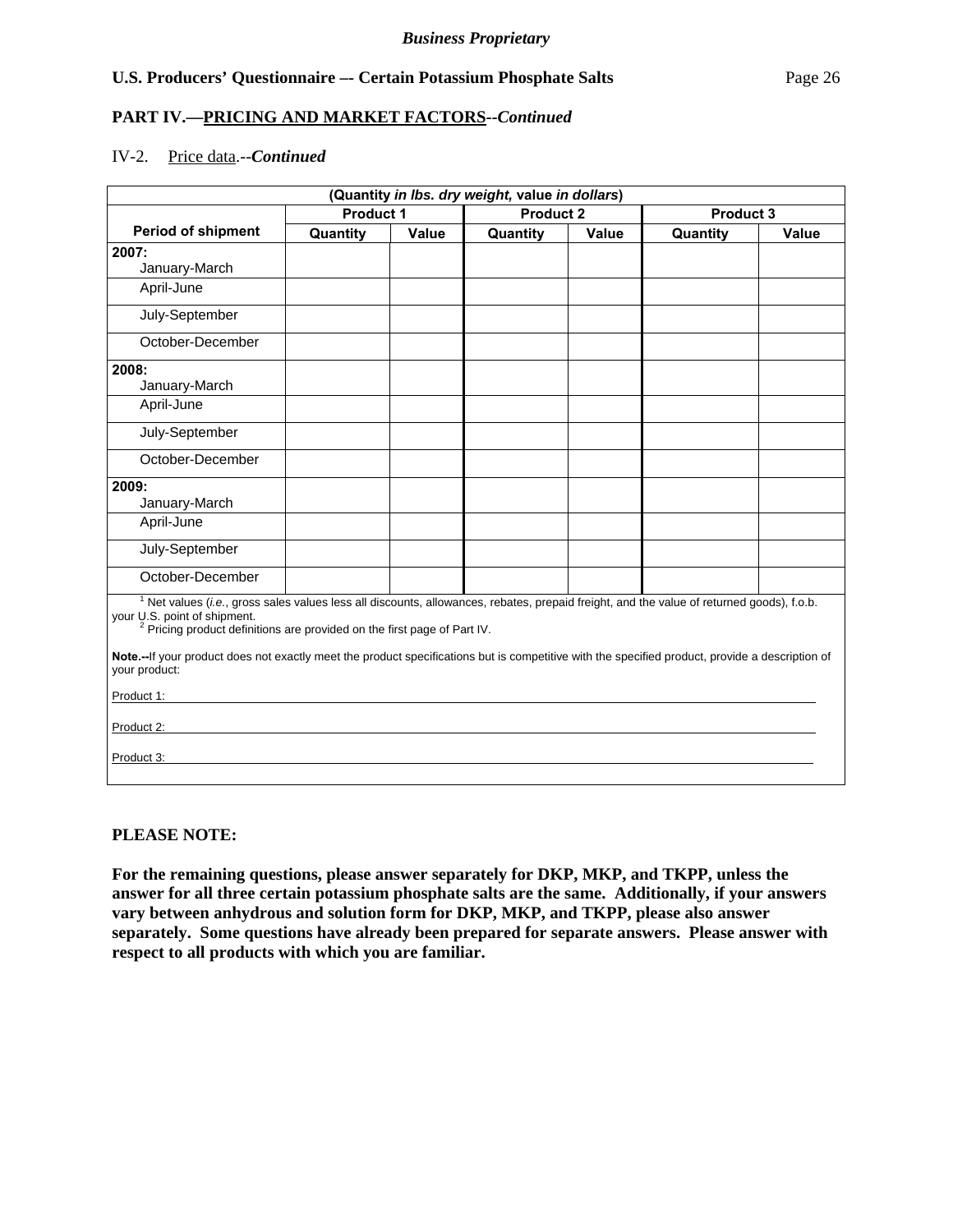# **PART IV.—PRICING AND MARKET FACTORS***--Continued*

| $IV-3.$ | <b>Price setting.</b> -- How does your firm determine the prices that it charges for sales of certain<br>potassium phosphate salts (check all that apply)? If your firm issues price lists, please include a<br>copy of a recent price list with your submission. If your price list is large, please only submit<br>some sample pages. |                                                                                                                          |                                                                                                                                                                                                                                      |                 |  |  |  |  |
|---------|-----------------------------------------------------------------------------------------------------------------------------------------------------------------------------------------------------------------------------------------------------------------------------------------------------------------------------------------|--------------------------------------------------------------------------------------------------------------------------|--------------------------------------------------------------------------------------------------------------------------------------------------------------------------------------------------------------------------------------|-----------------|--|--|--|--|
|         |                                                                                                                                                                                                                                                                                                                                         | Transaction by transaction                                                                                               | <b>Contracts</b>                                                                                                                                                                                                                     | Set price lists |  |  |  |  |
|         |                                                                                                                                                                                                                                                                                                                                         |                                                                                                                          |                                                                                                                                                                                                                                      |                 |  |  |  |  |
|         |                                                                                                                                                                                                                                                                                                                                         |                                                                                                                          |                                                                                                                                                                                                                                      |                 |  |  |  |  |
| $IV-4.$ | <b>Discount policy.--</b> Please indicate and describe your firm's discount policies (check all that<br><i>apply</i> ).                                                                                                                                                                                                                 |                                                                                                                          |                                                                                                                                                                                                                                      |                 |  |  |  |  |
|         |                                                                                                                                                                                                                                                                                                                                         | Quantity discounts<br>Annual total volume discounts<br>No discount policy                                                |                                                                                                                                                                                                                                      |                 |  |  |  |  |
|         |                                                                                                                                                                                                                                                                                                                                         |                                                                                                                          | Other--Please describe: <u>contract and a set of the set of the set of the set of the set of the set of the set of the set of the set of the set of the set of the set of the set of the set of the set of the set of the set of</u> |                 |  |  |  |  |
|         |                                                                                                                                                                                                                                                                                                                                         |                                                                                                                          |                                                                                                                                                                                                                                      |                 |  |  |  |  |
| $IV-5.$ | Pricing terms for certain potassium phosphate salts.--                                                                                                                                                                                                                                                                                  |                                                                                                                          |                                                                                                                                                                                                                                      |                 |  |  |  |  |
|         | (a)                                                                                                                                                                                                                                                                                                                                     | What are your firm's typical sales terms for its imported certain potassium phosphate<br>salts (e.g., 2/10 net 30 days)? |                                                                                                                                                                                                                                      |                 |  |  |  |  |
|         | (b)                                                                                                                                                                                                                                                                                                                                     | quoted? (check one)                                                                                                      | On what basis are your prices of imported certain potassium phosphate salts usually                                                                                                                                                  |                 |  |  |  |  |
|         |                                                                                                                                                                                                                                                                                                                                         |                                                                                                                          |                                                                                                                                                                                                                                      | Delivered       |  |  |  |  |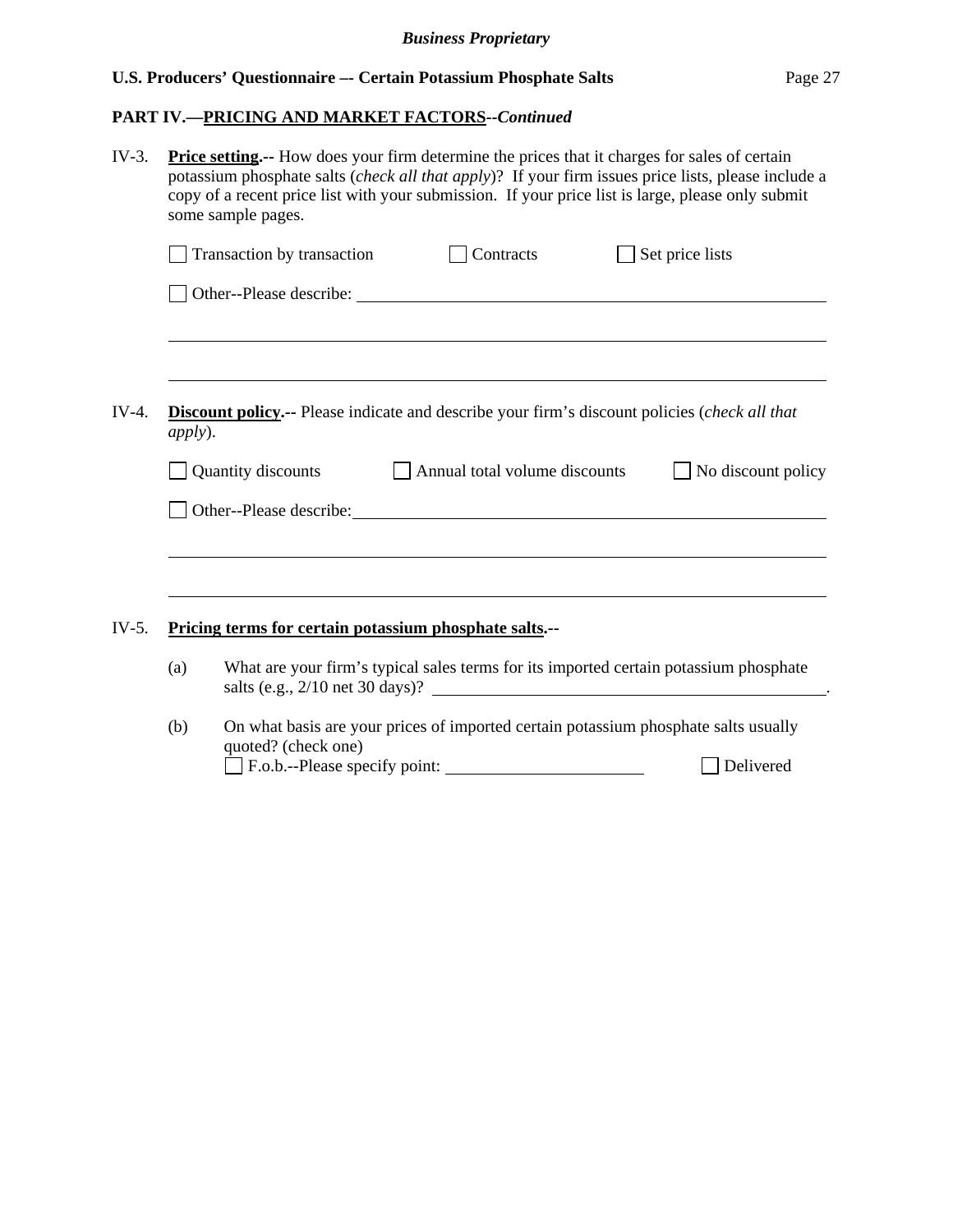## **PART IV.—PRICING AND MARKET FACTORS***--Continued*

IV-6. **Contract versus spot.--**Approximately what share of your firm's sales of its imported certain potassium phosphate salts in 2009 were on a (1) long-term contract basis (multiple deliveries for more than 12 months), (2) short-term contract basis (multiple deliveries up to and including 12 months), and (3) spot sales basis (for a single delivery)?

|       |     | Type of sale                                                                                                                                                                               | Share of sales (percent) |             |                             |             |
|-------|-----|--------------------------------------------------------------------------------------------------------------------------------------------------------------------------------------------|--------------------------|-------------|-----------------------------|-------------|
|       |     | Long-term contracts                                                                                                                                                                        |                          |             |                             |             |
|       |     | Short-term contracts                                                                                                                                                                       |                          |             |                             |             |
|       |     | Spot sales                                                                                                                                                                                 |                          |             |                             |             |
| IV-7. |     | <b>Long-term contact provisions.</b> --If you sell on a long-term contract basis, please answer the<br>following questions with respect to provisions of a typical long-term contract.     |                          |             |                             |             |
|       | (a) |                                                                                                                                                                                            |                          |             |                             |             |
|       | (b) | Can prices be renegotiated during the contract period?                                                                                                                                     |                          | $\vert$ Yes | N <sub>o</sub>              |             |
|       | (c) | Does the contract fix quantity, price, or both? $\Box$ Quantity                                                                                                                            |                          |             | Price                       | <b>Both</b> |
|       | (d) | Does the contract have a meet or release provision?                                                                                                                                        |                          | Yes         | $\n  o$                     |             |
| IV-8. |     | <b>Short-term contract provisions.--</b> If you sell on a short-term contract basis, please answer the<br>following questions with respect to provisions of a typical short-term contract. |                          |             |                             |             |
|       | (a) | What is the average duration of a contract?                                                                                                                                                |                          |             |                             |             |
|       | (b) | Can prices be renegotiated during the contract period?                                                                                                                                     |                          | <b>Yes</b>  | $\overline{\phantom{a}}$ No |             |
|       | (c) | Does the contract fix quantity, price, or both? $\Box$ Quantity                                                                                                                            |                          | Price       |                             | <b>Both</b> |
|       | (d) | Does the contract have a meet or release provision?                                                                                                                                        |                          | Yes         | N <sub>o</sub>              |             |
| IV-9. |     | <b>Lead times.</b> --What is the average lead time between a customer's order and the date of delivery<br>for your firm's sales of certain potassium phosphate salts?                      |                          |             |                             |             |
|       |     | Source                                                                                                                                                                                     | Share of sales,<br>2009  |             | Lead time                   |             |
|       |     | From your firm's inventory                                                                                                                                                                 |                          |             |                             |             |
|       |     | Produced to order                                                                                                                                                                          |                          |             |                             |             |

**Total 100 %**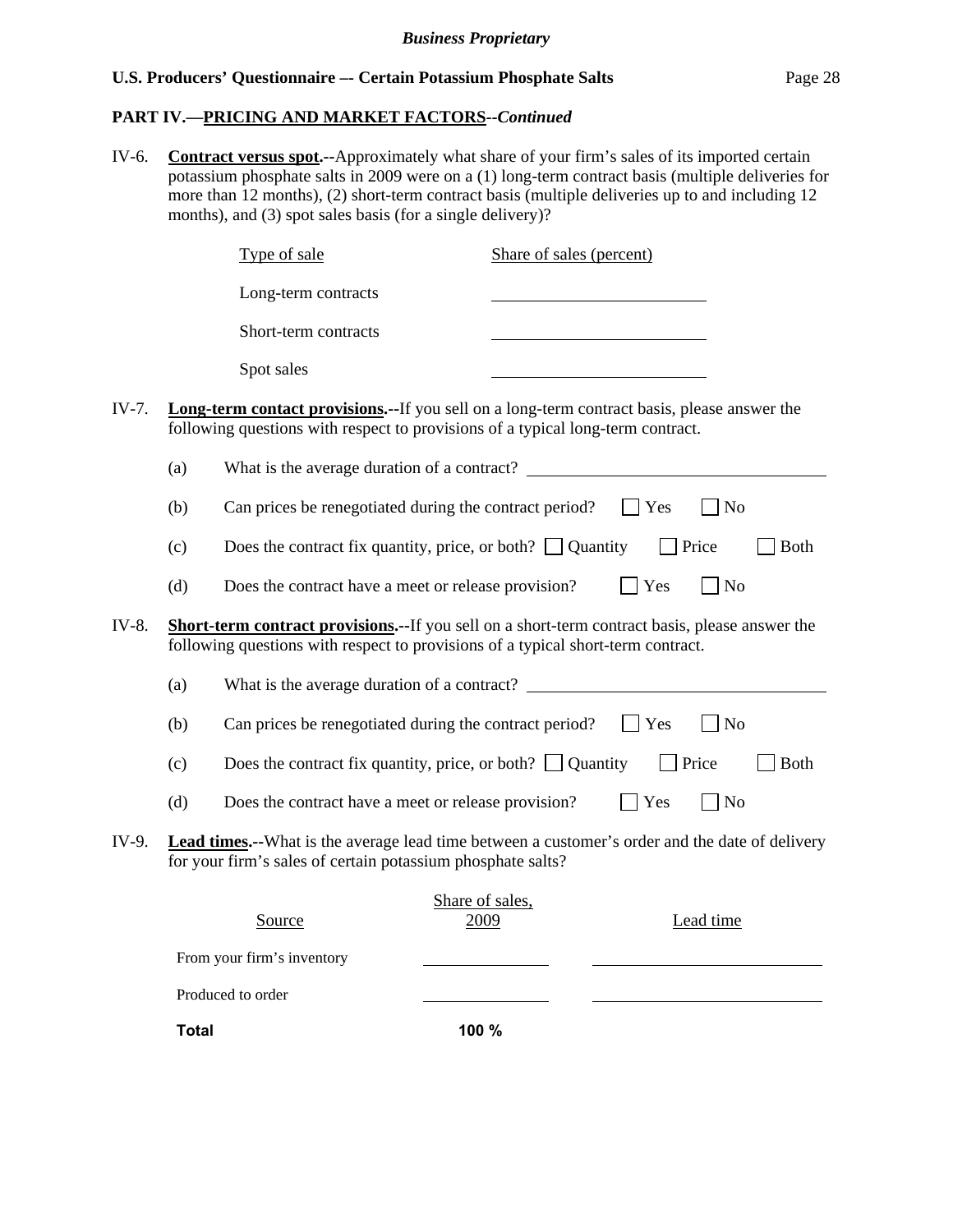## **PART IV.—PRICING AND MARKET FACTORS***--Continued*

#### IV-10. **Shipping information.--**

- (a) What is the approximate percentage of the total delivered cost of certain potassium phosphate salts that is accounted for by U.S. inland transportation costs? percent.
- (b) Who generally arranges the transportation to your customers' locations? (check one)  $\Box$ Your firm  $\Box$  or purchaser
- (c) What proportion of your sales are delivered within 100 miles of your production facility ( $\Box$ ) or storage facility  $\Box$ ) (check one, then provide the percentages)? percent. Within 101 to 1,000 miles? percent. Over 1,000 miles? percent. Be sure to check one of the two options for measurement.
- IV-11. **Geographical Area.**--What is the geographic market area in the United States served by your firm's certain potassium phosphate salts? (check all that apply)

| Geographic area                                                                                                         | $\sqrt{ }$ if applicable |
|-------------------------------------------------------------------------------------------------------------------------|--------------------------|
| Northeast.–CT, ME, MA, NH, NJ, NY, PA, RI, and VT.                                                                      |                          |
| Midwest.–IL, IN, IA, KS, MI, MN, MO, NE, ND, OH, SD, and WI.                                                            |                          |
| <b>Southeast</b> .–AL, DE, DC, FL, GA, KY, MD, MS, NC, SC, TN, VA, and WV.                                              |                          |
| Central Southwest.-AR, LA, OK, and TX.                                                                                  |                          |
| Mountains.–AZ, CO, ID, MT, NV, NM, UT, and WY.                                                                          |                          |
| <b>Pacific Coast.-CA, OR, and WA.</b>                                                                                   |                          |
| <b>Other</b> .—All other markets in the United States not previously listed, including AK, HI,<br>PR, VI, among others. |                          |

IV-12. **End uses.--**Describe the end uses of each of the certain potassium phosphate salts that you produce. For each end-use product, what percentage of the total cost is accounted for by certain potassium phosphate salts? Please note: these are shares of end-use product cost, not shares of your firm's sales, and therefore should NOT add to 100.

|         | DKP: |                                                 |
|---------|------|-------------------------------------------------|
| End use |      | Share of total cost of end<br>product (percent) |
|         |      |                                                 |
|         |      |                                                 |
| End use | MKP: | Share of total cost of end<br>product (percent) |
|         |      |                                                 |
|         |      |                                                 |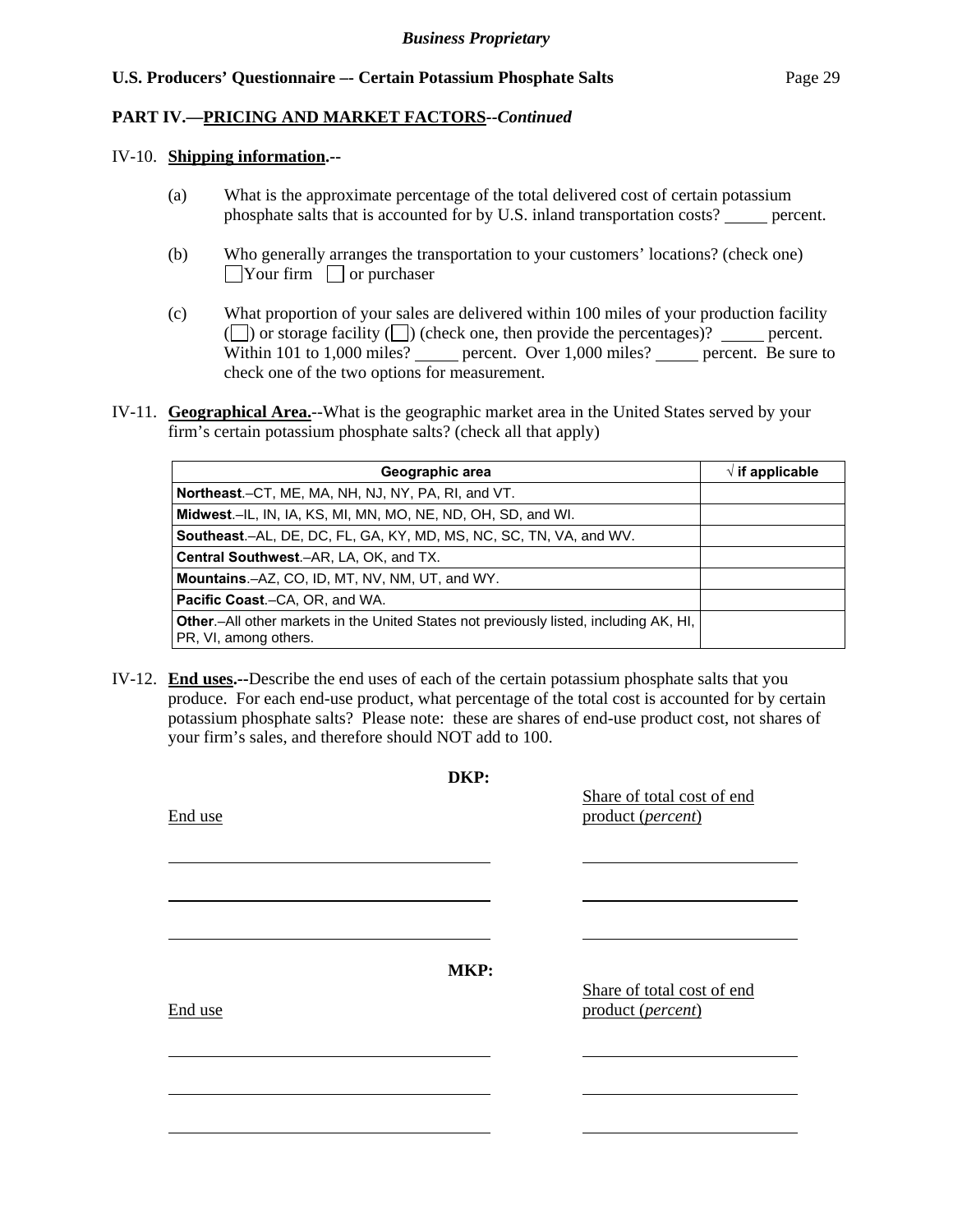# **PART IV.—PRICING AND MARKET FACTORS***--Continued*

l

| IV-12. End uses .-- Continued                                              |                |                       |                                                                                                            |
|----------------------------------------------------------------------------|----------------|-----------------------|------------------------------------------------------------------------------------------------------------|
| End use                                                                    |                | <b>TKPP:</b>          | Share of total cost of end<br>product (percent)                                                            |
|                                                                            |                |                       |                                                                                                            |
| phosphate salts since January 1, 2007?                                     |                |                       | IV-13. Changes in end uses.--Have there been any changes in the end uses of certain potassium              |
| DKP:                                                                       | No             | Yes--Please describe. |                                                                                                            |
| MKP:                                                                       | $\Box$ No      | Yes--Please describe. |                                                                                                            |
| TKPP:                                                                      | $\overline{N}$ | Yes--Please describe. |                                                                                                            |
|                                                                            |                |                       |                                                                                                            |
|                                                                            |                |                       |                                                                                                            |
| certain potassium phosphate salts in the future?                           |                |                       | IV-14. <b>Anticipated changes in end uses.--</b> Do you anticipate any changes in terms of the end uses of |
| DKP:                                                                       | N <sub>o</sub> | Yes                   |                                                                                                            |
| MKP:                                                                       | N <sub>o</sub> | Yes                   |                                                                                                            |
| TKPP:                                                                      | N <sub>o</sub> | Yes                   |                                                                                                            |
| For each "Yes" answer above, please describe and identify the time period. |                |                       |                                                                                                            |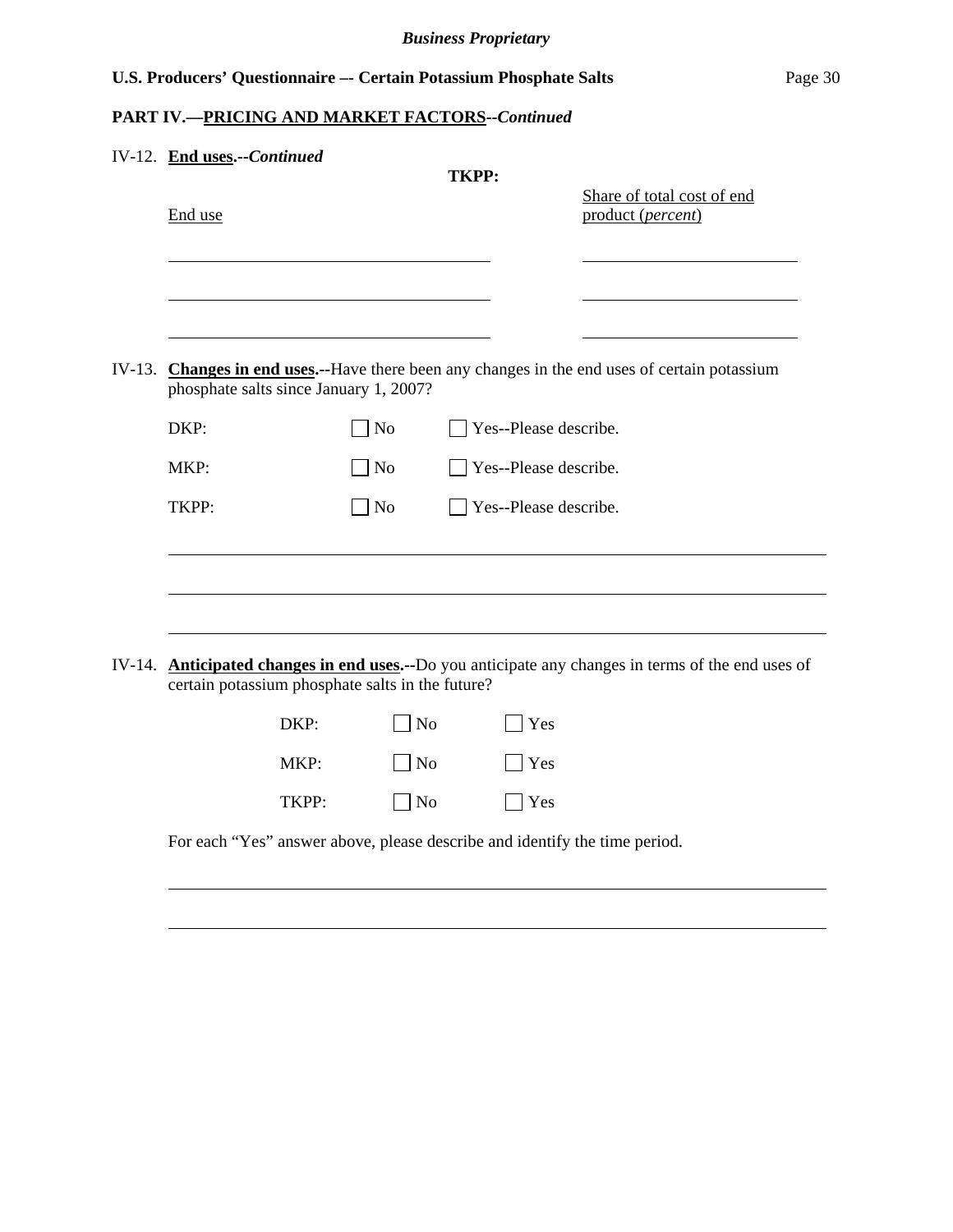|         |                                                                        |               |           | U.S. Producers' Questionnaire -- Certain Potassium Phosphate Salts                                                                                                                                        |               |           | Page 31                                                                                   |  |
|---------|------------------------------------------------------------------------|---------------|-----------|-----------------------------------------------------------------------------------------------------------------------------------------------------------------------------------------------------------|---------------|-----------|-------------------------------------------------------------------------------------------|--|
|         |                                                                        |               |           | <b>PART IV.-PRICING AND MARKET FACTORS--Continued</b>                                                                                                                                                     |               |           |                                                                                           |  |
|         | IV-15 How has the demand for fertilizer changed since January 1, 2007? |               |           |                                                                                                                                                                                                           |               |           |                                                                                           |  |
|         |                                                                        |               | Increased | No Change                                                                                                                                                                                                 |               | Decreased | Fluctuated                                                                                |  |
|         |                                                                        |               |           |                                                                                                                                                                                                           |               |           |                                                                                           |  |
| $IV-16$ |                                                                        | Substitutes.- |           |                                                                                                                                                                                                           |               |           |                                                                                           |  |
|         | (a)                                                                    |               |           | Can other products be substituted for certain potassium phosphate salts?                                                                                                                                  |               |           |                                                                                           |  |
|         |                                                                        |               | DKP:      | <b>No</b>                                                                                                                                                                                                 | Yes           |           |                                                                                           |  |
|         |                                                                        |               | MKP:      | N <sub>o</sub>                                                                                                                                                                                            | Yes           |           |                                                                                           |  |
|         |                                                                        |               | TKPP:     | ] No                                                                                                                                                                                                      | $\exists$ Yes |           |                                                                                           |  |
|         |                                                                        | DKP:          |           | For each "Yes" response above, please list these substitute products in order of<br><u> 1989 - Johann Stoff, deutscher Stoffen und der Stoffen und der Stoffen und der Stoffen und der Stoffen und de</u> |               |           | importance and give examples of applications and end uses for which they are substitutes. |  |
|         |                                                                        | MKP:          |           |                                                                                                                                                                                                           |               |           |                                                                                           |  |
|         |                                                                        |               |           |                                                                                                                                                                                                           |               |           |                                                                                           |  |
|         |                                                                        |               |           |                                                                                                                                                                                                           |               |           |                                                                                           |  |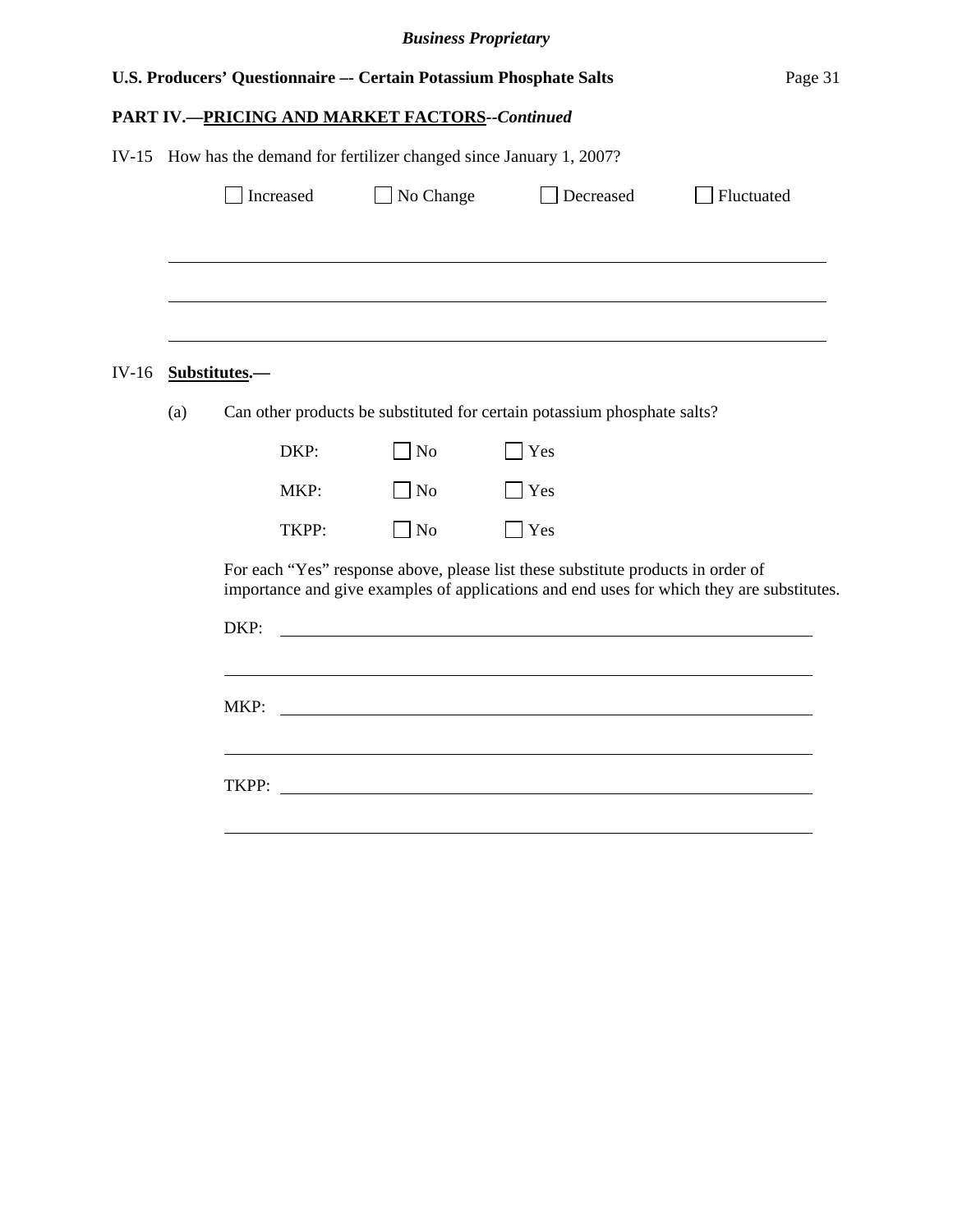## **PART IV.—PRICING AND MARKET FACTORS***--Continued*

#### IV-16 **Substitutes. –** *Continued*

(b) Have changes in the prices of these substitute products affected the price for certain potassium phosphate salts?

| DKP:  | $\Box$ No  | $\Box$ Yes |
|-------|------------|------------|
| MKP:  | $\Box$ No  | $\Box$ Yes |
| TKPP: | $\vert$ No | $\Box$ Yes |

For each "Yes" response above, please describe to what degree the changes in the prices of substitutes affect the price for each of the certain potassium phosphate salts? Does this effect have a time lag? If so, how long is the time lag for each substitute product?

|         | DKP:                                                                             |                |                                                                                                      |
|---------|----------------------------------------------------------------------------------|----------------|------------------------------------------------------------------------------------------------------|
|         | MKP:                                                                             |                | <u> 1980 - Johann Barnett, fransk politik (d. 1980)</u>                                              |
|         |                                                                                  |                |                                                                                                      |
| $IV-17$ | types of products that can be substituted for certain potassium phosphate salts? |                | <b>Changes in substitutes.</b> --Since January 1, 2007, have there been any changes in the number or |
|         | DKP:                                                                             | $\Box$ No      | Yes--Please explain.                                                                                 |
|         | MKP:                                                                             | $\Box$ No      | Yes--Please explain.                                                                                 |
|         | TKPP:                                                                            | $\overline{N}$ | Yes--Please explain.                                                                                 |
|         |                                                                                  |                |                                                                                                      |
|         |                                                                                  |                |                                                                                                      |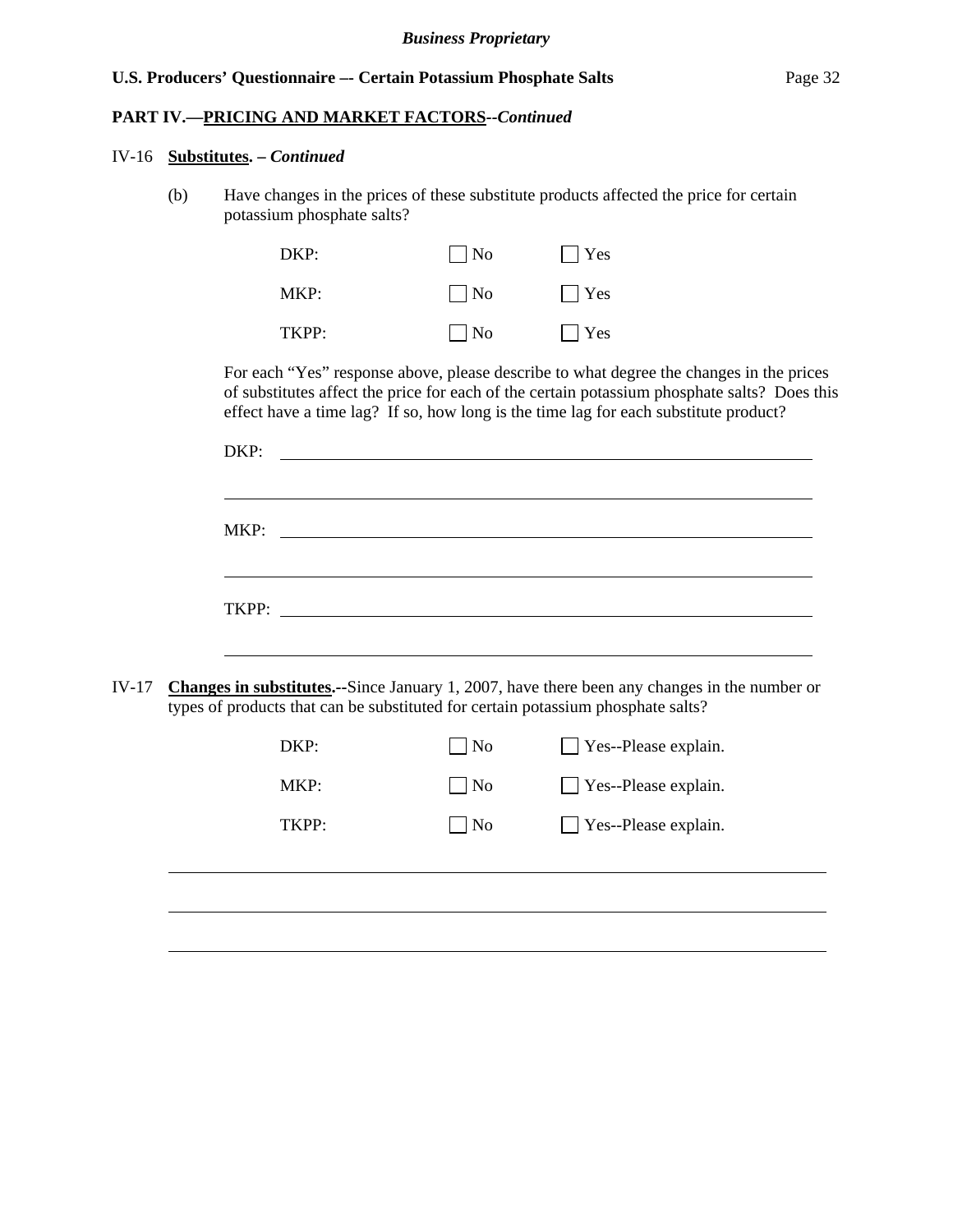## **PART IV.—PRICING AND MARKET FACTORS***--Continued*

#### IV-18. **Substitutability of anhydrous and solution form.**—

 $\overline{a}$ 

 $\overline{a}$ 

 $\overline{a}$ 

(a) How frequently is anhydrous DKP, MKP, or TKPP substitutable for DKP, MKP, or TKPP in solution for your customers?

|  |  | $DKP:$ Always Frequently Sometimes Rarely Never                                          |
|--|--|------------------------------------------------------------------------------------------|
|  |  | MKP: $\Box$ Always $\Box$ Frequently $\Box$ Sometimes $\Box$ Rarely $\Box$ Never         |
|  |  | <b>TKPP:</b> $\Box$ Always $\Box$ Frequently $\Box$ Sometimes $\Box$ Rarely $\Box$ Never |

(b) Have there been any significant changes in the amount of DKP, MKP, or TKPP sold in anhydrous form relative to DKP, MKP, or TKPP sold in solution?

(c) If anhydrous DKP, MKP or TKPP can be substituted for DKP, MKP or TKPP in solution, have changes in the prices of DKP, MKP or TKPP in solution affected the prices for the anhydrous forms of these chemicals?

(d) If anhydrous DKP, MKP or TKPP is rarely or never substituted for DKP, MKP or TKPP in solution, what factors limit substitution?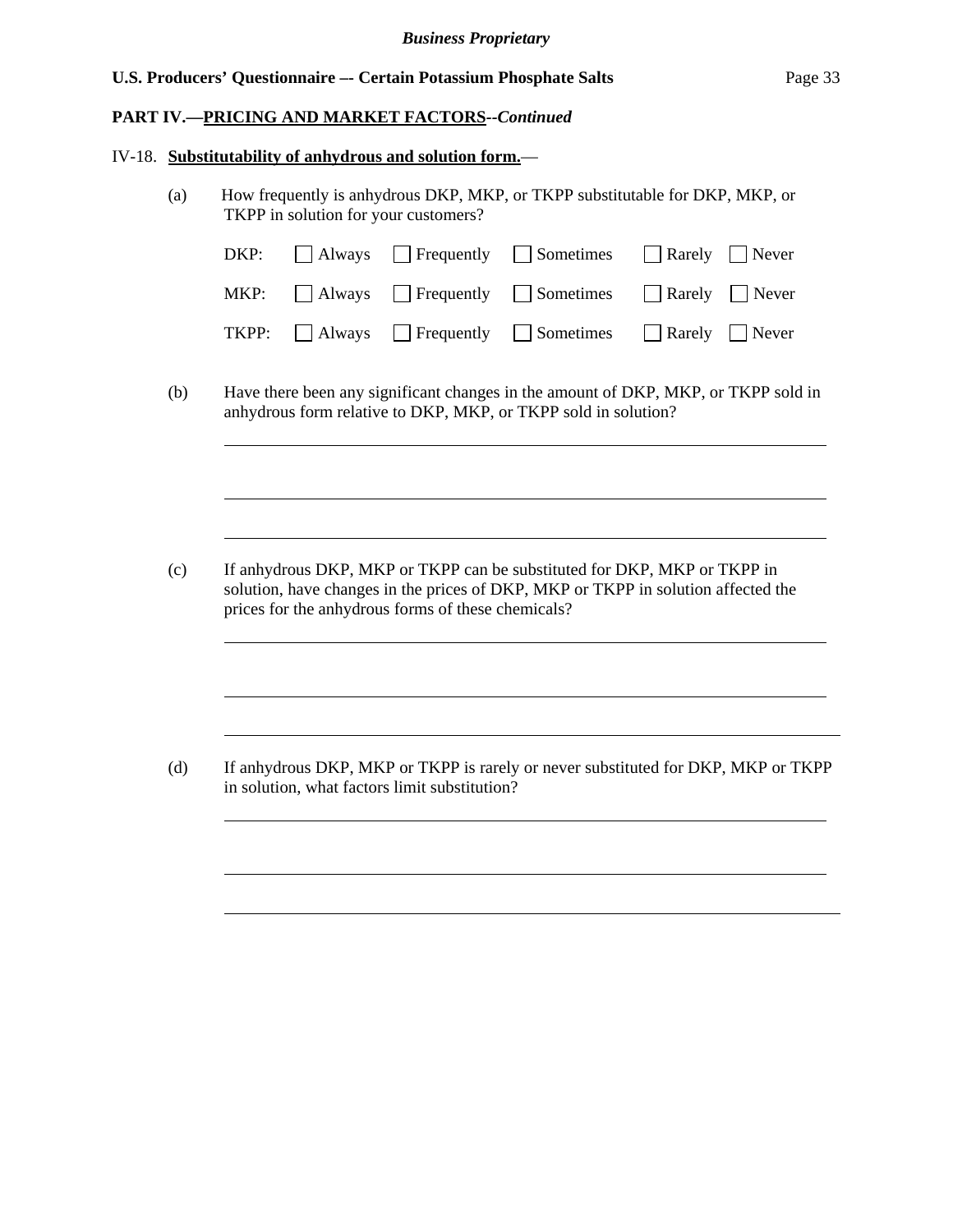## **PART IV.—PRICING AND MARKET FACTORS***--Continued*

#### IV-19. **Demand trends.--**

(a) How has the demand within the United States for certain potassium phosphate salts changed since January 1, 2007? What principal factors affect changes in demand for each of the products?

| MKP:  | Increased | No Change                                                  | Decreased | Fluctuated                             |
|-------|-----------|------------------------------------------------------------|-----------|----------------------------------------|
|       | Increased | No Change                                                  | Decreased | Fluctuated                             |
| TKPP: | Increased | No Change                                                  | Decreased | Fluctuated                             |
|       |           |                                                            |           |                                        |
|       |           |                                                            |           |                                        |
|       |           |                                                            |           |                                        |
|       |           |                                                            |           |                                        |
|       |           |                                                            |           |                                        |
|       |           | demand outside the United States for each of the products? |           |                                        |
| DKP:  | Increased | No Change                                                  | Decreased |                                        |
| MKP:  | Increased | No Change                                                  | Decreased |                                        |
| TKPP: | Increased | No Change                                                  | Decreased |                                        |
|       |           |                                                            |           | Fluctuated<br>Fluctuated<br>Fluctuated |
|       |           |                                                            |           |                                        |
|       |           |                                                            |           |                                        |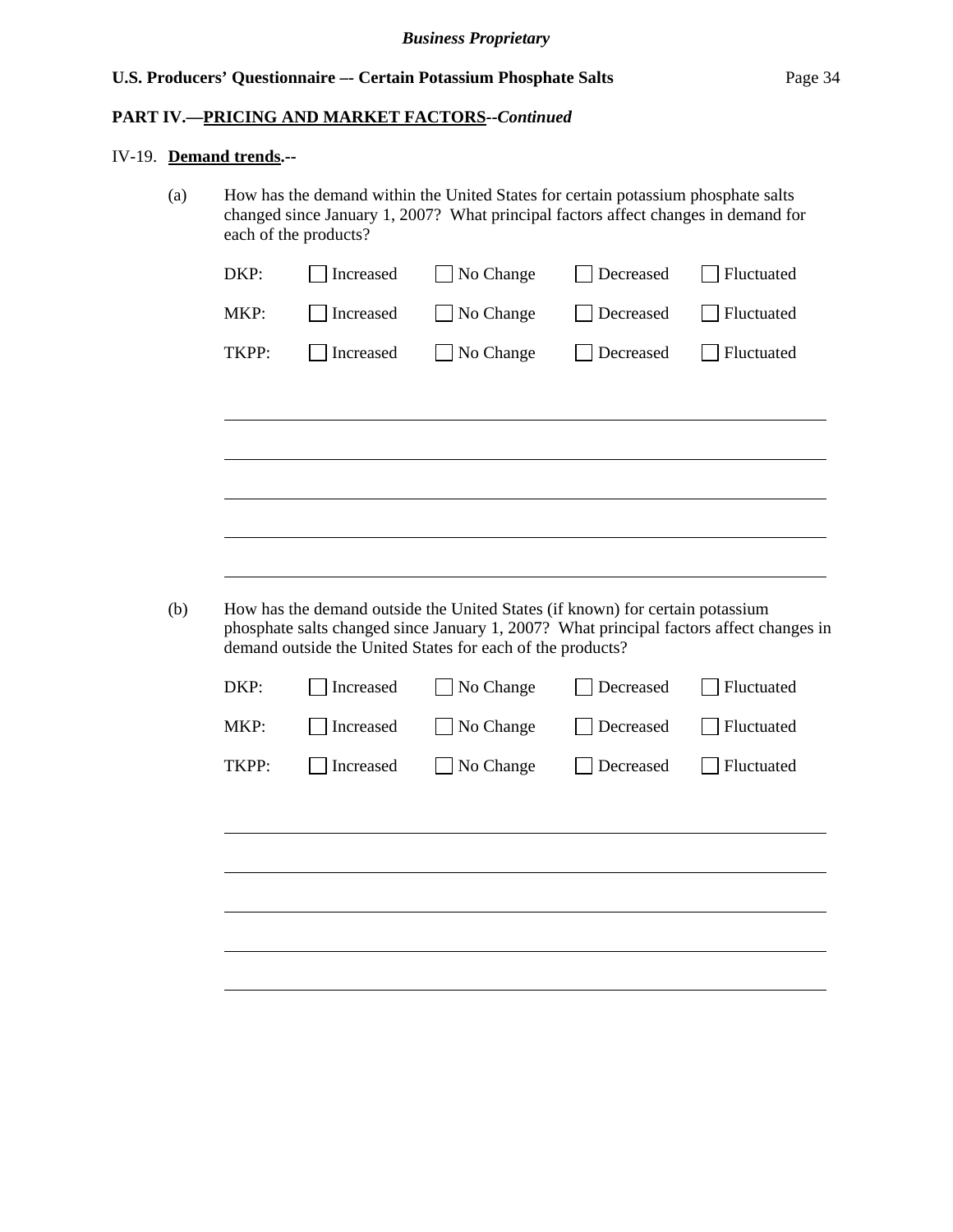# **PART IV.—PRICING AND MARKET FACTORS***--Continued*

|                   | IV-20. Raw materials.--Please describe any trends in the prices of raw materials used to produce certain<br>potassium phosphate salts, and what future trends your firm expects.                                                                                                                                                                                                                                                                         |
|-------------------|----------------------------------------------------------------------------------------------------------------------------------------------------------------------------------------------------------------------------------------------------------------------------------------------------------------------------------------------------------------------------------------------------------------------------------------------------------|
|                   |                                                                                                                                                                                                                                                                                                                                                                                                                                                          |
|                   | IV-21. Changes in factors affecting supply.--Have any changes occurred in any other factors affecting<br>supply (e.g., changes in availability or prices of energy or labor; transportation conditions;<br>production capacity and/or methods of production; technology; export markets; or alternative<br>production opportunities) that affected the availability of U.S.-produced certain potassium<br>phosphate salts in the U.S. market since 2007? |
| $\blacksquare$ No | $\Box$ Yes--Please note the time period(s) of any such changes, the factors(s)<br>involved, and the impact such changes had on your shipment volumes<br>and prices.                                                                                                                                                                                                                                                                                      |
|                   | IV-22. Product changes.--Since January 1, 2007 have there been any significant changes in the product<br>range, product mix, or marketing (including sales over the internet) of certain potassium<br>phosphate salts?                                                                                                                                                                                                                                   |
| $\Box$ No         | Yes--Please describe and quantify if possible for each type of salt for which<br>you are answering "Yes."                                                                                                                                                                                                                                                                                                                                                |
| DKP:              |                                                                                                                                                                                                                                                                                                                                                                                                                                                          |
| MKP:              |                                                                                                                                                                                                                                                                                                                                                                                                                                                          |
| TKPP:             | <u> 1989 - Johann Barbara, martin amerikan basal dan berasal dan berasal dalam basal dalam basal dalam basal dala</u>                                                                                                                                                                                                                                                                                                                                    |
|                   | IV-23. Do you produce MKP that is Kosher certified?                                                                                                                                                                                                                                                                                                                                                                                                      |
| $\blacksquare$ No | $\Box$ Yes-- percent of purchases in 2009<br>$\Box$ Yes--all purchases                                                                                                                                                                                                                                                                                                                                                                                   |
|                   |                                                                                                                                                                                                                                                                                                                                                                                                                                                          |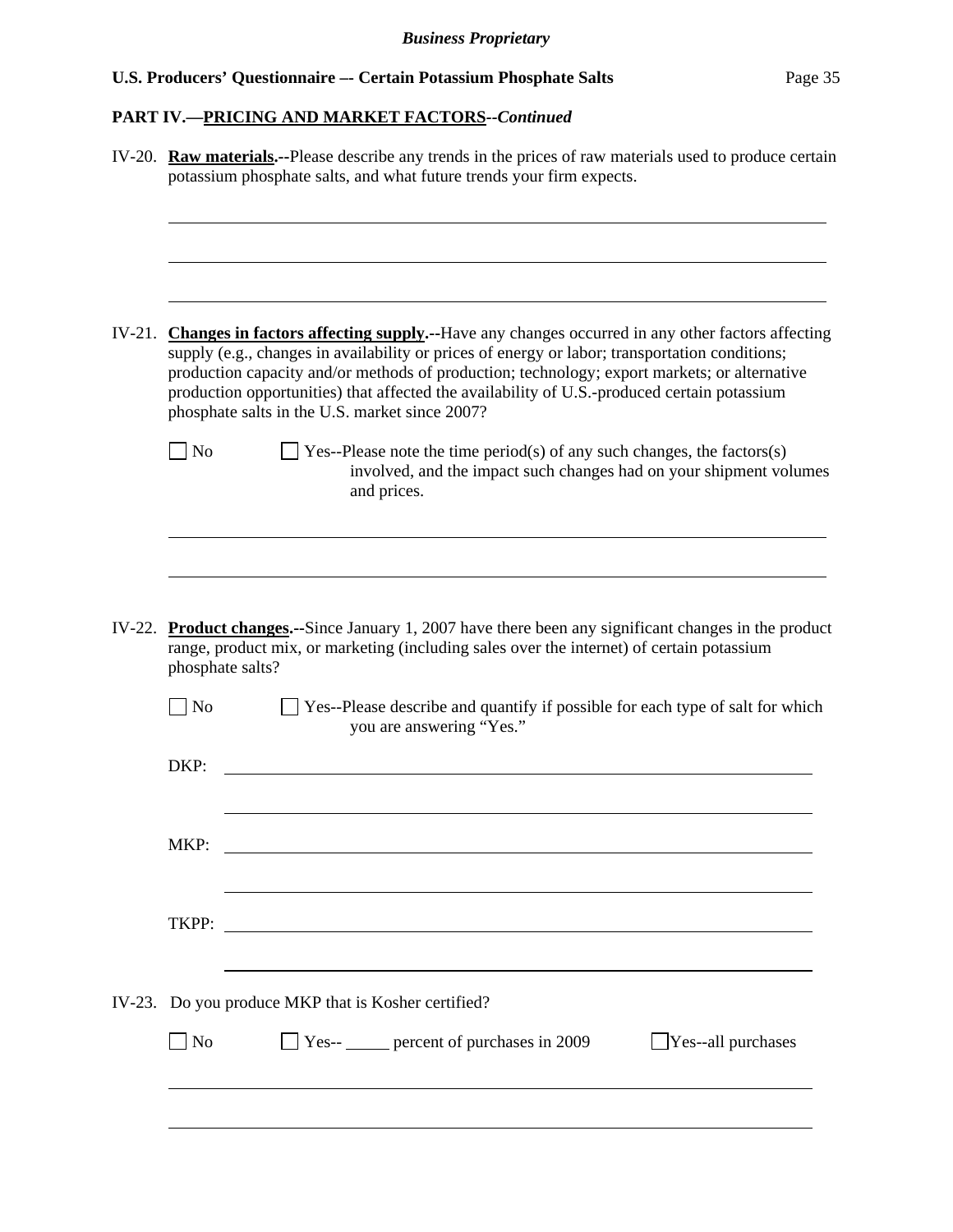## **PART IV.—PRICING AND MARKET FACTORS***--Continued*

| IV-24. | <b>Supply constraints.</b> --Has your firm refused, declined, or been unable to supply DKP, MKP, or<br>TKPP since January 1, 2007? (Examples include placing customers on allocation or "controlled"<br>order entry," declining to accept new customers or renew existing customers, delivering less than<br>the quantity promised, unable to meet timely shipment commitments, etc.). |                                                                                                                                                                                                      |  |  |  |  |
|--------|----------------------------------------------------------------------------------------------------------------------------------------------------------------------------------------------------------------------------------------------------------------------------------------------------------------------------------------------------------------------------------------|------------------------------------------------------------------------------------------------------------------------------------------------------------------------------------------------------|--|--|--|--|
|        | No                                                                                                                                                                                                                                                                                                                                                                                     | $\Box$ Yes-- Please note and document the time period(s) (i.e., month and year), the<br>customer involved, the amount and type of product involved; and the<br>reason for the allocation.            |  |  |  |  |
|        | DKP:                                                                                                                                                                                                                                                                                                                                                                                   |                                                                                                                                                                                                      |  |  |  |  |
|        | MKP:                                                                                                                                                                                                                                                                                                                                                                                   |                                                                                                                                                                                                      |  |  |  |  |
|        | TKPP:                                                                                                                                                                                                                                                                                                                                                                                  |                                                                                                                                                                                                      |  |  |  |  |
|        |                                                                                                                                                                                                                                                                                                                                                                                        | IV-25. Business cycles.--                                                                                                                                                                            |  |  |  |  |
|        |                                                                                                                                                                                                                                                                                                                                                                                        | (a) Are the markets for certain potassium phosphate salts subject to business cycles or conditions<br>of competition (including seasonal business) distinctive to certain potassium phosphate salts? |  |  |  |  |
|        |                                                                                                                                                                                                                                                                                                                                                                                        | Yes-- Please describe below, referencing which salt(s)<br>No (skip to question IV-26)<br>and then answer part (b).                                                                                   |  |  |  |  |
|        |                                                                                                                                                                                                                                                                                                                                                                                        |                                                                                                                                                                                                      |  |  |  |  |
|        |                                                                                                                                                                                                                                                                                                                                                                                        | (b) If yes, have there been any changes in the business cycles or conditions of competition for<br>certain potassium phosphate salts since January 1, 2007                                           |  |  |  |  |
|        | N <sub>o</sub>                                                                                                                                                                                                                                                                                                                                                                         | Yes-- Please describe, including which salt(s) have had changes.                                                                                                                                     |  |  |  |  |
|        |                                                                                                                                                                                                                                                                                                                                                                                        |                                                                                                                                                                                                      |  |  |  |  |
|        |                                                                                                                                                                                                                                                                                                                                                                                        |                                                                                                                                                                                                      |  |  |  |  |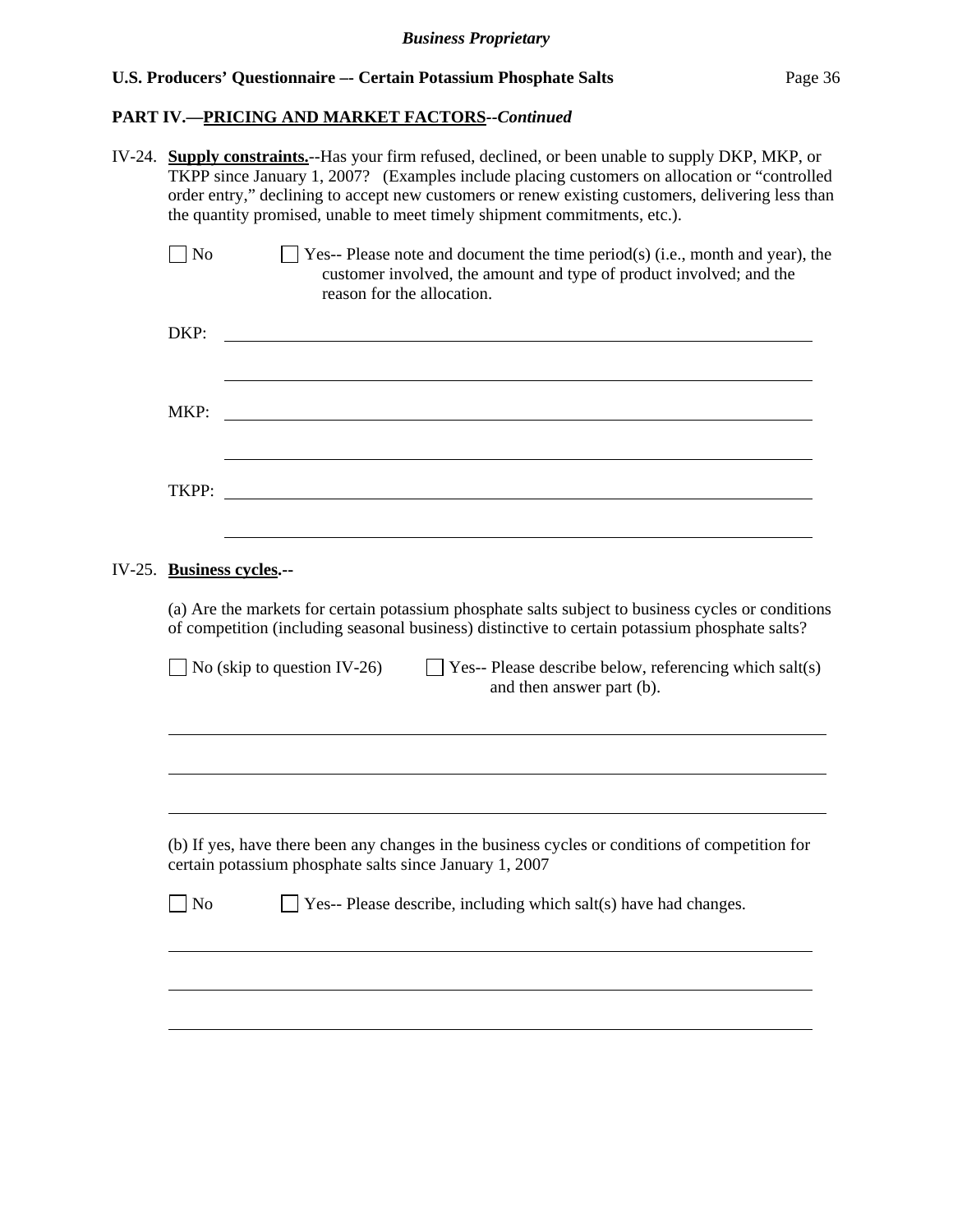## **PART IV.—PRICING AND MARKET FACTORS***--Continued*

IV-26. **Interchangeability.**--Are certain potassium phosphate salts produced in the United States and in other countries interchangeable (*i.e.*, can they physically be used in the same applications)? Please indicate below, using "A" to indicate that the products from a specified country-pair are always interchangeable, "F" to indicate that the products are frequently interchangeable, "S" to indicate that the products are sometimes interchangeable, "N" to indicate that the products are never interchangeable, and "0" to indicate no familiarity with products from a specified country $pair.<sup>1</sup>$ 

| China                                                                                                                                                                                  | <b>Other countries</b> |
|----------------------------------------------------------------------------------------------------------------------------------------------------------------------------------------|------------------------|
|                                                                                                                                                                                        |                        |
|                                                                                                                                                                                        |                        |
| China                                                                                                                                                                                  | <b>Other countries</b> |
|                                                                                                                                                                                        |                        |
|                                                                                                                                                                                        |                        |
| China                                                                                                                                                                                  | <b>Other countries</b> |
|                                                                                                                                                                                        |                        |
|                                                                                                                                                                                        |                        |
| $1$ For any country-pair for which certain potassium phosphate salts are sometimes or never<br>interchangeable, please explain the factors that limit or preclude interchangeable use: |                        |
|                                                                                                                                                                                        |                        |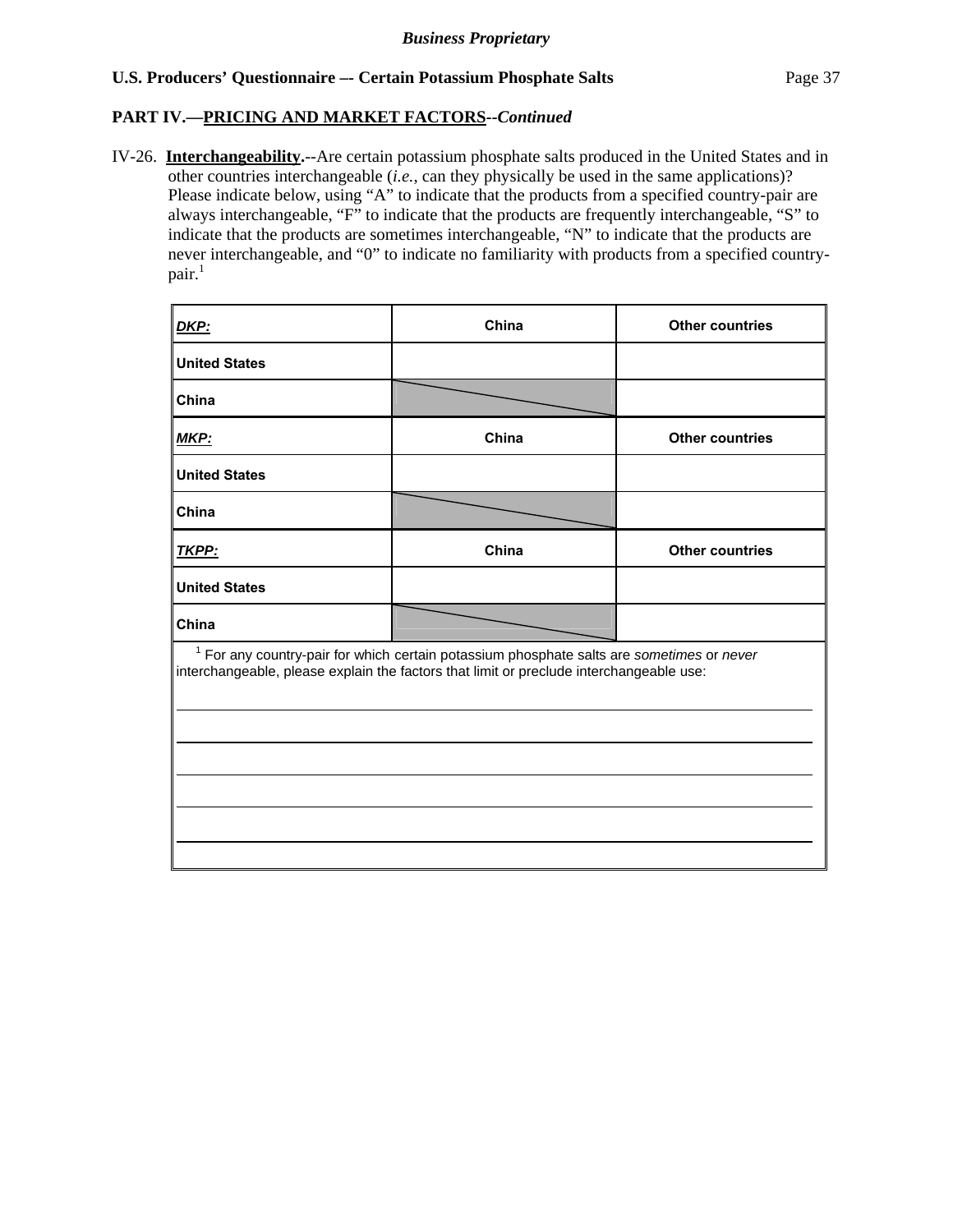## **PART IV.—PRICING AND MARKET FACTORS***--Continued*

 $\overline{a}$ 

 $\overline{a}$ 

 $\overline{a}$ 

IV-27. **Differences other than price by country-pair.--**Are differences other than price (*i.e.*, quality, availability, transportation network, product range, technical support, *etc.*) between certain potassium phosphate salts produced in the United States and in other countries a significant factor in your firm's sales of the products? Please indicate below, using "A" to indicate that such differences are always significant, "F" to indicate that such differences are frequently significant, "S" to indicate that such differences are sometimes significant, "N" to indicate that such differences are never significant, and "0" to indicate no familiarity with products from a specified country-pair. $1$ 

| <b>DKP:</b>                                                                                                                                                                                                                                                               | China | <b>Other countries</b> |  |  |
|---------------------------------------------------------------------------------------------------------------------------------------------------------------------------------------------------------------------------------------------------------------------------|-------|------------------------|--|--|
| <b>United States</b>                                                                                                                                                                                                                                                      |       |                        |  |  |
| China                                                                                                                                                                                                                                                                     |       |                        |  |  |
| <u>MKP:</u>                                                                                                                                                                                                                                                               | China | <b>Other countries</b> |  |  |
| <b>United States</b>                                                                                                                                                                                                                                                      |       |                        |  |  |
| China                                                                                                                                                                                                                                                                     |       |                        |  |  |
| TKPP:                                                                                                                                                                                                                                                                     | China | <b>Other countries</b> |  |  |
| <b>United States</b>                                                                                                                                                                                                                                                      |       |                        |  |  |
| China                                                                                                                                                                                                                                                                     |       |                        |  |  |
| $1$ For any country-pair for which factors other than price always or frequently are a significant factor<br>in your firm's sales of certain potassium phosphate salts, identify the country-pair and report the<br>advantages or disadvantages imparted by such factors: |       |                        |  |  |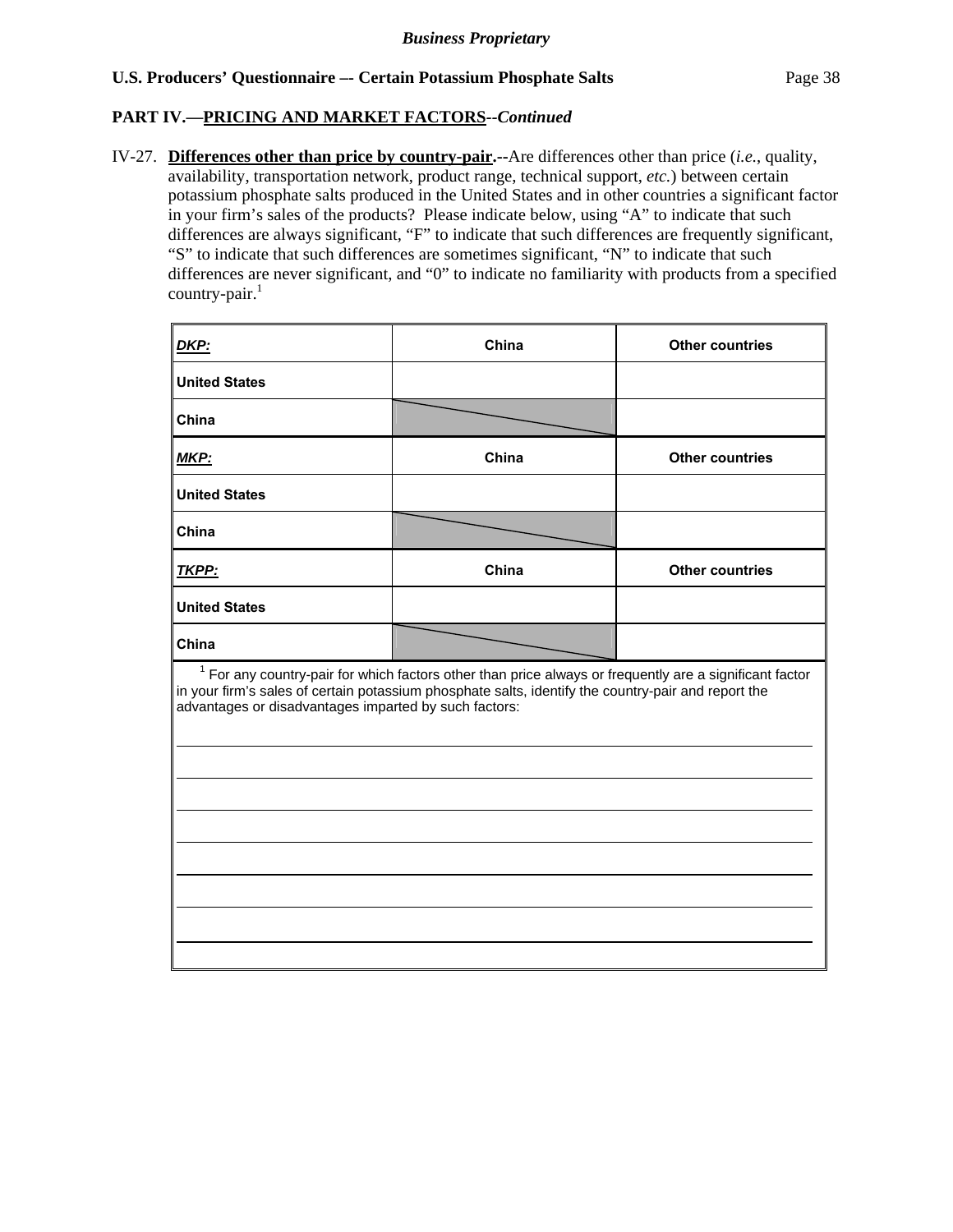## **PART IV.—PRICING AND MARKET FACTORS***--Continued*

IV-28. **Purchaser Identification.**--Please identify below the names and addresses of your firm's 5 largest customers for each of the specified potassium phosphate salts since 2007. Please also provide the name and telephone number of a contact person and the share of the quantity of your firm's total shipments of certain potassium phosphate salts that each of these customers accounted for in 2009.

| DKP:         |                 |                       |                                                             |                                         |                                  |
|--------------|-----------------|-----------------------|-------------------------------------------------------------|-----------------------------------------|----------------------------------|
| No.          | Customer's name | <b>Contact person</b> | Street address (not P.O. box),<br>city, state, and zip code | Area<br>code and<br>telephone<br>number | Share of<br>2009<br>sales<br>(%) |
| 1            |                 |                       |                                                             |                                         |                                  |
| $\mathbf{2}$ |                 |                       |                                                             |                                         |                                  |
| 3            |                 |                       |                                                             |                                         |                                  |
| 4            |                 |                       |                                                             |                                         |                                  |
| 5            |                 |                       |                                                             |                                         |                                  |

**MKP:** 

| No.                     | Customer's name | <b>Contact person</b> | Street address (not P.O. box),<br>city, state, and zip code | Area<br>code and<br>telephone<br>number | Share of<br>2009<br>sales<br>(%) |
|-------------------------|-----------------|-----------------------|-------------------------------------------------------------|-----------------------------------------|----------------------------------|
| 1                       |                 |                       |                                                             |                                         |                                  |
| $\mathbf{2}$            |                 |                       |                                                             |                                         |                                  |
| 3                       |                 |                       |                                                             |                                         |                                  |
| $\overline{\mathbf{4}}$ |                 |                       |                                                             |                                         |                                  |
| 5                       |                 |                       |                                                             |                                         |                                  |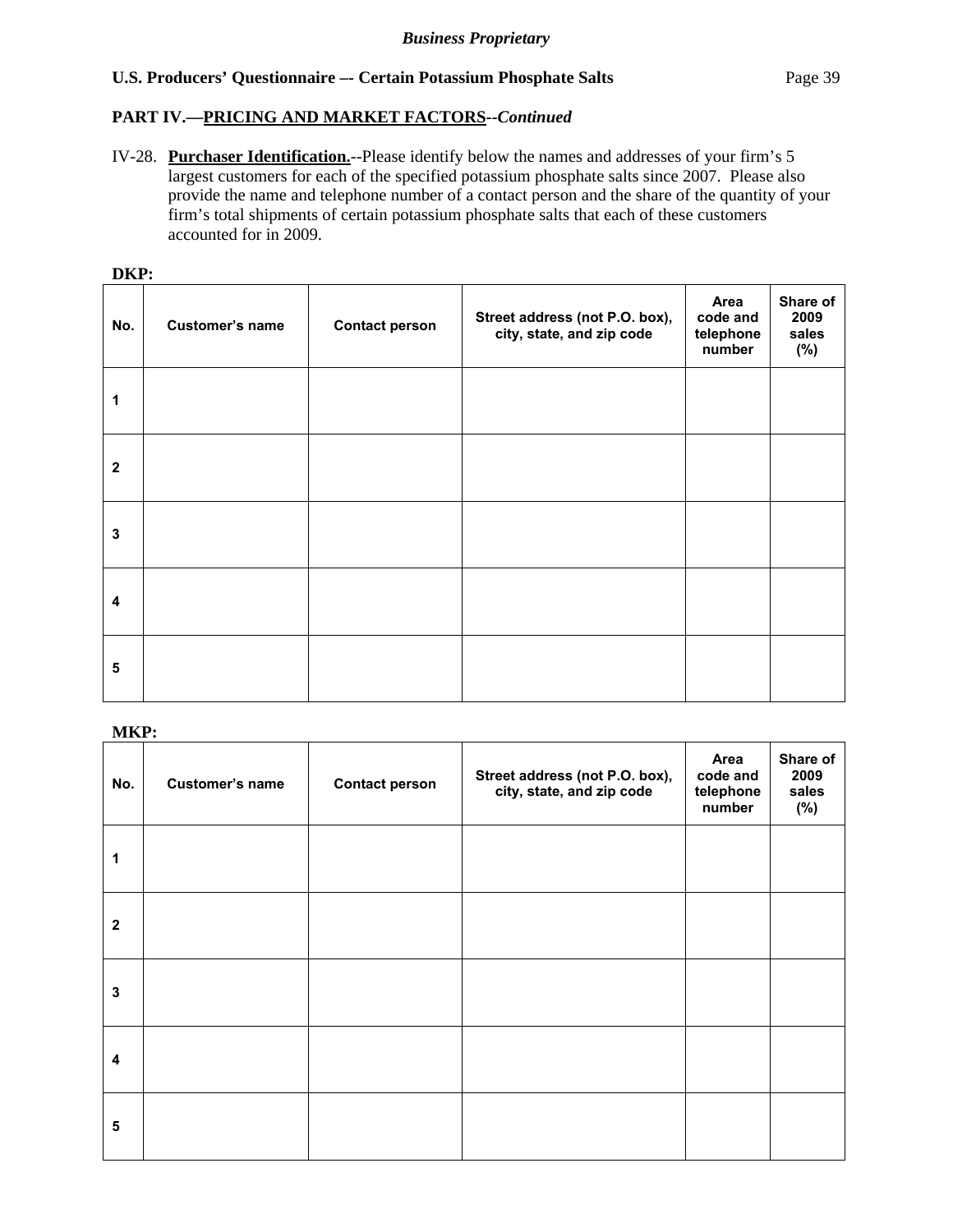## **PART IV.—PRICING AND MARKET FACTORS***--Continued*

# IV-28. **Purchaser Identification.—***Continued*

## **TKPP:**

| INFF:        |                        |                       |                                                             |                                         |                                  |
|--------------|------------------------|-----------------------|-------------------------------------------------------------|-----------------------------------------|----------------------------------|
| No.          | <b>Customer's name</b> | <b>Contact person</b> | Street address (not P.O. box),<br>city, state, and zip code | Area<br>code and<br>telephone<br>number | Share of<br>2009<br>sales<br>(%) |
| 1            |                        |                       |                                                             |                                         |                                  |
| $\mathbf{2}$ |                        |                       |                                                             |                                         |                                  |
| 3            |                        |                       |                                                             |                                         |                                  |
| 4            |                        |                       |                                                             |                                         |                                  |
| 5            |                        |                       |                                                             |                                         |                                  |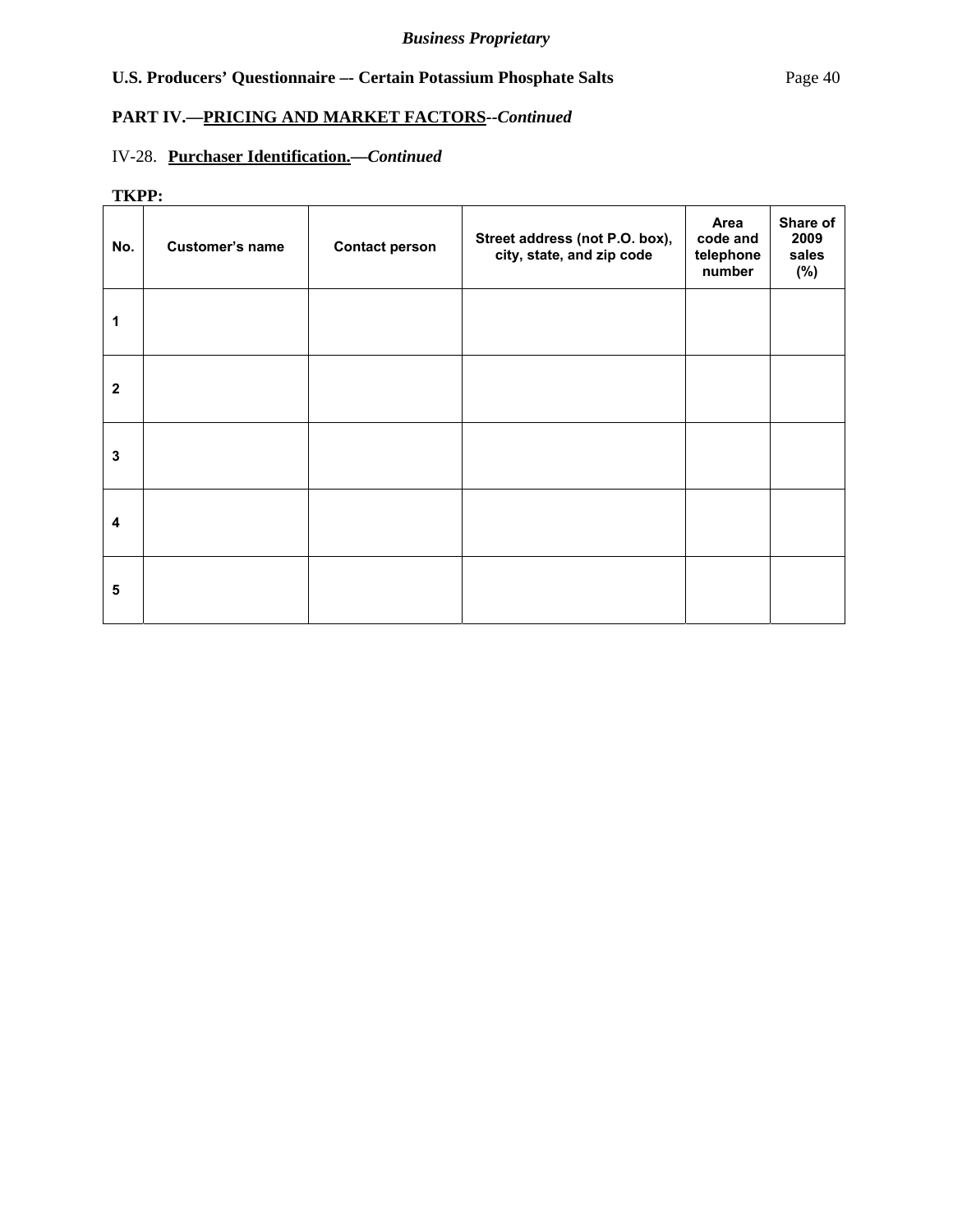## **PART IV.—PRICING AND MARKET FACTORS***--Continued*

#### IV-29. **COMPETITION FROM IMPORTS--LOST REVENUES.**—

## **THIS SECTION IS TO BE COMPLETED ONLY BY NON-PETITIONERS.** (Note:

petitioners may provide allegations involving quotes made AFTER the filing of the petition.)

Since January 1, 2007 to avoid losing sales to competitors selling certain potassium phosphate salts from China, did your firm:

| Reduce prices                       | $\vert$ No | $  \nvert$ Yes |
|-------------------------------------|------------|----------------|
| Roll back announced price increases | $\Box$ No  | $\Box$ Yes     |

If yes, please furnish as much of the following information as possible for each affected transaction. Document such allegations of lost revenues whenever possible (documentation could include copies of invoices, sales reports, or letters from customers). Please note that the Commission may contact the firms named to verify the allegations reported.

Customer name, contact person, phone and fax numbers Specific product(s) involved Date of your initial price quotation Quantity involved Your initial *rejected* price quotation (total delivered value) Your *accepted* price quotation (total delivered value) The country of origin of the competing imported product The competing price quotation of the imported product (total delivered value)

| Customer name,<br>contact person,<br>phone and fax<br>numbers | <b>Product</b> | Date of<br>quote | Quantity<br>$(1,000$ lb.<br>dry weight) | Initial<br>rejected U.S.<br>price (total<br>value--<br>dollars) | <b>Accepted</b><br>U.S. price<br>(total value--<br>dollars) | <b>Country of</b><br>origin | Competing<br>import price<br>(total<br>value-<br>dollars) |
|---------------------------------------------------------------|----------------|------------------|-----------------------------------------|-----------------------------------------------------------------|-------------------------------------------------------------|-----------------------------|-----------------------------------------------------------|
|                                                               |                |                  |                                         |                                                                 |                                                             |                             |                                                           |
|                                                               |                |                  |                                         |                                                                 |                                                             |                             |                                                           |
|                                                               |                |                  |                                         |                                                                 |                                                             |                             |                                                           |
|                                                               |                |                  |                                         |                                                                 |                                                             |                             |                                                           |